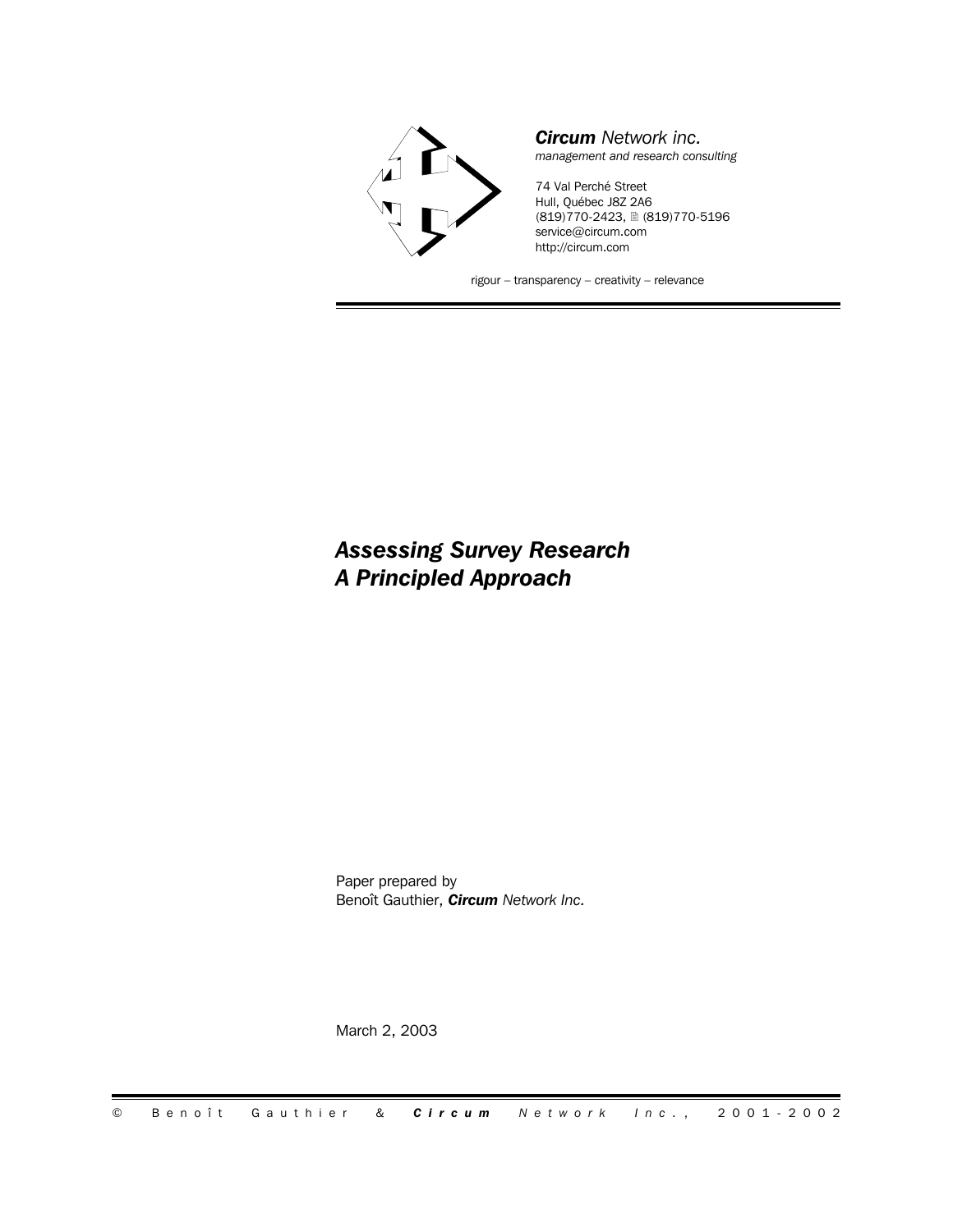# *Assessing Survey Research A Principled Approach*

# *by Benoît Gauthier*

*A deviation from the ideal may still be leagues ahead of no effort to achieve an ideal.*

Robert C. Sorensen

This document presents an assessment framework for survey research. It is based on four fundamental principles: rigour, neutrality, balance and transparency from which a series of assessment criteria are derived. It does not offer a cookbook approach to the attribution of quality score points to survey research projects, neither does it report on the state-of-the-art lessons learned in good survey practices<sup>1</sup>; rather, it aims at providing a structure within which the best professional judgement of the researcher can be put to work.

# *Introduction*

Traditionally, the assessment of survey research has been an art more than a science. Each researcher uses their own criteria and put more or less emphasis on various aspects of the research. As Cohen and Shirley (1998,

1 See Kaase (1999) and Diamond (2000) for such prescriptions.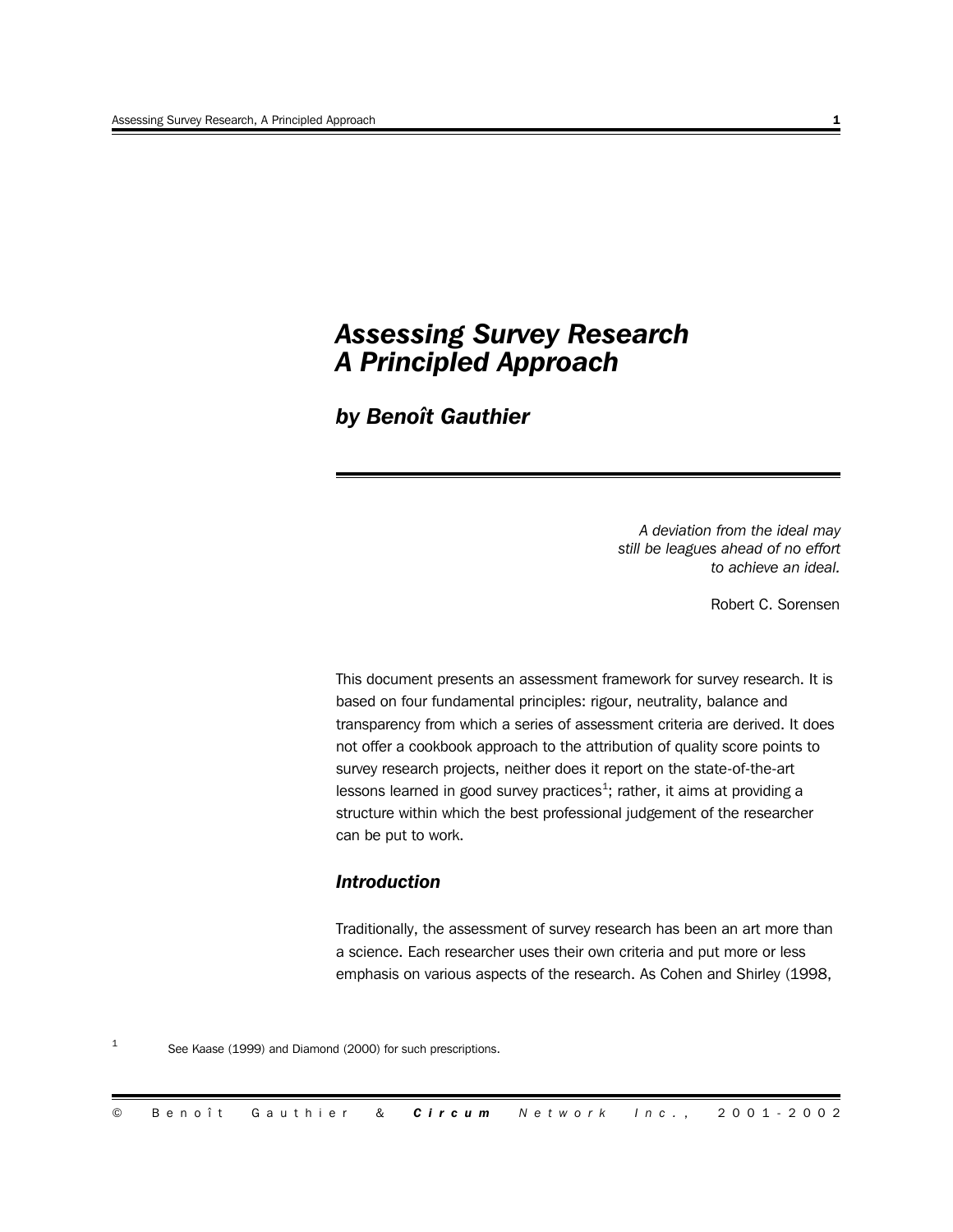1) stated: "Applied research professionals in the social scientific field are continually challenged by the difficulty involved in defining appropriate criteria for establishing and measuring the quality of their research. This lack of clarity regarding the definition of quality in social scientific applied research — along with the specific criteria by which quality is determined and measured — has resulted in considerable confusion regarding the appropriate objectives, scope, methodological guidelines and external applications for the discipline".

This confusion occurs in the literature when one author comments on the weight of the evidence brought to bear on a competing or supporting point. It also takes place when clients assess the value to give to survey evidence they commissioned or that is used, among other sources of information, in support of a business decision. It happens during one's self-examination of a research report to ensure that all elements of the required proof are offered.

However, the depth of examination of research evidence is nowhere more profound than when survey research is used in the judicial system. In this instance, two or more parties have every reason to either accept or reject the evidence; all parties tend to emphasize only the areas of the proposed evidence which support their position. Meanwhile, the courts and the quasijudicial bodies need to be able to rely on a robust approach to assessing survey research so as to ensure that no important component of the research is left unexamined. The author's experience with the judicial system as a survey expert has motivated the development of a framework to assess survey evidence. It has also been used as a self-assessment tool and as a checklist to confirm the quality and completeness of the research.

This paper and this framework do not address the issue of whether or not survey research is the right approach to study a particular topic. Such an assessment would require investigating the relevance of the unit of analysis and the consistency of the use of the unit of analysis in the research (Grover, 1). This is beyond the objectives of this paper.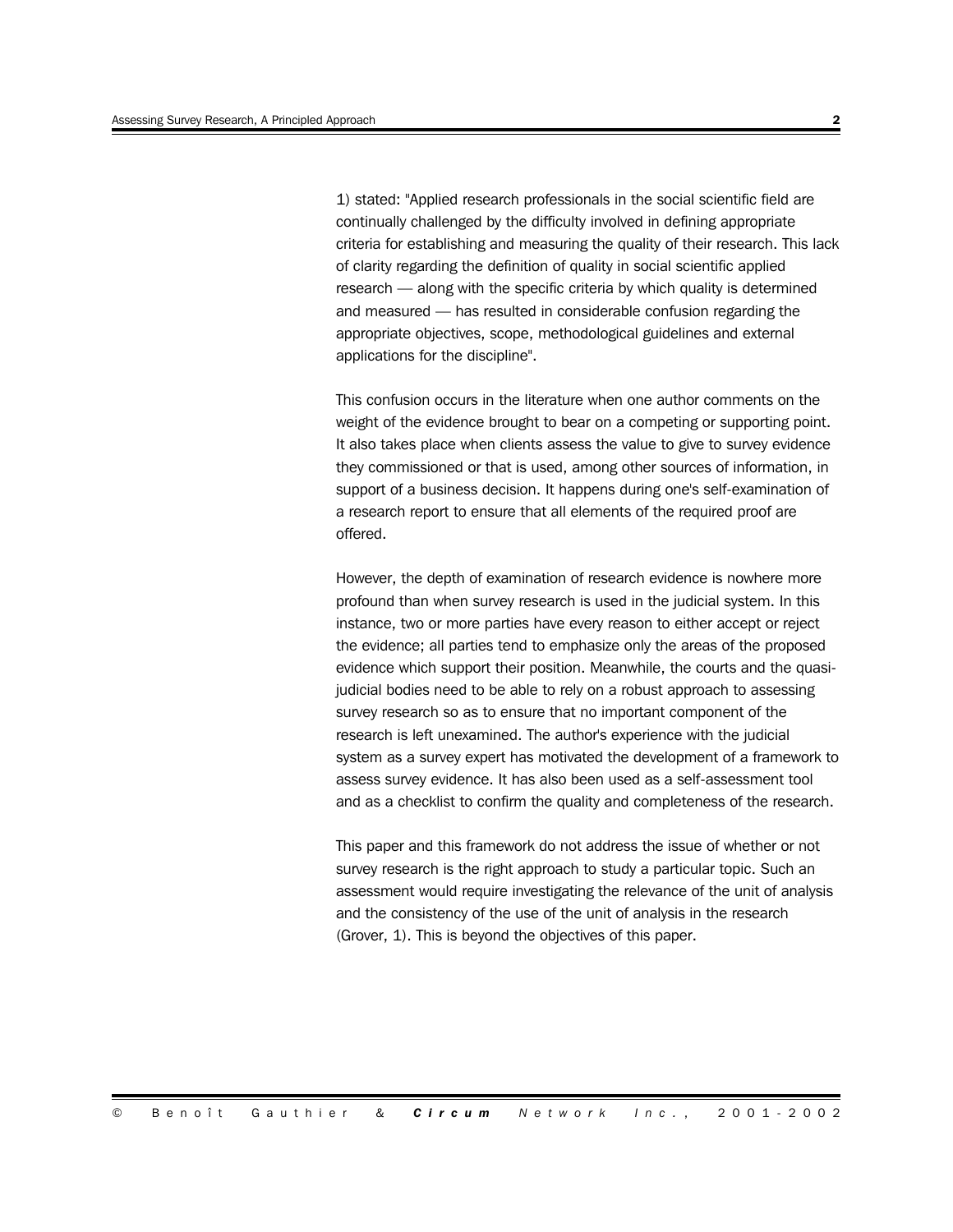# *Criteria for quality research*

The first fundamental question is that of the criteria defining quality research. Kaase (1999, 240) suggests that

"A *quality evaluation* methodology for surveys [...] would require an overall approach. In practice, surveys comprise numerous steps integrated in a defined programme. The quality of results is an outcome of the overall process. [...] The first requirement is a concept for the overall description of a survey type. The term *procedural model* is propose for this concept. A procedural model consists of various components or dimensions of the overall process. With rgard to quality standards, it seems useful to distinguish the following six components: the master sample (coverage), missing data (nonresponse), interview mode (mode effects), data collection and processing (error possibilities/error avoidance), time requirement (rapidity), documentation (transparency)."

In our view, this segmentation of the survey work confuses *stages* of the process with *fundamental quality values*. We propose to separate these two concepts. We propose that four criteria are essential to passing judgment on a particular piece of survey research. They are:

• *Rigour*: does the study systematically apply recognized best practices of survey research? Of course, rigour is relative to the situation at hand. Certain research situations call for some methodological choices while others require other approaches. By essence, rigour is the most technical of the criteria used here; yet, the specific rules of assessment are likely to evolve through time as we develop more knowledge on best survey practices.<sup>2</sup> This is particularly the case with innovative approaches such as Internet-based survey research.<sup>3</sup>

 $\overline{2}$ For example, from Hirschi and Selvin (1975, 7): "Ainsi, la méthodologie, ce n'est pas la vérité révélée et éternelle. C'est un corps vivant d'idées, qui change avec le temps. Nombreuses sont les méthodes, et ce qui est correct et valable aujourd'hui peut être incorrect et inacceptable demain."

<sup>3</sup> For example, Couper (2000, 473) wrote: "tried and tested motivating tools used in mail surveys (e.g., advance letters, personalized signatures, letterhead, incentives, etc.)cannot be implemented in the same way in Web surveys, and functional equivalents are yet to be developed and tested. There is at present little experimental literature on what works and what does not, in terms of increasing response rates to Web surveys. Many of the techniques developed and tested over time to increase response rates in mail surveys may not work the same way in fully electronic Web surveys. Finding electronic equivalents of response-stimulating efforts is work that remains to be done."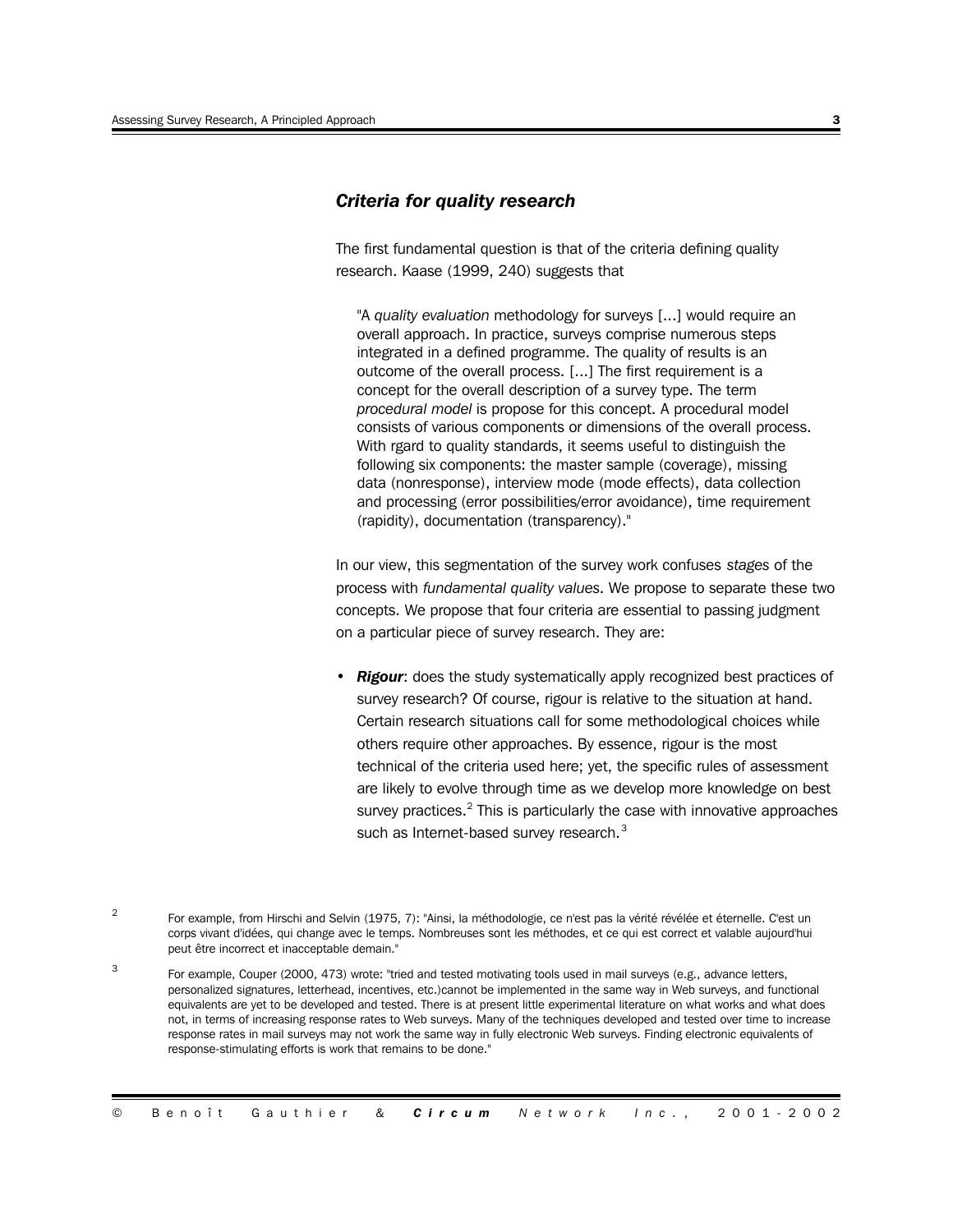5

- **Neutrality:** does the study observe the phenomena of interest without biassing the observations? The object of research is to depict reality faithfully; therefore, sound research must take steps to ensure that its depiction is neutral in its representation, that reality has every chance of surging in a representative way from the observations made.
- *Balance*: does the study use sufficient resources to demonstrate its thesis adequately, but no more than are necessary for this purpose? Balance demands both sufficiency and parsimony. Balance is the position one adopts to achieve stated objectives with a minimum use of resources, efforts, burden, etc.. According to the Oxford dictionary, balance refers to, among other things, "harmony of design and proportion" and the verb "to balance" is defined as "to bring into or to keep in equilibrium". Balance also gets into play in the adaptation of the research to the audience , study objectives and the research circumstances.<sup>4</sup>
- **Transparency:** does the study provide all the relevant background needed for an informed assessment? Science is based on the idea of reproduction: if the same observation is made repeatedly, the conclusion reached from these observations acquires more strength than conclusions drawn from idiosyncratic observations. Reproduction requires shared knowledge or intersubjectivity<sup>5</sup>. The corresponding

[...]il est évident qu'on ne peut pas s'attendre à ce que la science produise des vérités ou des connaissances absolues et irréfutables. Les résultats dits « scientifiques » ne sont vrais que temporairement, jusqu'à ce qu'une autre recherche ne les démontre suffisamment faux pour que la communauté scientifique les rejette et les remplace par des résultats plus fiables. [...] On ne peut jamais démontrer la vérité absolue d'un résultat. En effet, le caractère empirique (plutôt que logique) de la preuve requiert la vérification de tous les objets ou événements passés, présents et futurs relatifs à une certaine classe d'objets ou d'événements; cette condition, qui ne peut évidemment jamais être remplie, ni logiquement, ni pratiquement, circonscrit cette impasse qu'on ne peut éviter que par la convention. [...] L'intersubjectivité peut prendre un autre sens qui est beaucoup plus proche de la signification de l'observabilité et de la reproductibilité. L'intersubjectivité implique que toutes les étapes de la

<sup>4</sup> "[...] because of the diverse range of constituencies for whom social scientific applied research is designed and implemented, researchers are often compelled to adjust their objectives, methodology and style of presentation to conform to the needs, expectations, and methodological and evaluative criteria of different audiences. [...] In designing and implementing a particular research program, the applied social scientific researcher must continually balance the client's self-defined needs and objectives with the actual allocation of resources (financial, human, archival, time, etc.) toward the research process. By definition, the quality of each research study is determined, in large part, by the researcher's ability to creatively manage this tension between objectives and available resources in a way that most effectively serves the needs of the clent" (Cohen and Shirley, 1998, 1-2)

<sup>&</sup>quot;In saying that science is intersubjective, we mean that two scientists with different subjective orientations would arrive at the same conclusion if each conducted the same experiment. [...] If the earlier researchers had reported the design and execution of their studies in precise and specific details, however, and you were to replicate the study exactly, you should arrive at the same finding. This is what is meant by the intersubjectivity o science." (Babbie, 1990, 16-17)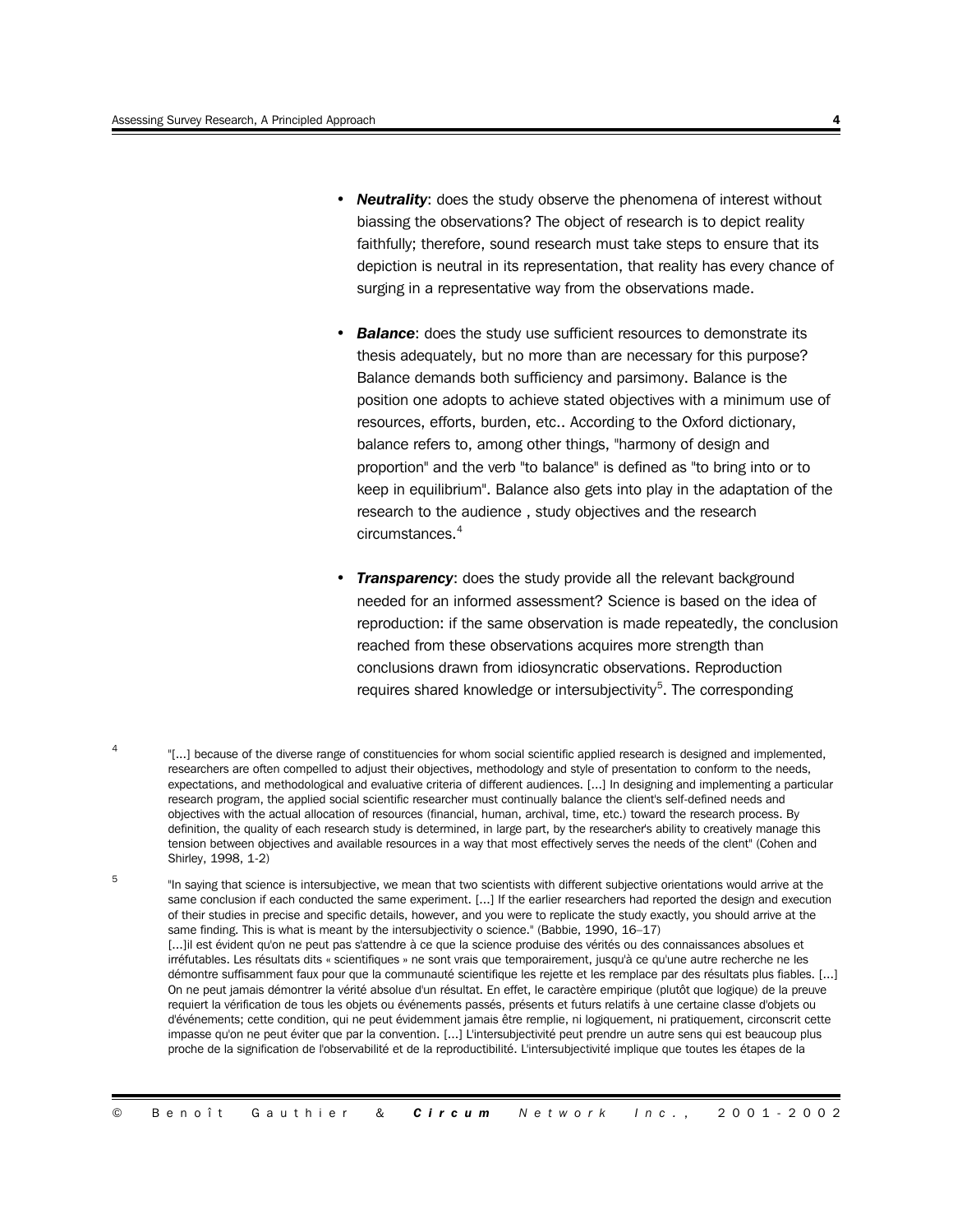fundamental requirement is the full disclosure of all elements of methods which may have a bearing on the quality of the observations and on the strength of the conclusions.<sup>6</sup> We label this "transparency" very much along the lines of the demand made by people and the media on politicians to be "transparent" in their decision making. Transparency is also a basic management principle according to the Ordre des administrateurs agréés du Québec.<sup>7</sup> Transparency is probably the most fundamental precept: without it, the other criteria have no meaning in terms of public communication of research results.<sup>8</sup>

Other criteria have been used to assess survey research, but we contend that they are subsumed within the four proposed here. They include:

- the compliance with professional and ethical standards (Hebert, 1999);
- the representativeness of the sample (Stern, 1979, 32 & 77; Corbin et al., 2000, 16);
- the validity of the operational definitions of concepts (Stern, 1979, 77; Corbin et al., 2000, 16);
- the logic of the design (Babbie, 1990, 41);
- the sufficient size of the sample (Corbin et al., 2000, 16);

méthode puissent être traduites en termes publics de sorte que tous les tests puissent potentiellement être menés par au moins deux scientifiques." (Mellos, 1997, 500–501)

6 "Basic criteria for measuring the social scientific integrity of the research include the following: transparency of the research methodology (in design, implementation and presentation)" (Cohen and Shirley, 1998, 7)

7 2.2-1: « Transparence » : Qualité de ce qui laisse paraître la réalité tout entière, sans qu'elle ne soit altérée ou biaisée. Il n'est d'autre principe plus vertueux que la transparence de l'acte administratif par l'administrateur qui exerce un pouvoir au nom de celui de qui origine le pouvoir. Celui qui est investi d'un pouvoir doit rendre compte de ses actes à son auteur. 2.2-2: Essentiellement, on peut déterminer que l'administrateur doit rendre compte de son administration; que ce soit au mandant ou à une personne ou un groupe désigné par celui-ci, par exemple : à un conseil d'administration, à un comité de surveillance ou à un vérificateur.

2.2-3: Dans la mesure où le mandant le permet et qu'il n'en subit aucun préjudice, l'administrateur doit également agir de façon transparente envers les tiers ou les préposés pouvant être affectés par ses actes.

2.2-4: Ainsi, la transparence implique de rendre l'information accessible aux tiers, incluant les membres de son organisation afin d'assurer la saine gestion.

2.2-5: L'administrateur doit divulguer à son mandant tous ses intérêts propres, financiers ou personnels, de même que ceux de sa famille immédiate (telle que définie au paragraphe 4.4.13-5), qui puisse affecter son travail ou ses fonctions. (Ordre des administrateurs agréés du Québec, 1)

8 "A common theme running through all my remarks is that, as professionals, survey researchers have the obligation to provide as much information as possible about the work they do-to their clients, to respondents and others whose interests may be affected by the research, and, especially but not only when the research is in the public domain, to the general public. From a practical point of view, private interests, including the researcher's, the client's, and even of the respondents, will always place limits on this principle of openness. Nonetheless, I have no doubt that over the long run, and often even in the short run, the quality of the work we do is enhanced by being as open as possible." (Crespi, 1998)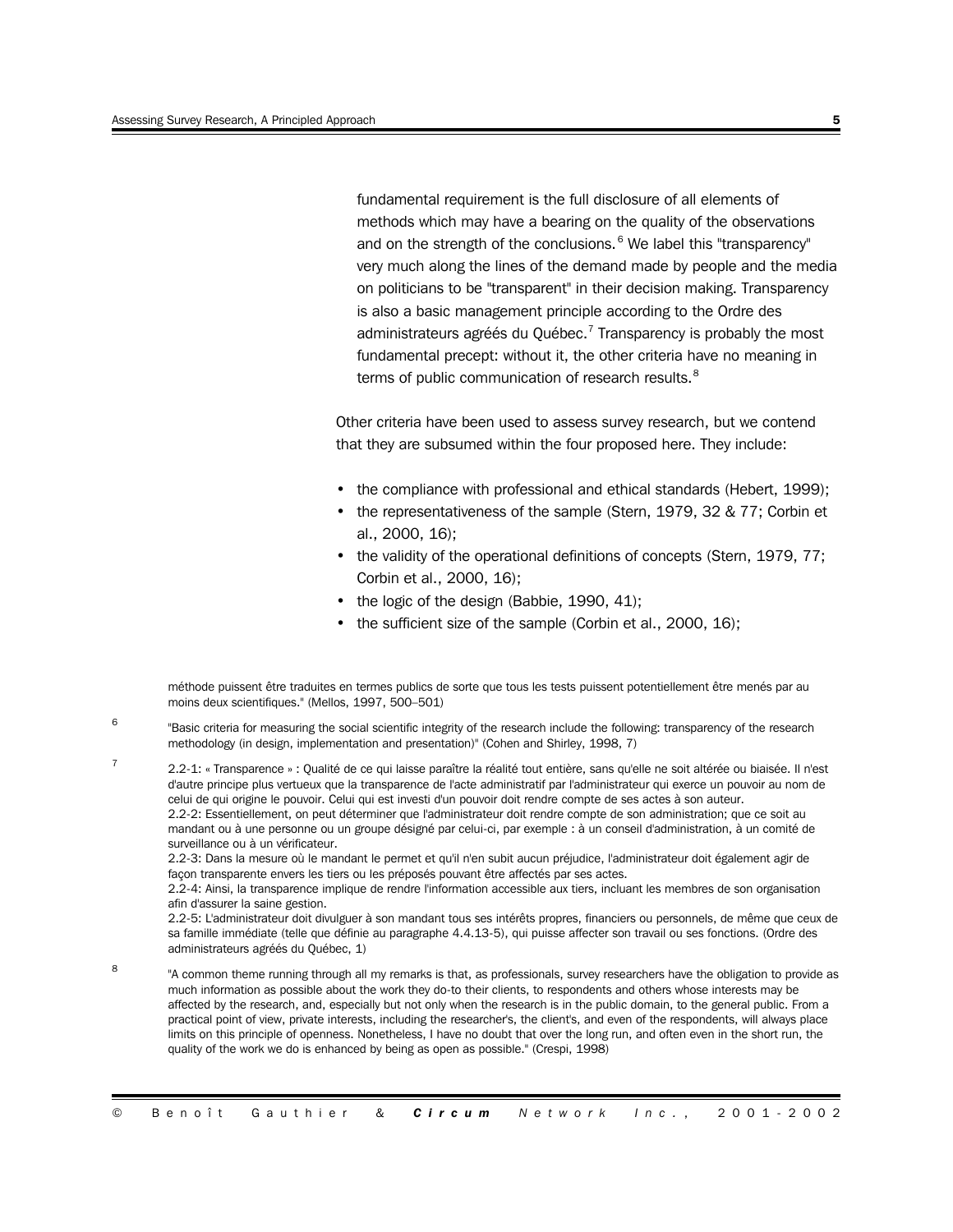- controlled implementation of the stimulus that the survey represents for the respondent (Stern, 1979, 80);
- the availability of the sampled individuals (Blais and Durand, 1997, 362);
- the capacity for individuals to respond (comprehension and information) (Blais and Durand, 1997, 362);
- the lack of bias of the questions (Corbin et al., 2000, 16);
- the unbiased communication of information from the part of the respondent (Blais and Durand, 1997, 362; Corbin et al., 2000, 16);
- the faithful recording of the information offered by the respondents (Blais and Durand, 1997, 362; Corbin et al., 2000, 16);
- the disclosure of interviewer instructions (Corbin et al., 2000, 16);
- the use of accepted statistical principles (Corbin et al., 2000, 16);
- the objectivity of the process (Corbin et al., 2000, 16);
- the adherence to a procedural quality model (Kaase, 1999, 240).

# *Survey research building blocks*

The assessment framework is structured around the six building blocks of survey research. They are listed below, along with a brief definition.

- *Questionnaire*: the development of the verbal or visual stimuli used to solicit answers from respondents; this is obviously the basic tool used in survey research.
- *Sampling*: the selection of a subset of the population of subjects which is targeted for the study.
- *Data collection*: the application of the questionnaire to the elements of the sample.
- *Data management*: the transfer of responses provided by participants to electronic media as well as the editing of the data and the creation of new data; this includes devising weights.
- *Data analysis*: the exploitation of data to answer research questions; this includes the use of statistics and could include the use of designs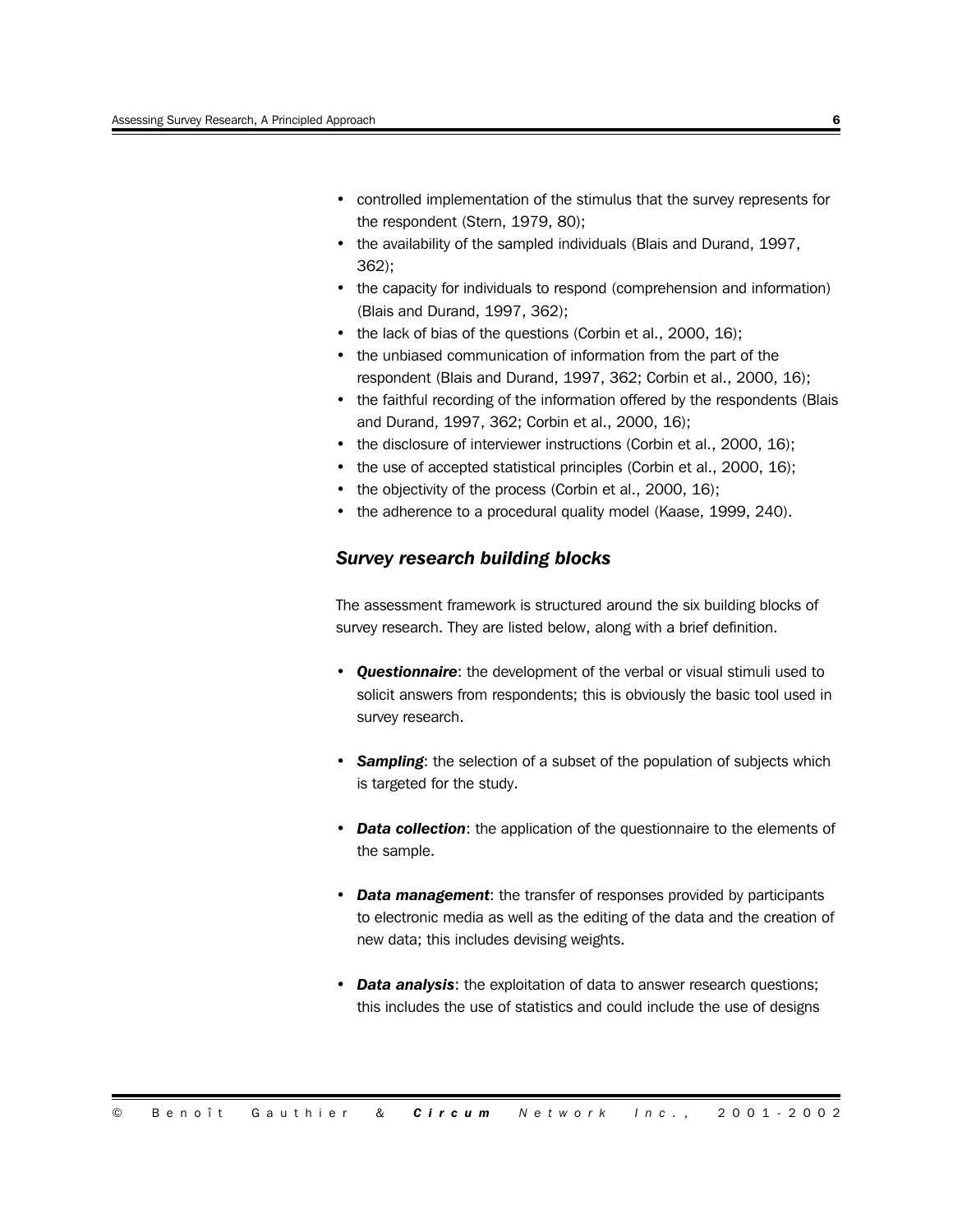9

which are more sophisticated than simple one-survey descriptive research plans.

• *Reporting*: the presentation of the research process and the research findings, usually in the form of a written or graphical report.

# *Combining principles and building blocks*

This assessment framework posits that "sound" survey research exhibits evidence of the four quality principles, within each of the six building blocks. The particularity of this assessment framework is to combine the six building blocks with the four assessment principles to produce a matrix of 24 zones (see Exhibit 1) which require attention in the review of survey research.<sup>9</sup> Each zone comprises specific assessment criteria. Let's analyse what these criteria would be within this 6x4 framework. The following sections describe and justify the criteria summarized in Exhibit 1. The selection of most criteria reflect a large level of agreement in the literature concerning their importance; additional criteria are suggested by the author as deserving careful attention in assessing survey research.

This cross-classification of functions or phases with principles mirrors that used by the Ordre des administrateurs agréés du Québec in the establishment of its standards of sound management: in this case, six principles ("transparence, continuité, efficience, équilibre, équité, abnégation") are applied to five management functions (planning, organizing, directing, controlling, coordinating) to form the basis for the management standards. The idea of the cross-classification of phases and principles was actually borrowed from this source. See Breault (1999).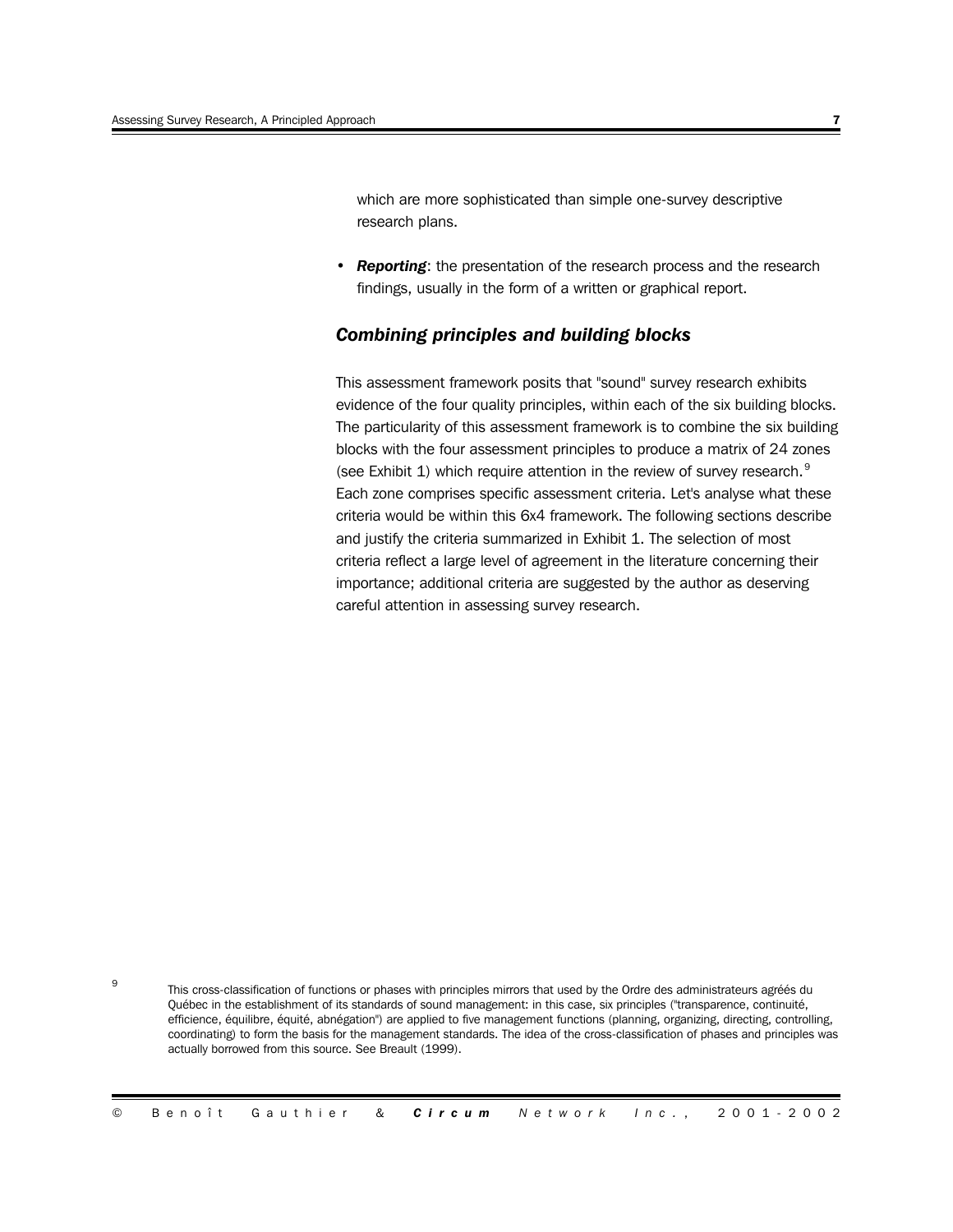|                            |                                                                                                                              | <b>Principles</b>                                                                                                                                                                                                       |                                                                                                                                            |                                                                                                                                                                                       |
|----------------------------|------------------------------------------------------------------------------------------------------------------------------|-------------------------------------------------------------------------------------------------------------------------------------------------------------------------------------------------------------------------|--------------------------------------------------------------------------------------------------------------------------------------------|---------------------------------------------------------------------------------------------------------------------------------------------------------------------------------------|
| <b>Building</b><br>blocks  | [R]igour<br>the systematic application of best<br>practices in the matter of survey research                                 | [N]eutrality<br>nature of what represents reality faithfully                                                                                                                                                            | [B]alance<br>the sufficient yet parsimonious utilisation<br>of resources toward the development of<br>proof                                | [T]ransparency<br>nature of what depicts reality completely<br>and without alteration                                                                                                 |
| <b>[g]uestionnair</b><br>е | Content validity<br>Pretests<br>Response scales                                                                              | Reliability<br>Absence of bias                                                                                                                                                                                          | Minimisation of response burden<br>$\bullet$                                                                                               | Research objective<br>Sponsor<br>Complete reproduction of the<br>questionnaire                                                                                                        |
| [s]ampling                 | Adhesion to rules of random sampling<br>Justification of non random sampling                                                 | Target population and population<br>reached; filtering procedures<br>Sampling frame<br>$\bullet$<br>Final dispositions; response rate;<br>refusal rate; replacement procedures<br>Sampling margin of error<br>$\bullet$ | Appropriateness of the nature of the<br>sample considering the research<br>purposes<br>Sample size<br>$\bullet$                            | Population definition<br>Sampling method<br>Sample size<br>Response rate                                                                                                              |
| data<br>[c]ollection       | Interviewer training<br>Quality controls, supervision<br>Call back schedule                                                  | Criterion validity (corroboration)<br>Non-contamination<br>Double-blindedness                                                                                                                                           | Justification of the type of survey<br>Informed consent vs. hidden client<br>Avoidance of scarring effects<br>Confidentiality of data      | Data collection method<br>Identification of data collection agent<br>Dates, locations and periods of data<br>collection<br>Notable social events during the data<br>collection period |
| data<br>[m]anagement       | Calculations and adjustments done<br>$\bullet$<br>correctly<br>Coding performed rigorously                                   | Weighting criteria used<br>Sources of population data<br>Assurance that adjustments do not<br>unduly favour the researcher's<br>hypotheses or interests                                                                 | Avoidance of excessive weighting<br>Effect of the adjustments made                                                                         | Mode of calculation of weights<br>Variance of the weighting scheme<br>Calculations and adjustments made                                                                               |
| data<br>[a]nalysis         | Technically correct use of statistical<br>tools<br>For issues of causation, appropriate<br>specification of the effect model | Risk of disputes on results and<br>interpretations<br>Coherence of conclusions with results                                                                                                                             | Appropriateness of methods<br>considering the research purposes<br>Appropriate of the research design<br>considering the research purposes | Raw and weighted sample sizes in<br>$\bullet$<br>tables<br>Description of analysis methods used                                                                                       |
| [r]eporting                | Disclosure of study weaknesses and<br>possible bias                                                                          | Distinct presentation of objective<br>results and of their interpretation<br>Selflessness of the researcher                                                                                                             | Level of support to conclusions offered<br>by study results<br>Possible reservations on the internal<br>and external validity of results   | Understandability of the presentation<br>Disclosure of all elements of<br>$\bullet$<br>information required by all 24<br>framework cells to assess the value of<br>results            |

# **EXHIBIT 1 • Survey Assessment Framework**

©Benoît Gauthier & *C i rcum Network I n c .* , 2001-2002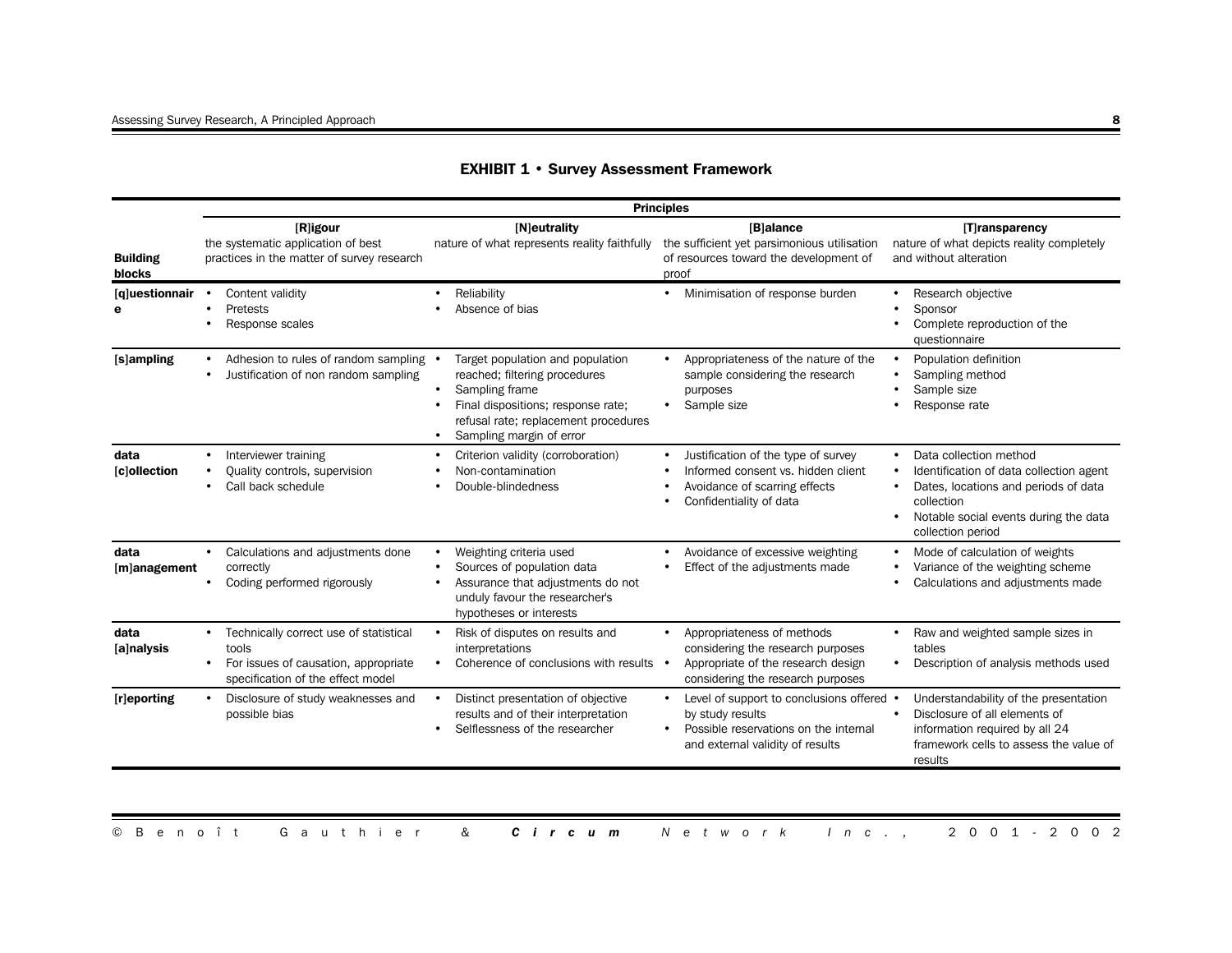# **[q]uestionnaire**

Quality of questionnaire design is a controversial concept<sup>10</sup> although the requirement for quality questionnaires goes undisputed.<sup>11</sup> We apply our four principles to the design of questionnaires. While the combinations may not produce all of the criteria which have been identified by other authors, they generate a coherent set of criteria which encompass key practitioners' concerns.

#### • *[q]uestionnaire [R]igour* and the same of the same of the same of the same of the same of the same of the same of the same of the same of the same of the same of the same of the same of the same of the same of the same

# qR1 *Content validity*<sup>12</sup>

Content validity "depends on the extent to which an empirical measurement reflects a specific domain of content." (Carmines and Zeller, 1979, 20). A questionnaire that is developed with rigour displays content validity; reporting on the research may include statements on content validity.

# qR2 *Pretests*<sup>13</sup>

Pretests include various activities which follow the initial development of the questionnaire and precede the utilization of the questionnaire to collect final data. Careful pretests can identify problems with

- <sup>10</sup> The quality concept has been developed much further, but there is a large variation between how organizations conceptualise quality. By referring to their concept as "Quality Profile", some oganizations like the U.S. Survey of Income and Program Participation and the National Center for Education indicate that no quality component is conclusive by itself. The Statistics Canada "Quality Guidelines" include documentation and dissemination in their concept. The U.S. Bureau of Labour Statistics "Quality Measurement document" has a chapter on "Conceptualization". Statistics Sweden includes "Content, Time, and Availability" together with the traditional "Reliability" aspect. Eurostat has found it useful to include "Comparability, Coherence and Completeness" as main components. (Akkerboom and Lindstrøm, 1998, 2-3)
- <sup>11</sup> "As a rule, neither sampling methods, interviewer organization nor analytical methods differentiate poor quality surveys from high quality survey research; the determining factor, and thus the decisive criterion for distinguishing quality, is the study concept and questionnaire development." (Petersen, 1998, 3)
- <sup>12</sup> "One must first ensure that the questionnaire domains and elements established for the survey or poll fully and adequately cover the topics of interest. Ideally, multiple rather than single indicators or questions should be included for all key constructs." (AAPOR, 2)
- <sup>13</sup> Structured questionnaires should be pretested among eligible respondents prior to the start of the main field period to establish the clarity, flow, and appropriateness of questions.." (CASRO, 1) "All questions should be pretested to ensure that questions are understood by respondents, can be properly administered by interviewers, and do not adversely affect survey cooperation." (AAPOR, 2) "Texts on survey research generally recommend pretests as a way to increase the likelihood that questions are clear and unambiguous." (Diamond, 2000, 248)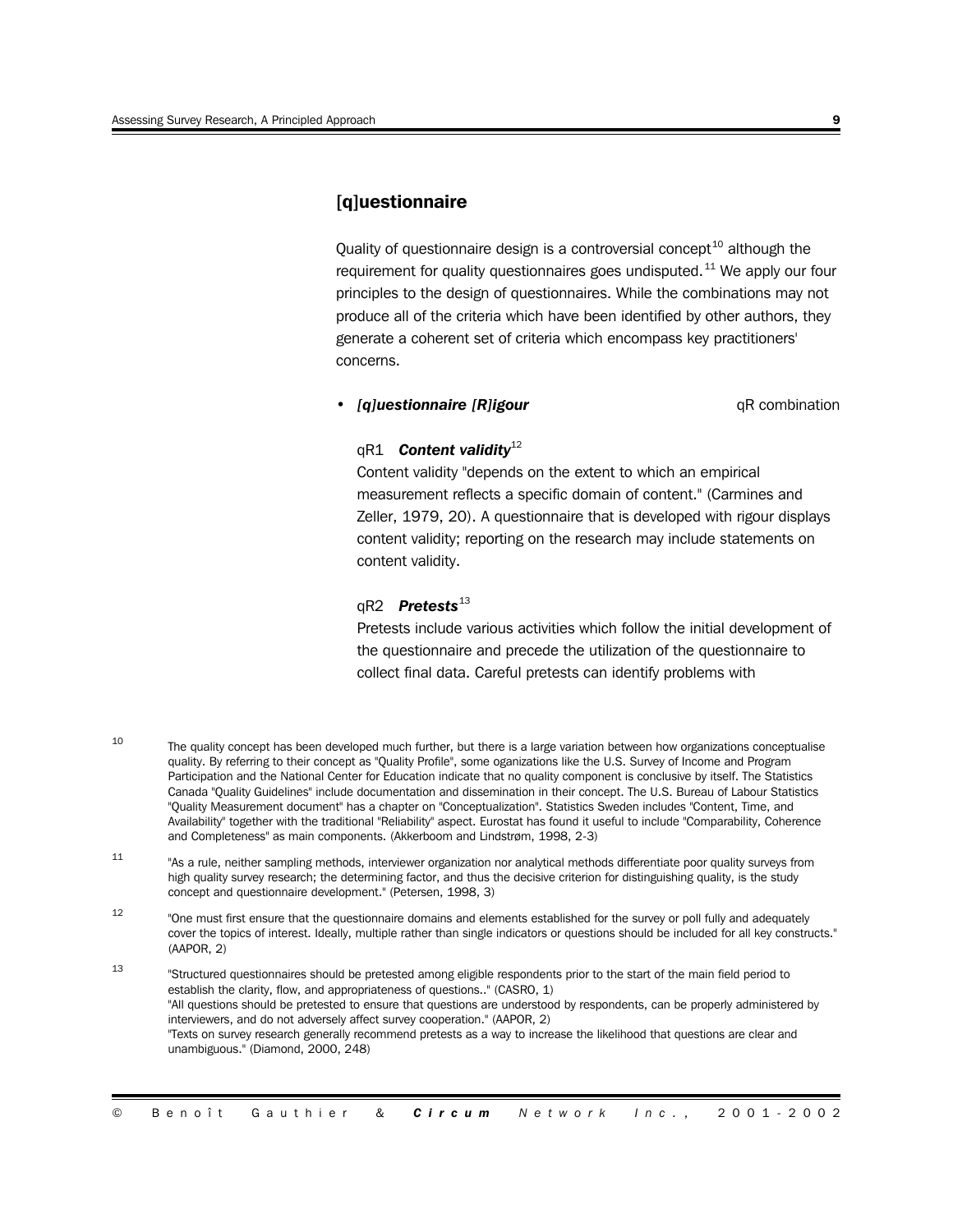understanding of questions, flow of the questionnaire, interview duration, instructions, etc.

#### qR3 *Response scales*

Questionnaire comprise questions, obviously, but also a series of response scales. The quality of these scales at depicting the nuances of opinion or attitude and their lack of bias are important characteristics of rigorous research.

#### • *[q]uestionnaire [N]eutrality* and the setting qN combination

#### qN1 **Reliability**<sup>14</sup>

"Fundamentally, reliability concerns the extent to which an experiment, test, or any measuring procedure yields the same results on repeated trials. This tendency toward consistency found in repeated measurements of the same phenomenon is referred to as reliability. The more consistent the results given by repeated measurements, the higher the reliability of the measuring procesure; conversely the less consistent the results, the lower the reliability [...] (Carmines and Zeller, 1979, 11-12). A questionnaire acts neutrally if its measurements are stable reflections of the phenomenon under study.

<sup>14</sup> "Realistically however, existing (and preferably validated) scales should be adopted (or adapted) wherever possible in order to cultivate a cumulative tradition of research." (Grover, 1) Kaye lists several key questions relative to ascertaining the quality of statistical analyses. One of them is "Is the measurement process reliable?" (Kaye, 2000, 341)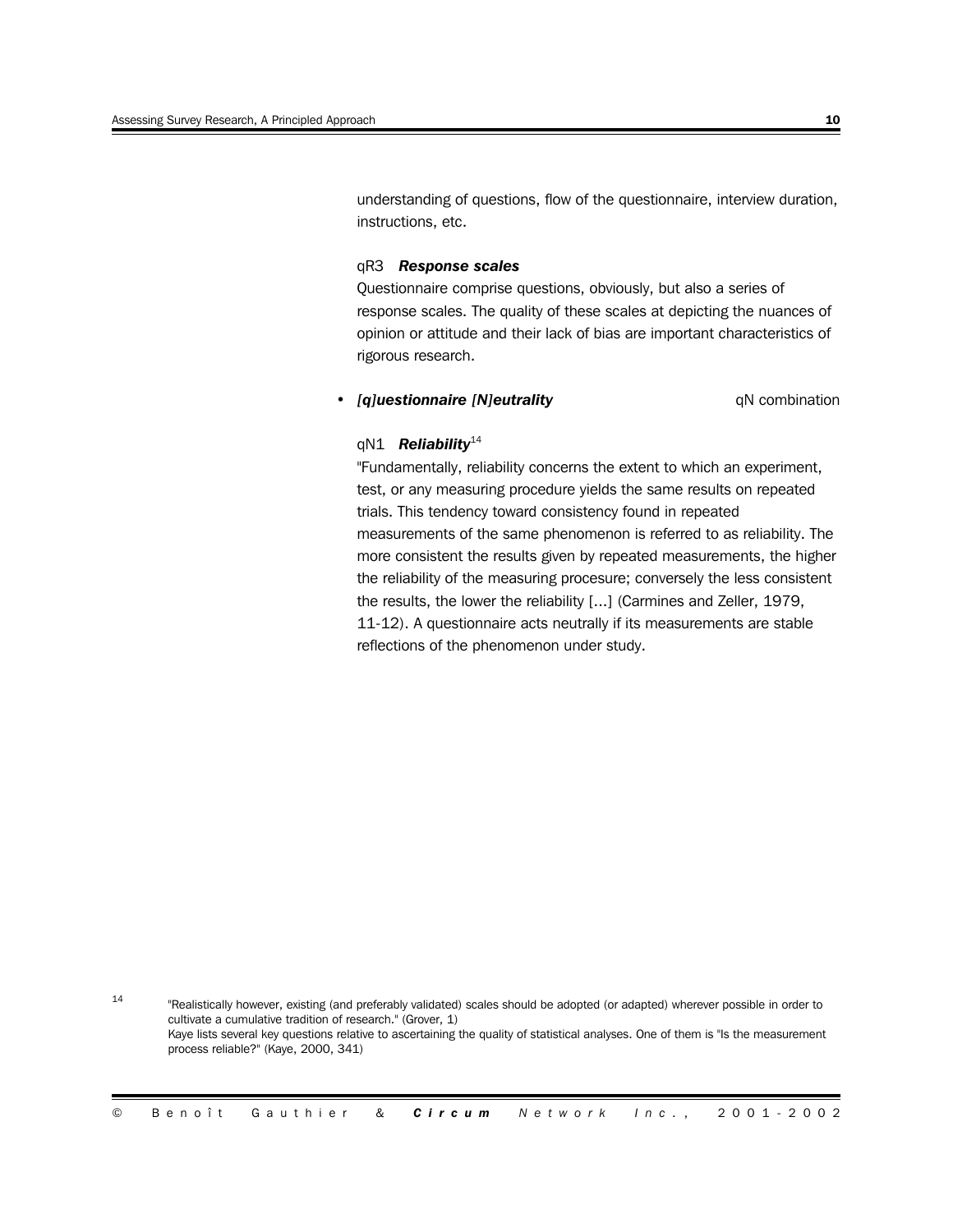# qN2 *Absence of bias*<sup>15</sup>

A questionnaire is neutral if the wording of the questions and answer categories as well as the order of questions and answers does not predetermine, in part or completely, the answers given by the study participants.

• *[q]uestionnaire [B]alance* **qB** combination

#### qB1 *Minimisation of response burden*<sup>16</sup>

Questionnaire balance is achieved through the minimisation of response burden. The task demanded of participants should be commensurate to the study objectives and to the benefits derived, by participants and society, through the research.

<sup>15</sup> The questions and questioning procedures are unbiased. The wording of the interview questions does not predetermine the answers to the research questions. The questioning and analytical procedures allow responses over the entire range relevant to the research objectives." (CASRO, 1)

"Concepts should be clearly defined and questions unambiguously phrased. Question wording should be carefully examined for special sensitivity or bias." (AAPOR, 2)

"According to Manual on Complex Litigation §21.493 at 102 (3d ed Federal Judicial Center 1995), there are seven topics you need to address to assess whether a survey was properly done, i.e.: Were the questions framed in a clear, precise, and nonleading manner?" (Hebert, 1999)

"You might also need a survey expert to help you analyze the sequence of the questions in a questionnaire and whether the sequence is in itself leading and suggestive." (Hebert, 1999)

"Although it seems obvious that questions on a survey should be clear and precise, phrasing questions to reach that goal is often difficult. Even questions that appear clear can convey unexpected meanings and ambiguities to potential respondents." (Diamond, 2000, 248)

"The mode of questioning can influence the form that an order effect takes. In mail surveys, respondents are more likely to select the first choice offered (a primacy effect); in telephone surveys, respondents are more likely to choose the last choice offered (a recency effect). [...] To control for order effects, the order of the questions and the order of the response choices in a survey should be rotated." (Diamond, 2000, 255)

<sup>16</sup> The purpose of interviewing must be limited to the finding out of information or observation of reactions relevant to the research problem at hand." (PMRS, 1, section II)

"Overly long questionnaires should be avoided at all costs." (PMRS, 1, rule 2.13)

"The types of information to be collected are driven by the information objectives of the research." (CASRO, 1) "The questions are relevant and appropriate to the research issues. Interview content focuses on the research objectives." (CASRO, 1)

"The interview should recognize the value of the respondent's time and the respondent's right to privacy. Lengthy interviews can be a burden. Length of the interview should be weighed against the needs of the research objectives, with consideration to the burden on respondents, the quality of the responses obtained, and the availability of alternative methods of obtaining the data (split samples, other sources, etc.)." (CASRO, 1)

"[...] statisticians should collect only the data needed for the purpose of their inquiry." (ASA, 1)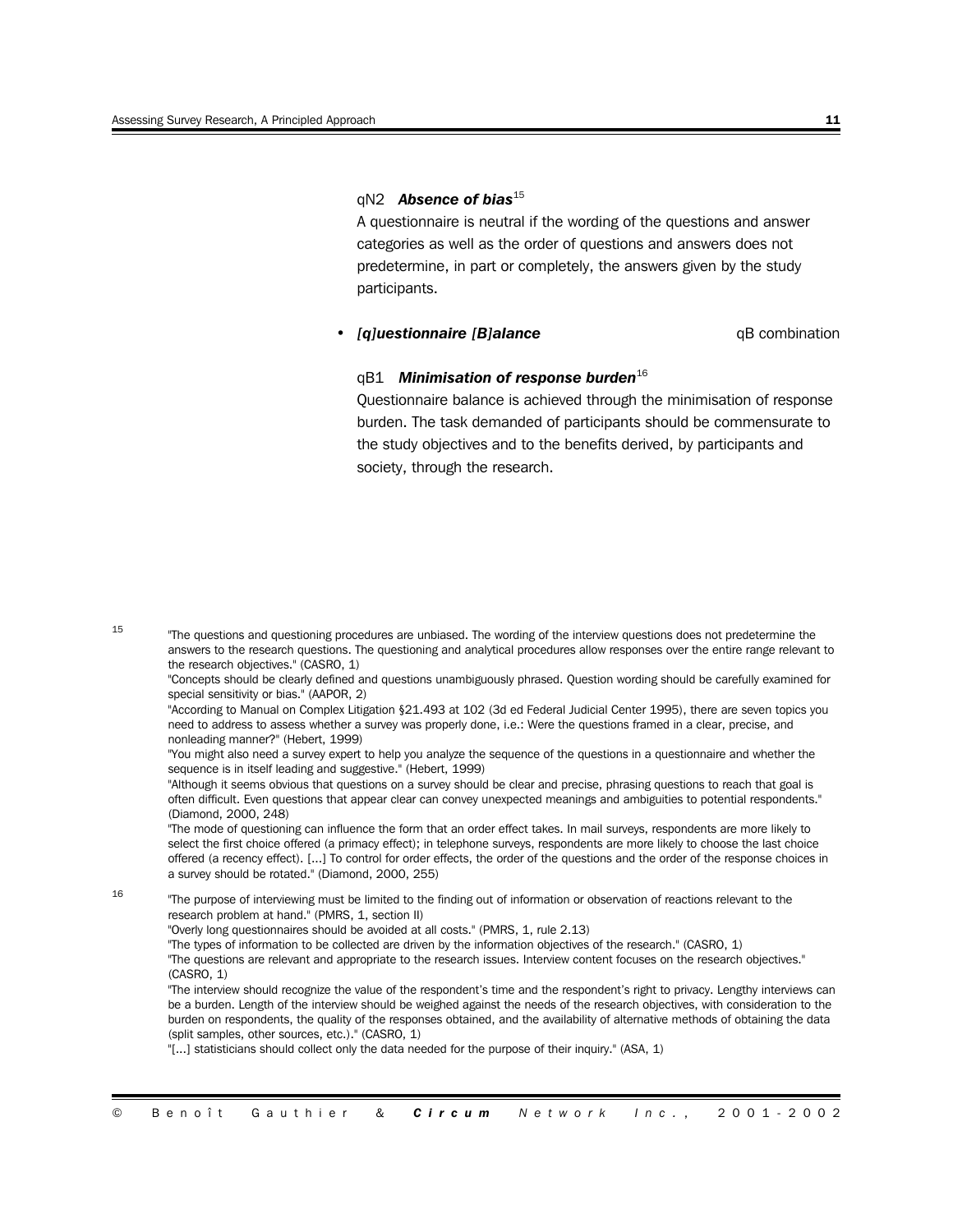# • *[q]uestionnaire [T]ransparency* example the qT combination

# qT1 *Research objective*<sup>17</sup>

Transparent questionnaire design demands that the research objectives be spelled out so that the value of the indicators can be assessed against the original measurement intentions.

#### qT2 *Sponsor*<sup>18</sup>

Reporting on questionnaire design should indicate who the research sponsor was.

### qT3 *Complete reproduction of the questionnaire*<sup>19</sup>

To be transparent, questionnaire design must include the reproduction of the questionnaire *in toto*. This allows for the assessment of question wording as well as possible order effects. In the case of omnibus surveys — where several clients commission portions of a questionnaire — reporting should include a list of topics addressed prior

<sup>17</sup> "For each survey, a practitioner must provide to the client [...] information sufficient to replicate the study [...]. If applicable, the following information is required: [...]; iii) the specific objectives of the study [...]." (PMRS, 1, rule 4.6)

"The purpose of *clearly stating the research objectives* is to have complete agreement between the professional resaerch firm and the client [...]." (CASRO, 1)

"The objectives of a high quality survey or poll should be specific, clear-cut and unambiguous. Such surveys are carried out solely to develop statistical information about the subject, not to produce predetermined results [...]". (AAPOR, 2)

"The first step in ensuring quality in applied qualitative research is the process through which the research team assists the client in clarifying and articulating the scope and objectives of the research." (Cohen and Shirley, 1998, 7)

"The report describing the results of a survey should include a statement describing the purpose or purposes of the survey." (Diamond, 2000, 236)

"The completeness of the survey report is one indicator of the trustworthiness of the survey and the professionalism of the expert who is presenting the results of the survey. A survey report generally should provide in detail 1. the purpose of the survey; [...]." (Diamond, 2000, 270-271)

"Critical in demonstrating adherence to standards of excellence and validity in defining the universe, designing the sample, learning what people think and do, and reporting the findings are: (1) a clean and explicit statement of objectives; [...]". (Sorensen, 352)

<sup>18</sup> "For each survey, a practitioner must provide to the client [...] information sufficient to replicate the study [...]. If applicable, the following information is required:[...]; ii) the name of the organization for which the study was conducted [...]." (PMRS, 1, rule 4.6)

"Standard for Minimal Disclosure: Who sponsored the survey" (AAPOR, 1, rule III.1)

<sup>19</sup> "For each survey, a practitioner must provide to the client [...] information sufficient to replicate the study [...]. If applicable, the following information is required: i) copy of the questionnaire [...]." (PMRS, 1, rule 4.6) "Standard for Minimal Disclosure: The exact wording of questions asked, including the text of any preceding instruction or explanation to the interviewer or respondents that might reasonably be expected to affect the response" (AAPOR, 1, rule III.2) "The completeness of the survey report is one indicator of the trustworthiness of the survey and the professionalism of the expert who is presenting the results of the survey. A survey report generally should provide in detail 5. the exact wording of the questions used, including a copy of each version of the actual questionnaire, interviewer instructions, and visual exhibits; [...]." (Diamond, 2000, 270-271)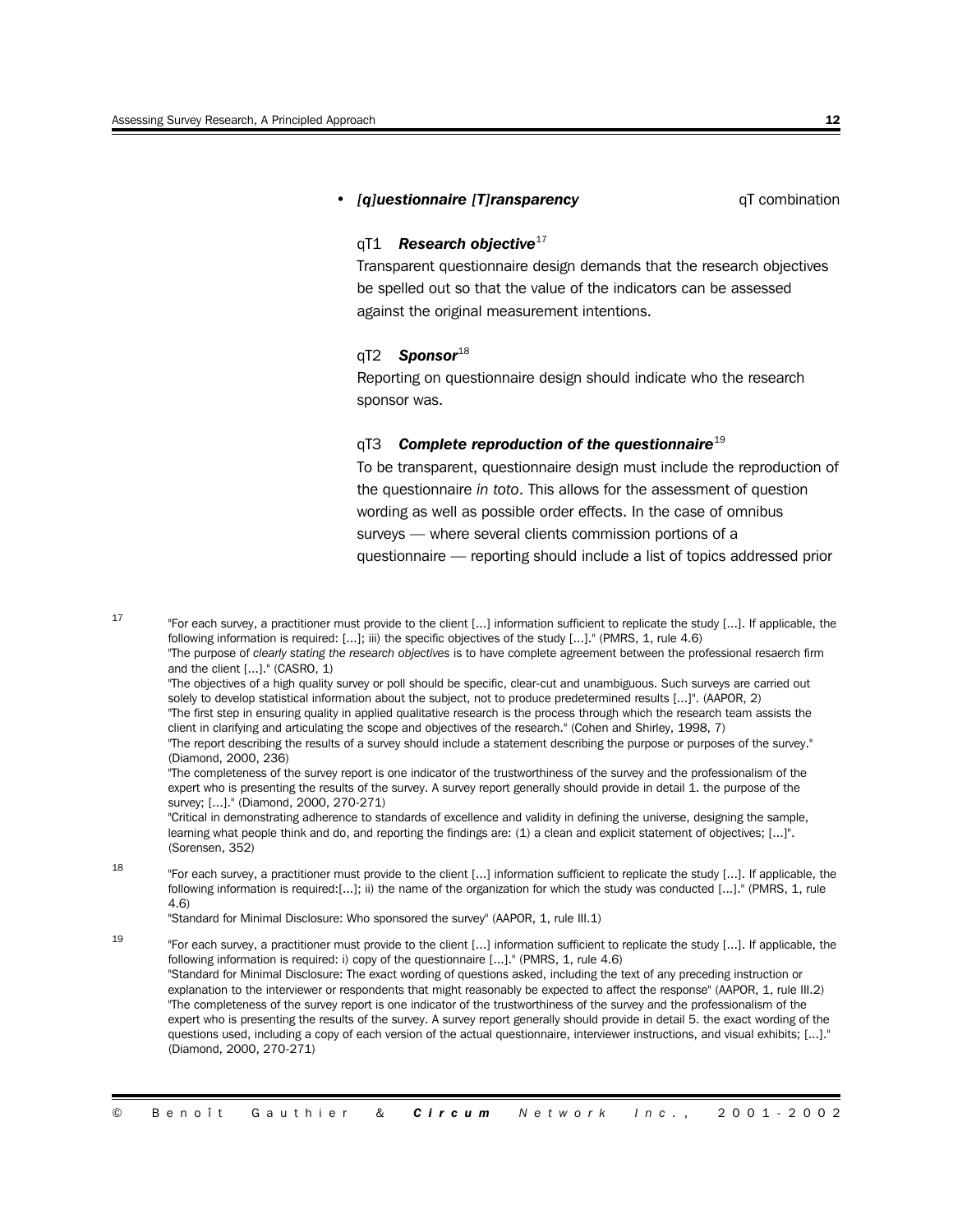to the relevant section and a statement concerning the possibility that the prior questions may have affected following answers.

# **[s]ampling**

• *ssampling [R]igour* sR combination

#### sR1 **Adhesion to rules of random sampling**<sup>20</sup>

Only random sampling permits the statistically-based enunciation of factual statements about the population. Since most research aim to provide a rigorous depiction of their study topic, random sampling should be the norm and adherence to random sampling principles should be expected of rigorous research.

<sup>20</sup> "Survey reporting guidelines: [...] Sample design, including method of selecting sample elements, qualifying/ disqualifying criteria. Method of selection within household" (CASRO, 1)

"A survey's intent is not to describe the particular individuals who, by chance, are part of the sample, but rather to obtain a composite profile of the population. In a bona fide survey, the sample is not selected haphazardly or only from persons who volunteer to participate. It is scientifically chosen so that each person in the population will have a measurable chance of selection. This way, the results can be reliably projected from the sample to the larger population with known levels of certainty/precision." (AAPOR, 2)

"Virtually all surveys taken seriously by social scientists, policy makers, and the informed media use some form of random or probability sampling, the methods of which are well grounded in statistical theory and the theory of probability." (AAPOR, 2) "According to Manual on Complex Litigation §21.493 at 102 (3d ed Federal Judicial Center 1995), there are seven topics you need to address to assess whether a survey was properly done, i.e.: Did the expert select a representative sample of the universe to interview?" (Hebert, 1999)

"Probability sampling methods, in contrast, ideally are suited to avoid selection bias. Once the conceptual population is reduced to a tangible sampling frame, the units to be measured are selected by some kind of lottery that gives each unit in the sampling frame a known, nonzero probability of being chosen. Selection according to a table of random digits or the like leaves no room for selection bias." (Kaye, 2000, 345)

"The use of probability sampling techniques maximizes both the representativeness of the survey results and the ability to assess the accuracy of estimates obtained from the survey." (Diamond, 2000, 242)

"All opinion polls should be based on scientific and representative measurements of public opinion. Far too often the term opinion poll is misused to describe unscientific and unrepresentative measurements of public opinion. Representativeness means the obtaining of measurements which can be generalised to apply without any statistical bias to the whole population under consideration." (ESOMAR, 1)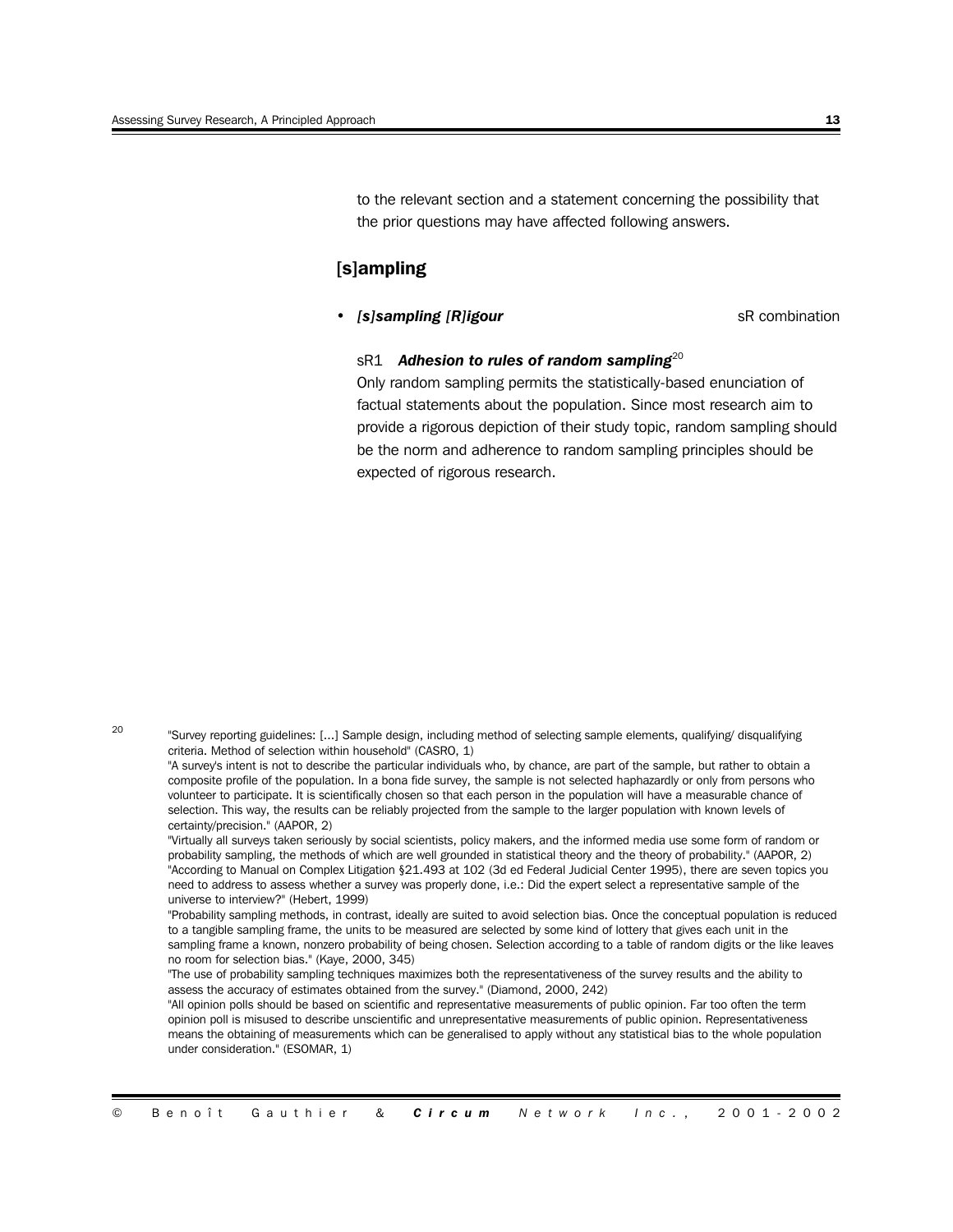# sR2 **Justification of non random sampling**<sup>21</sup>

There are situations where random sampling is unfeasible but where the study topic is sufficiently potent to warrant departing from the previous principle. In such circumstances, the use of non random sampling is acceptable but must be justified.

<sup>21</sup>  $\ldots$  the suitability of a specific sampling method for the research purpose will always involve some judgment [...]. (CASRO, 1) "If a non-representative sample is to be used, possible implications and effects of the sampling method should be discussed." (CASRP, 1)

"Survey reporting guidelines: [...] Implications and limitations of non-representative sampling methods, if used." (CASRO, 1) "The irrelevance of performance standards to professional ethics is obvious with respect to surveys conducted in countries, or parts of countries, with limited or inadequate survey resources or with life style characteristics that, for example, may make for low completion rates. Under conditions that prevail in such cases, it may prove to be very costly (even perhaps impossible) to implement satisfactorily a probability sample in conformity with state-of-the-art standards that would apply in the USA or Western Europe. Insistence on conformity to performance standards in such cases could result in cancelling a study, whereas some flexibility in the application of such standards might make it possible to conduct a survey whose results might still be usable. For this reason, even though I unequivocally advocate the theoretical superiority of probability sampling, I also assume that its standards should be adjustable to meet the realities of specific times and places." (Crespi, 1998)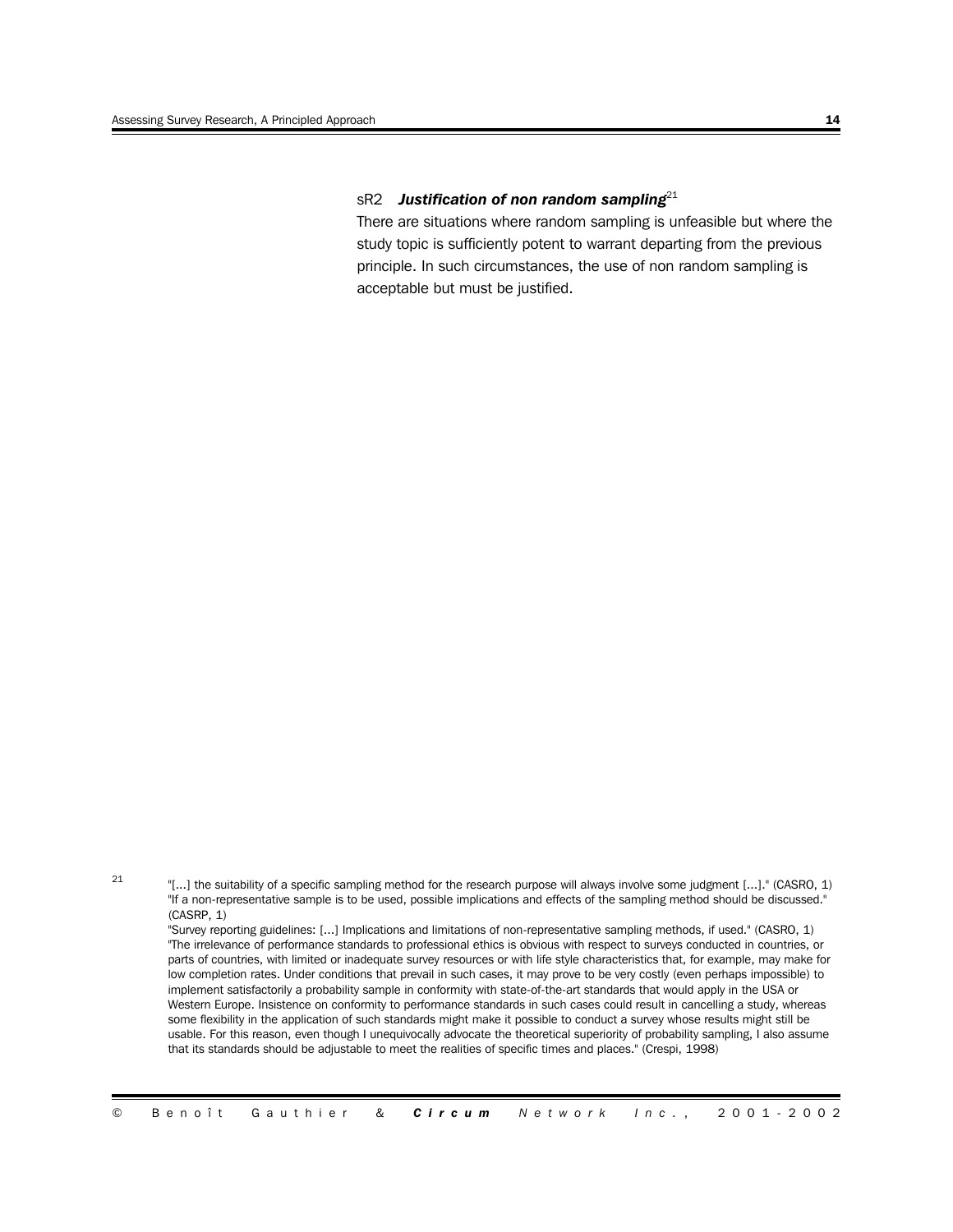#### • *[s]sampling [N]eutrality* sN combination

# sN1 *Target population and population reached; filtering procedures*<sup>22</sup>

"In litigation, the survey's universe must fit the facts of the case" (Hebert, 1999). Obviously, this applies beyond the courts. The theoretical target population must correspond to the topic studied.<sup>23</sup> Moreover, the population reached must fit the theoretical population sought. When applicable, the filtering procedures used during the fieldwork must provide a precise empirical match between the people selected for the study and the individuals whose behaviour or attitudes are important to the study topic.

<sup>22</sup> "For each survey, a practitioner must provide to the client [...] information sufficient to replicate the study [...]. If applicable, the following information is required: v) the universe covered (intended and actual) [...]." (PMRS, 1, rule 4.6) "A universe which is relevant to the problem being studied, [is a] vital requirement of high quality research." (CASRO, 1) "Survey reporting guidelines: [...] Definition of the universe which the survey is intended to represent [...] Respondent qualification requirements." (CASRO, 1)

"Standard for Minimal Disclosure: A definition of the population under study." (AAPOR, 1, rule III.3)

"Standard for Minimal Disclosure: information on eligibility criteria and screening procedures." (AAPOR, 1, rule III.5) "According to Manual on Complex Litigation §21.493 at 102 (3d ed Federal Judicial Center 1995), there are seven topics you need to address to assess whether a survey was properly done, i.e.: Was the survey universe properly determined?" (Hebert, 1999)

"The target population consists of all elements (i.e., objects, individuals, or other social units) whose characteristics or perceptions the survey is intended to represent. [...] The definition of the relevant population is crucial because there may be systematic differences in the responses of members of the population and nonmembers.[...] The universe must be defined carefully. [...] The survey report should contain a description of the target population, a description of the survey population actually sampled, a discussion of the difference between the two populations, and an evaluation of the likely consequences of that difference." (Diamond, 2000, 239-240)

"In a carefully executed survey, each potential respondent is questioned or measured on the attributes that determine his or her eligibility to participate in the survey. [...] The criteria for determining whether to include a potential respondent in the survey should be objective and clearly conveyed, preferably using written instructions addressed to those who administer the screening questions. These instructions and the completed screening questionnaire should be made available to the court and the opposing party along with the interview form for each respondent." (Diamond, 2000, 247-248)

"The completeness of the survey report is one indicator of the trustworthiness of the survey and the professionalism of the expert who is presenting the results of the survey. A survey report generally should provide in detail [...] 3. a description of the sample design, including the method of selecting respondents, the method of interview, the number of callbacks, respondent eligibility or screening criteria, and other pertinent information; [...]." (Diamond, 2000, 270-271)

"If a survey is to be relevant, care must be taken in defining the universe — the population about whose behavior generalization will be made from survey results, which is, therefore, the group from whom individuals are selected for interview." (Sorensen, 353).

<sup>23</sup> "To use a common example, in litigation involving plaintiff's claims that defendant's deceptive advertising destroyed the market for plaintiff's product, the universe consists of those consumers who intend to buy from the plaintiff or defendant in the future. The consumer who belongs to this universe should be the (1) potential purchaser; (2) potential decision maker; and (3) person to whom the advertising is addressed." (Hebert, 1999)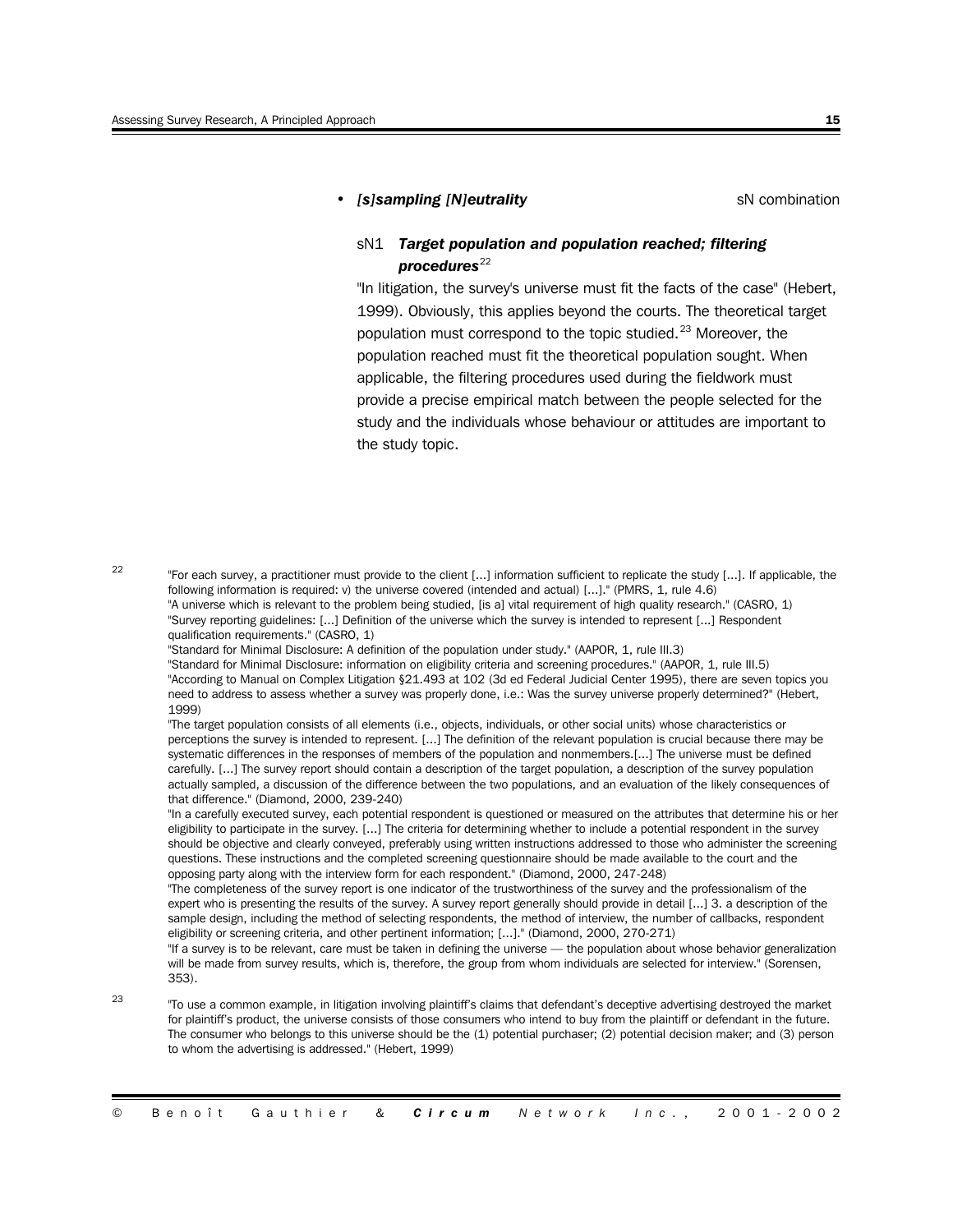# sN2 **Sampling frame**<sup>24</sup>

The sampling frame is the list<sup>25</sup> from which the sample is drawn. The quality of the sampling frame is an important determinant of the neutrality of the sampling process since an incomplete, ill-focussed or otherwise biased frame would reduce the ability to infer results to the target population.

 $^{24}$   $\ldots$  a sample which adequately represents that universe, [is a] vital requirement of high quality research." (CASRO, 1) "The source of the sample (lists, on-line groups or services, randomly generated phone numbers, mall intercepts, etc.) should be revealed and the adequacy of the source given the study purpose should be discussed." (CASRO, 1) "Survey reporting guidelines: [...] Definition of the sampling frame, i.e., sampling points actually used and the procedures used in selecting sampling points. If lists used, source and name of list." (CASRO, 1) "Standard for Minimal Disclosure: a description of the sampling frame used to identify this population." (AAPOR, 1, rule III.3) "Critical elements in an exemplary survey are: (a) to ensure that the right population is indeed being sampled (to address the questions of interest); and (b) to locate (or "cover") all members of the population being studied so they have a chance to be sampled. The quality of the list of such members (the "sampling frame")whether it is up-to-date and completeis probably the dominant feature for ensuring adequate coverage of the desired population to be surveyed." (AAPOR, 2) "At the minimum, any IS survey research should describe and justify the sample frame . Estimation of possible frame error bias (or lack thereof) by a comparison estimation of the probability of the target population being included in or excluded from the sample frame is desirable." (Grover, 2)

<sup>&</sup>lt;sup>25</sup> Sometimes, the frame is a list of clusters of ultimate sampling units.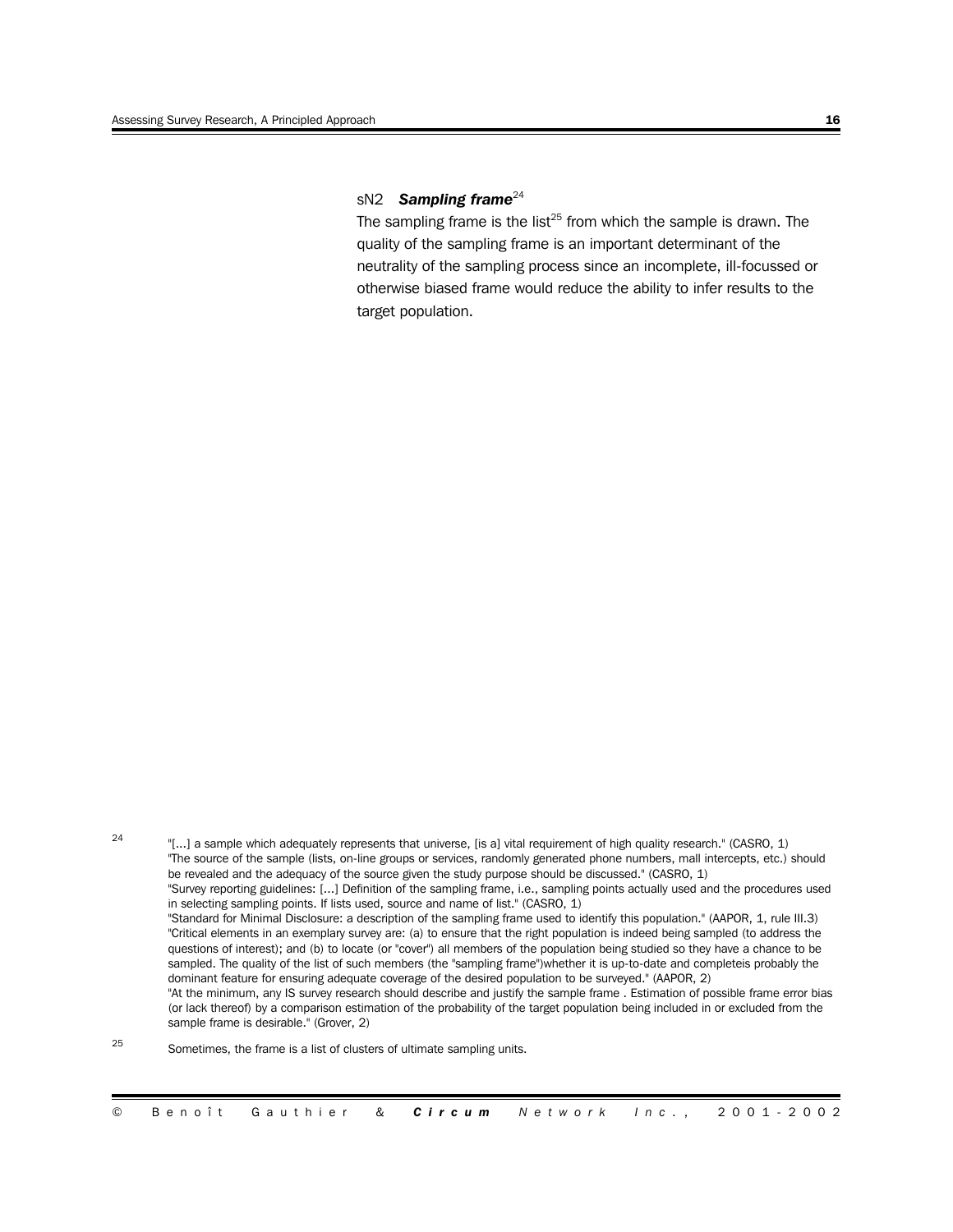# sN3 *Final dispositions; response rate; refusal rate; replacement procedures*<sup>26</sup>

The neutrality of the sample can be assessed, in part, by the results obtained in attempting to contact sampling units. The response rate and the refusal rate are key indicators of neutrality. Sample replacement procedures should be assessed carefully to identify possible bias induced by discarding original sampling units and adding new units.

<sup>26</sup> "For each survey, a practitioner must provide to the client [...] information sufficient to replicate the study [...]. If applicable, the following information is required: vii) the contact record based on the last attempt to obtain an interview with the exception of mall surveys and quota samples where it is not appropriate [...]." (PMRS, 1, rule 4.6)

"Callback and replacement procedures, if used, should be described." (CASRO, 1)

"The final disposition of the sample should be described in detail [...]." (CSARO, 1)

"A low cooperation or response rate does more damage in rendering a survey's results questionable than a small sample, because there may be no valid way scientifically of inferring the characteristics of the population represented by the nonrespondents." (AAPOR, 2)

"When objects like receipts (for an audit) or vegetation (for a study of the ecology of a region) are sampled, all can be examined. Human beings are more troublesome. Some may refuse to respond, and the survey should report the nonresponse rate. A large nonresponse rate warns of bias, but it does not necessarily demonstrate bias." (Kaye, 2000, 345) One very stringent interpretation of response rate levels is reported by Diamond (2000, 245): "One suggested formula for quantifying a tolerable level of nonresponse in a probability sample is based on the guidelines for statistical surveys issued by the former U.S. Office of Statistical Standards. According to these guidelines, response rates of 90% or more are reliable and generally can be treated as random samples of the overall population. Response rates between 75% and 90% usually yield reliable results, but the researcher should conduct some check on the representativeness of the sample. Potential bias should receive greater scrutiny when the response rate drops below 75%. If the response rate drops below 50%, the survey should be regarded with significant caution as a basis for precise quantitative statements about the population from which the sample was drawn."

"The completeness of the survey report is one indicator of the trustworthiness of the survey and the professionalism of the expert who is presenting the results of the survey. A survey report generally should provide in detail 4. a description of the results of sample implementation, including (a) the number of potential respondents contacted, (b) the number not reached, (c) the number of refusals, (d) the number of incomplete interviews or terminations, (e) the number of noneligibles, and (f) the number of completed interviews; [...]." (Diamond, 2000, 270-271)

"Regardless of how the sample is drawn, it is good practice to disclose in easily comprehensible form how the sampling procedure has been implemented in the field. This includes the — albeit costly — best practice of providing a precise nonresponse account (number and description of contacts, reasons for nonresponse, etc.) as well as detailed information on the conduct of interviews (number of necessary contacts, date and time of day, difficulties in accessing target individuals, etc.)." (Kaase, 1999, 183)

"When people increasingly refuse access to interviewers, costs rise accordingly and a decreasing interview completion rate poses a fundamental question of validity: what would hose people not interviewed have said about their attitudes and perceptions if they had been interviewed, and would their answers have differed significantly from those of people who were interviewed?" (Sorensen, 362)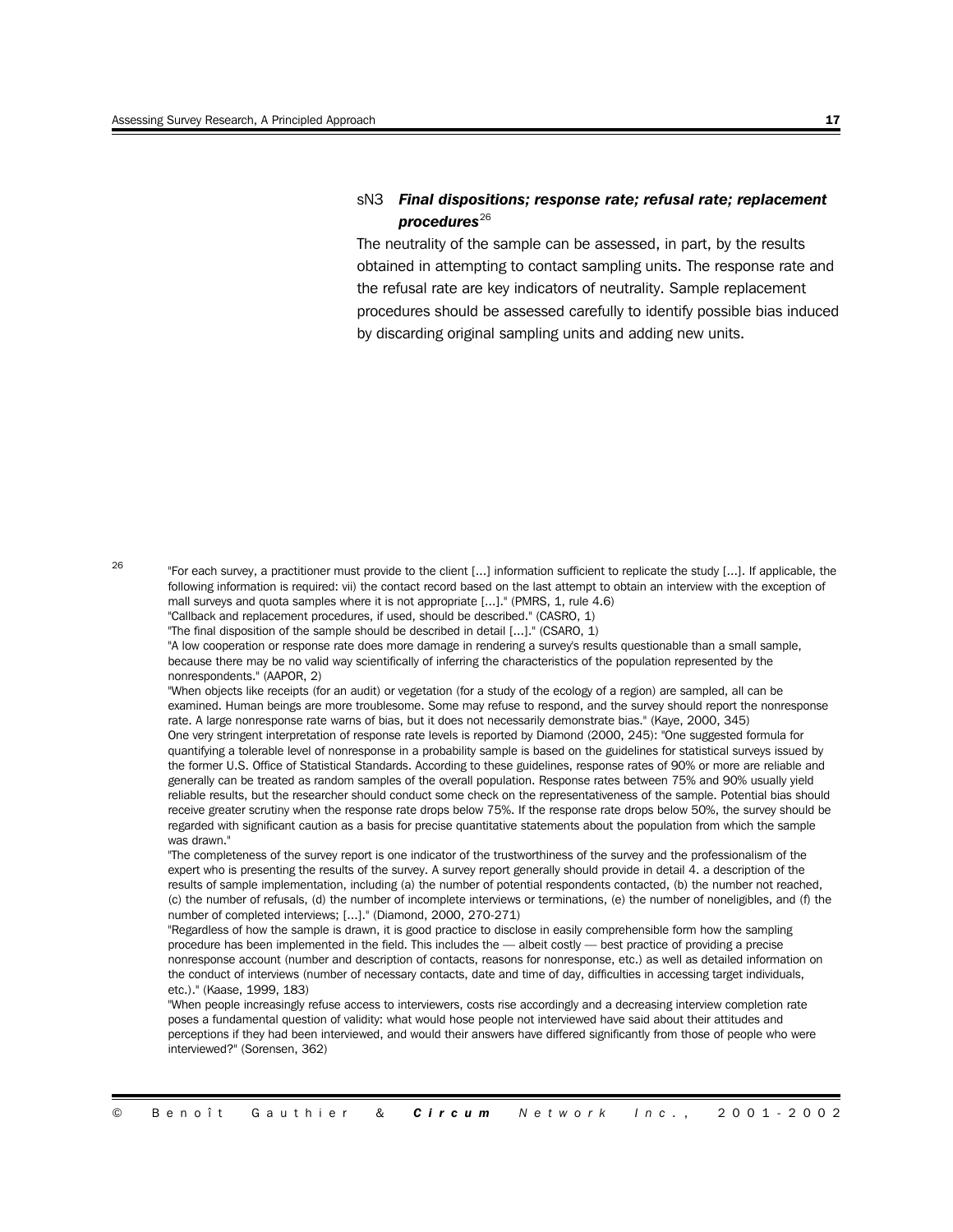# sN4 **Sampling margin of error**<sup>27</sup>

The neutrality of the sample is represented, in part, by the width of the sampling margin of error. A wide margin of error may hint at a non neutral sample.

• *ssampling [B]alance* sB combination

# sB1 *Appropriateness of the nature of the sample considering the research purposes*<sup>28</sup>

A sample features balance if the nature of the sampling procedure is in sync with the objective of the research. For example, descriptive studies should emphasize the representativity of the sample while comparative or correlational studies should focus on the ability to compare groups in a valid fashion (see later concepts of internal and external validity).

#### sB2 **Sample size**<sup>29</sup>

*Ceateris paribus*, the size of the sample determines the ability of the study to uncover statistically significant differences between subgroups of the sample and it is one of the determinants of the statistical accuracy of the estimates produced. Therefore, the sample should be large enough to support the claims of the study but not so large as to provoke type I errors (or the erroneous rejection of the null hypothesis). Every survey also contributes to the overall social burden represented by survey research; therefore any one survey should not acquire data from substantially more respondents than necessary.

<sup>27</sup> "Survey reporting guidelines: [...] If statements are made regarding the overall sampling error of the survey, it should be stated that total survey error includes both sampling error and response error." (CASRO, 1) "Standard for Minimal Disclosure: A discussion of the precision of the findings, including, if appropriate, estimates of sampling

error" (AAPOR, 1, rule III.6) "Sampling errors should be included for all statistics presented, rather than only the statistics themselves." (AAPOR, 2) "The completeness of the survey report is one indicator of the trustworthiness of the survey and the professionalism of the expert who is presenting the results of the survey. A survey report generally should provide in detail 7. estimates of the sampling error, where appropriate (i.e., in probability samples);[...]." (Diamond, 2000, 270-271)

<sup>28</sup> "Basic criteria for measuring the social scientific integrity of the research include the following: [...] the scale, balance and consistency of the research sample" (Cohen and Shirley, 1998, 7)

<sup>29</sup> "The sample size should also be specified, and there should be some discussion of its appropriateness, considering the purpose of the study." (CASRO, 1) "The sample must be large enough to allow the expert to extrapolate his or her findings to the universe. Experts will testify that, in general, the larger the sample size, the more reliable the survey results. On the other hand, a survey with a sample size of 5000 could have useless results if it uses improper questions or picks the wrong universe." (Hebert, 1999)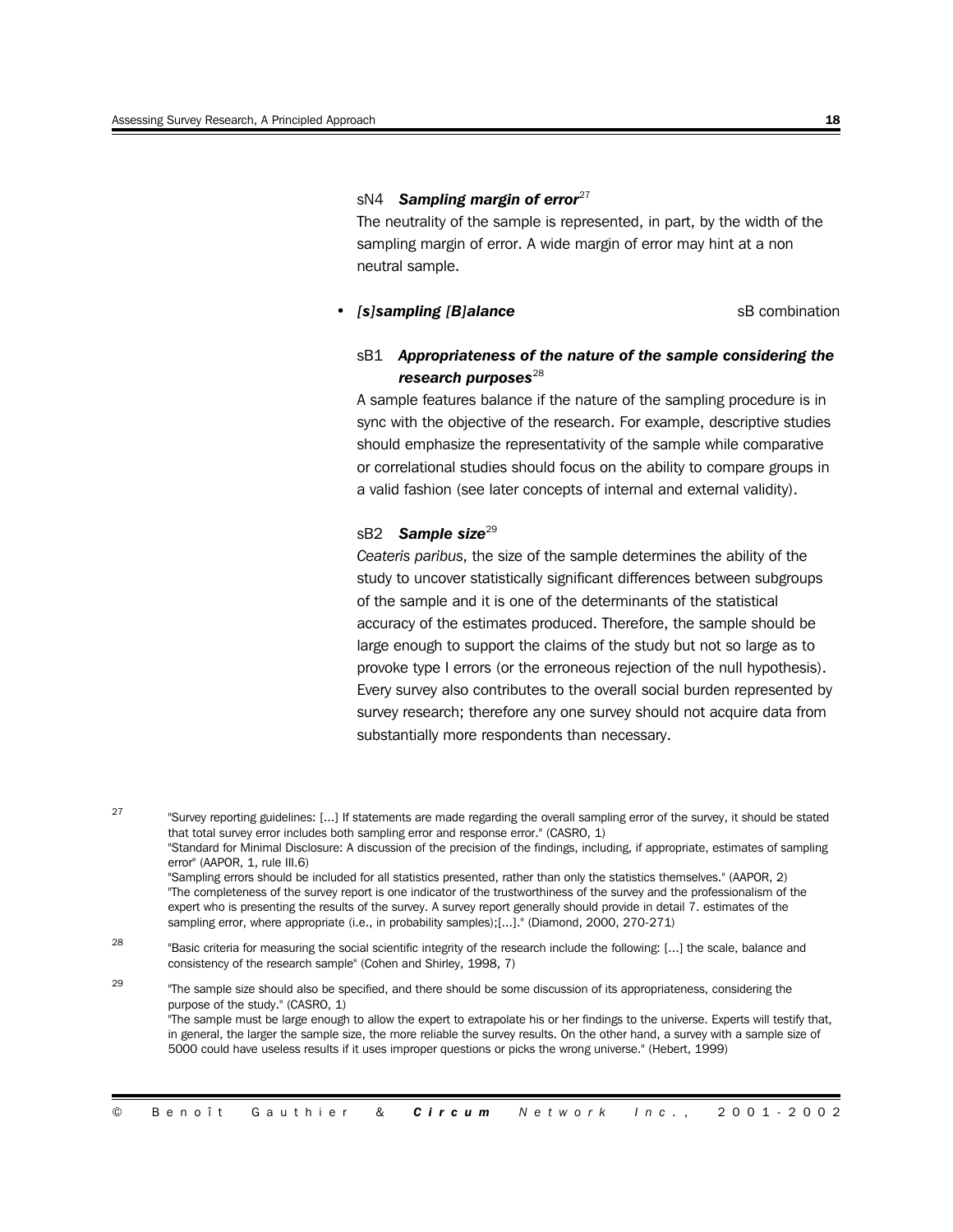#### • *[s]sampling [T]ransparency* strain straining straining straining straining straining straining straining straining straining straining straining straining straining straining straining straining straining straining stra

# sT1 **Population definition**<sup>30</sup>

Sample transparency demands that the population be clearly defined in reporting. This is a transparency requirement as well as a necessity to be able to assess the population targeted and reached (see sN — sample neutrality).

#### sT2 **Sampling method**<sup>31</sup>

The sampling method must be spelled out in reporting for sample transparency to be achieved. It is also required to assess the appropriateness of the sampling procedures (see sB — sampling balance).

 $30$  "For each survey, a practitioner must provide to the client [...] information sufficient to replicate the study [...]. If applicable, the following information is required: v) the universe covered (intended and actual) [...]." (PMRS, 1, rule 4.6) "The completeness of the survey report is one indicator of the trustworthiness of the survey and the professionalism of the expert who is presenting the results of the survey. A survey report generally should provide in detail [...] 2. a definition of the target population and a description of the population that was actually sampled; [...]." (Diamond, 2000, 270-271) "The Client is entitled to the following information about any marketing research project to which he has subscribed: [...] (2) Sample - a description of the intended and actual universe covered [...]." (ESOMAR,1 )

 $31$  "For each survey, a practitioner must provide to the client [...] information sufficient to replicate the study [...]. If applicable, the following information is required: v) [...] details of the sampling method and selection procedures; [...] viii) the method of recruitment when prior recruitment of respondents is undertaken [...]." (PMRS, 1, rule 4.6) "The following guidelines are [...] aimed at insuring that sample design and management are disclosed in sufficient detail to

allow clear judgments of a sample's adequacy for the stated research purpose." (CASRO, 1)

"The description of the sampling plan should include the criteria by which a given sample element (i.e., an individual consumer, household, business, etc.) is selected to be in the sample." (CASRO, 1)

"Standard for Minimal Disclosure:A description of the sample selection procedure, giving a clear indication of the method by which the respondents were selected by the researcher, or whether the respondents were entirely self-selected." (AAPOR, 1, rule III.4)

"The completeness of the survey report is one indicator of the trustworthiness of the survey and the professionalism of the expert who is presenting the results of the survey. A survey report generally should provide in detail [...] 3. a description of the sample design, including the method of selecting respondents, the method of interview, the number of callbacks, respondent eligibility or screening criteria, and other pertinent information; [...]." (Diamond, 2000, 270-271)

"The Client is entitled to the following information about any marketing research project to which he has subscribed: [...] (2) Sample - [...] the size, nature and geographical distribution of the sample (both planned and achieved);and where relevant, the extent to which any of the data collected were obtained from only part of the sample - [...]." (ESOMAR,1 ) "Regardless of how the sample is drawn, it is good practice to disclose in easily comprehensible form how the sampling procedure has been implemented in the field." (Kaase, 1999, 183)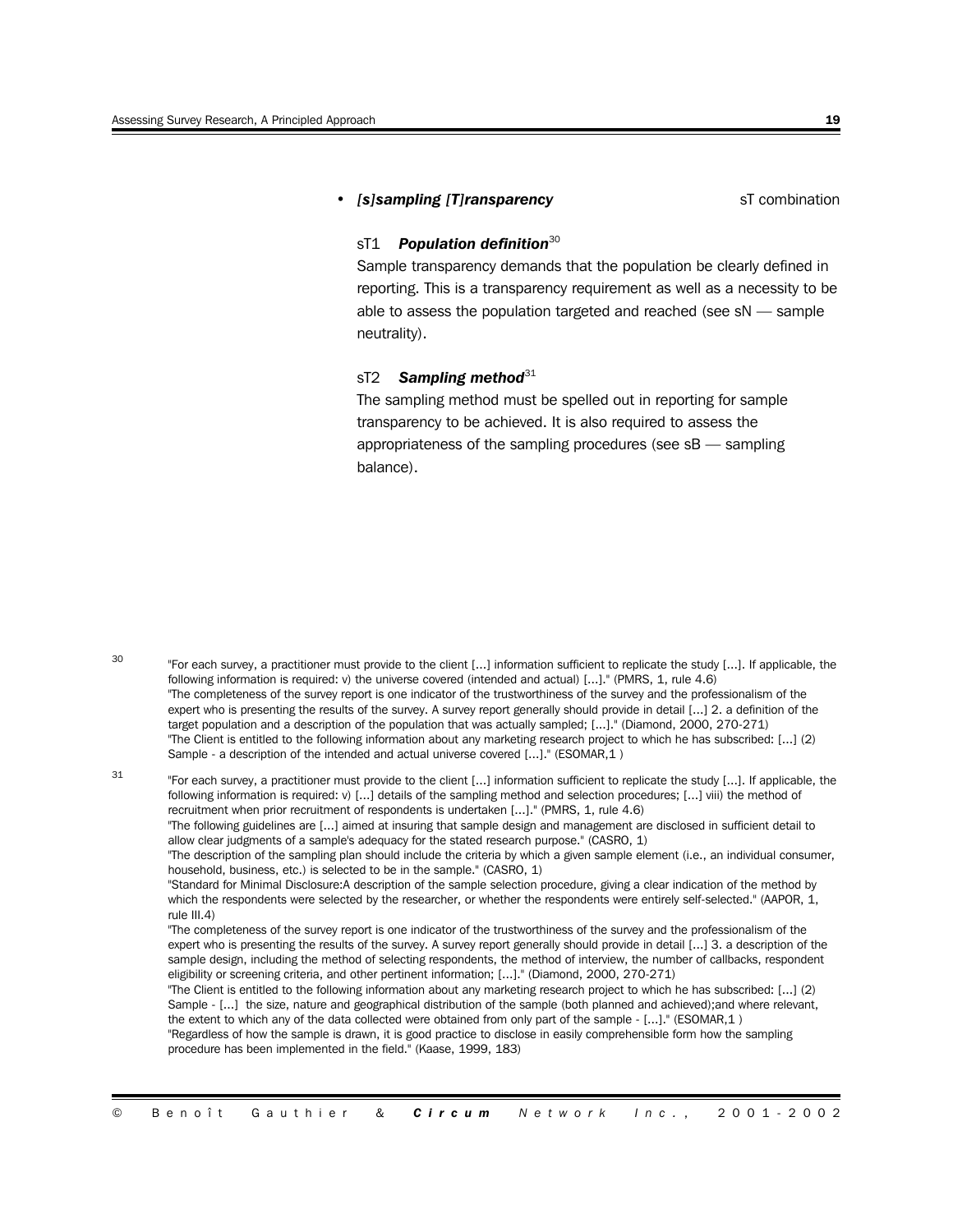#### sT3 **Sample size**<sup>32</sup>

The size of the final, unweighted sample must be indicated in reporting. The size of important sub-samples used in analysis and reporting should also be indicated clearly.

#### sT4 **Response rate**<sup>33</sup>

The response rate itself serves as an indicator of sample neutrality. The transparency concern is that the response rate value be clearly presented in reports on the study and that it be calculated according to agreed upon formulas.<sup>34</sup>

<sup>32</sup> "For each survey, a practitioner must provide to the client [...] information sufficient to replicate the study [...]. If applicable, the following information is required: vi) the size and nature of the sample [...]." (PMRS, 1, rule 4.6)

"The sample size should also be specified [...]." (CASRO, 1)

"Survey reporting guidelines: [...] Sample size." (CASRO, 1)

"Standard for Minimal Disclosure: Size of samples" (AAPOR, 1, rule D.5)

"The completeness of the survey report is one indicator of the trustworthiness of the survey and the professionalism of the expert who is presenting the results of the survey. A survey report generally should provide in detail 4. a description of the results of sample implementation, including (a) the number of potential respondents contacted, (b) the number not reached, (c) the number of refusals, (d) the number of incomplete interviews or terminations, (e) the number of noneligibles, and (f) the number of completed interviews; [...]." (Diamond, 2000, 270-271)

"The Client is entitled to the following information about any marketing research project to which he has subscribed: [...] (2) Sample - [...] - the size, nature and geographical distribution of the sample (both planned and achieved);and where relevant, the extent to which any of the data collected were obtained from only part of the sample - [...]." (ESOMAR,1 )

<sup>33</sup> "For each survey, a practitioner must provide to the client [...] information sufficient to replicate the study [...]. If applicable, the following information is required: [...] xi) a statement of response rates, how they were calculated, and a discussion of possible bias due to non-response [...]." (PMRS, 1, rule 4.6)

"The final disposition of the sample should be described in detail, as should any completion rate or incidence rate calculations." (CSARO, 1)

"Standard for Minimal Disclosure: if applicable, completion rates" (AAPOR, 1, rule D.5)

"The completeness of the survey report is one indicator of the trustworthiness of the survey and the professionalism of the expert who is presenting the results of the survey. A survey report generally should provide in detail 4. a description of the results of sample implementation, including (a) the number of potential respondents contacted, (b) the number not reached, (c) the number of refusals, (d) the number of incomplete interviews or terminations, (e) the number of noneligibles, and (f) the number of completed interviews; [...]." (Diamond, 2000, 270-271)

"The Client is entitled to the following information about any marketing research project to which he has subscribed: [...] (2) Sample - [...] where technically relevant, a statement of response rates and a discussion of any possible bias due to non-response." (ESOMAR,1 )

"Regardless of how the sample is drawn, it is good practice to disclose in easily comprehensible form how the sampling procedure has been implemented in the field. This includes the — albeit costly — best practice of providing a precise nonresponse account (number and description of contacts, reasons for nonresponse, etc.) as well as detailed information on the conduct of interviews (number of necessary contacts, date and time of day, difficulties in accessing target individuals, etc.)." (Kaase, 1999, 183)

<sup>34</sup> There is more than one way to measure response rates. Professional organizations propose various standard formulas. The key is to report which formula was used and to abide by the rules of that formula.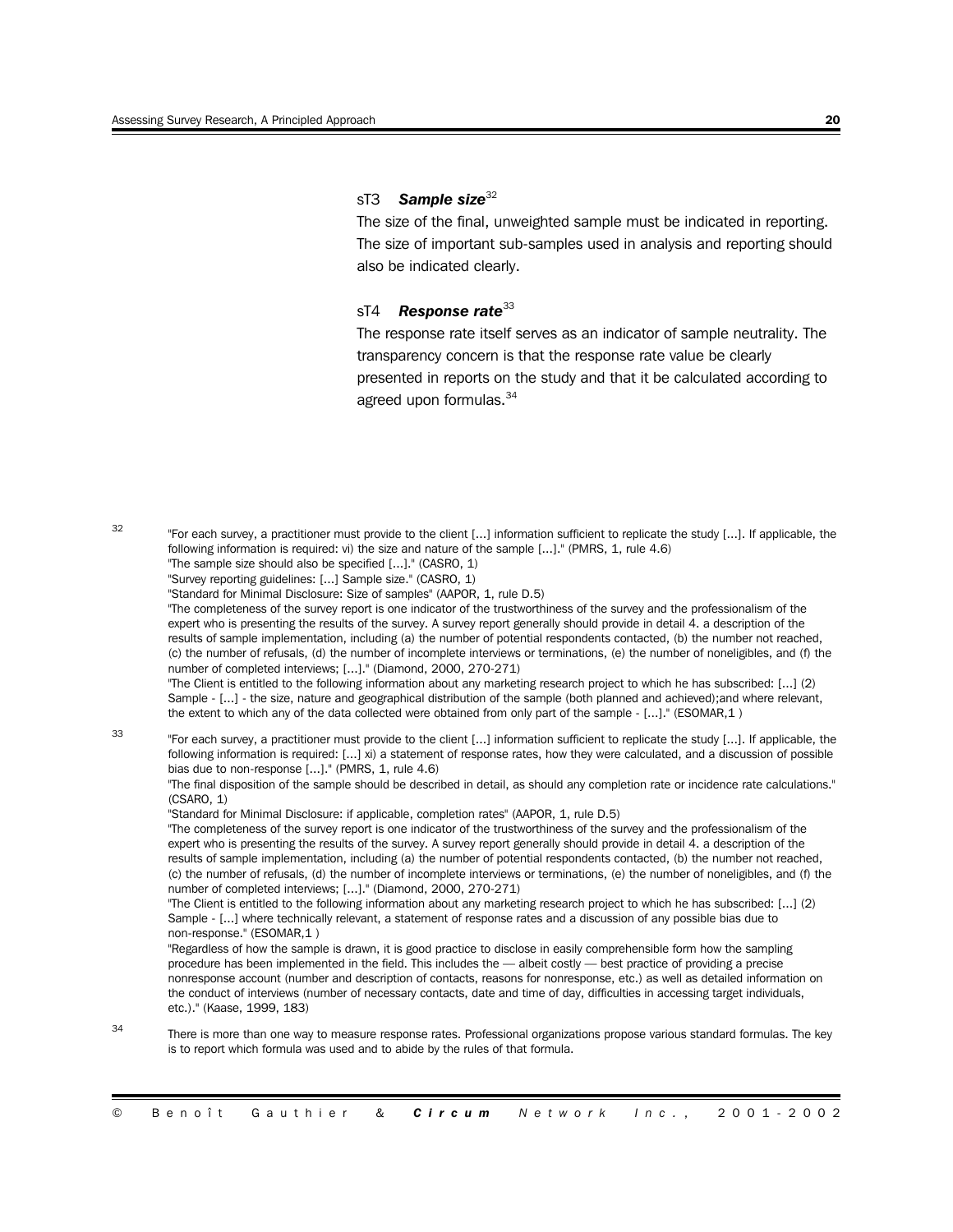#### **data [c]ollection**

• **data [c]ollection [R]igour** cR combination

#### cR1 *Interviewer training*<sup>35</sup>

While recognizing the importance of interviewers in the survey process, Kaase (1999, 195-196) minimises the importance of standardization in this area: "[...] the recruiting and training of interviewers deserve particular attention from the quality point of view. [...] Although the literature fully recognises the key role of the interviewer in the survey process [...], no scientifically grounded quality criteria can be identified that go beyond those mentioned in point  $7^{36}$  of the AAPOR code." We suggest that rigorous data collection require that interviewer training be commensurate to the complexity of the task and that the demonstration of the extent and nature of interviewer training be an indicator of quality.

<sup>35</sup> "For each survey, a practitioner must provide to the client [...] information sufficient to replicate the study [...]. If applicable, the following information is required: ix) the method of field briefing sessions [...]." (PMRS, 1, rule 4.6)

"A properly trained interviewer is one who has been instructed in general interviewing techniques and who has been briefed on the particular project." (CASRO, 1)

"Train interviewers carefully on interviewing techniques and the subject matter of the survey." (AAPOR, 2)

"According to Manual on Complex Litigation §21.493 at 102 (3d ed Federal Judicial Center 1995), there are seven topics you need to address to assess whether a survey was properly done, i.e.: Did the interviewers use sound interview procedures and did they lack knowledge of the purpose of the survey?" (Hebert, 1999)

"Interviewers should be trained in delivering probes to maintain a professional and neutral relationship with the respondent (as they should during the rest of the interview), which minimizes any sense of passing judgment on the content of the answers offered. Moreover, interviewers should be given explicit instructions on when to probe, so that probes are administered consistently." (Diamond, 2000, 254)

"Properly trained interviewers receive detailed written instructions on everything they are to say to respondents, any stimulus materials they are to use in the survey, and how they are to complete the interview form. These instructions should be made available to the opposing party and to the trier of fact. [...] Interviewers require training to ensure that they are able to follow directions in administering the survey questions. [...] The more complicated the survey instrument is, the more training and experience the interviewers require." (Diamond, 2000, 264-265)

"The completeness of the survey report is one indicator of the trustworthiness of the survey and the professionalism of the expert who is presenting the results of the survey. A survey report generally should provide in detail 5. the exact wording of the questions used, including a copy of each version of the actual questionnaire, interviewer instructions, and visual exhibits; [...]." (Diamond, 2000, 270-271)

"The completeness of the survey report is one indicator of the trustworthiness of the survey and the professionalism of the expert who is presenting the results of the survey. A survey report generally should provide in detail 9. copies of interviewer instructions, validation results, and code books [...]." (Diamond, 2000, 270-271)

"Interviewers, being human beings, require careful, programmed instructions for respondent selection and interview procedures." (Sorensen, 359)

<sup>36</sup> "Good interviewer techniques should be stressed, such as how to make initial contacts, how to deal with reluctant respondents, how to conduct interviews in a professional manner, and how to avoid influencing or biasing responses."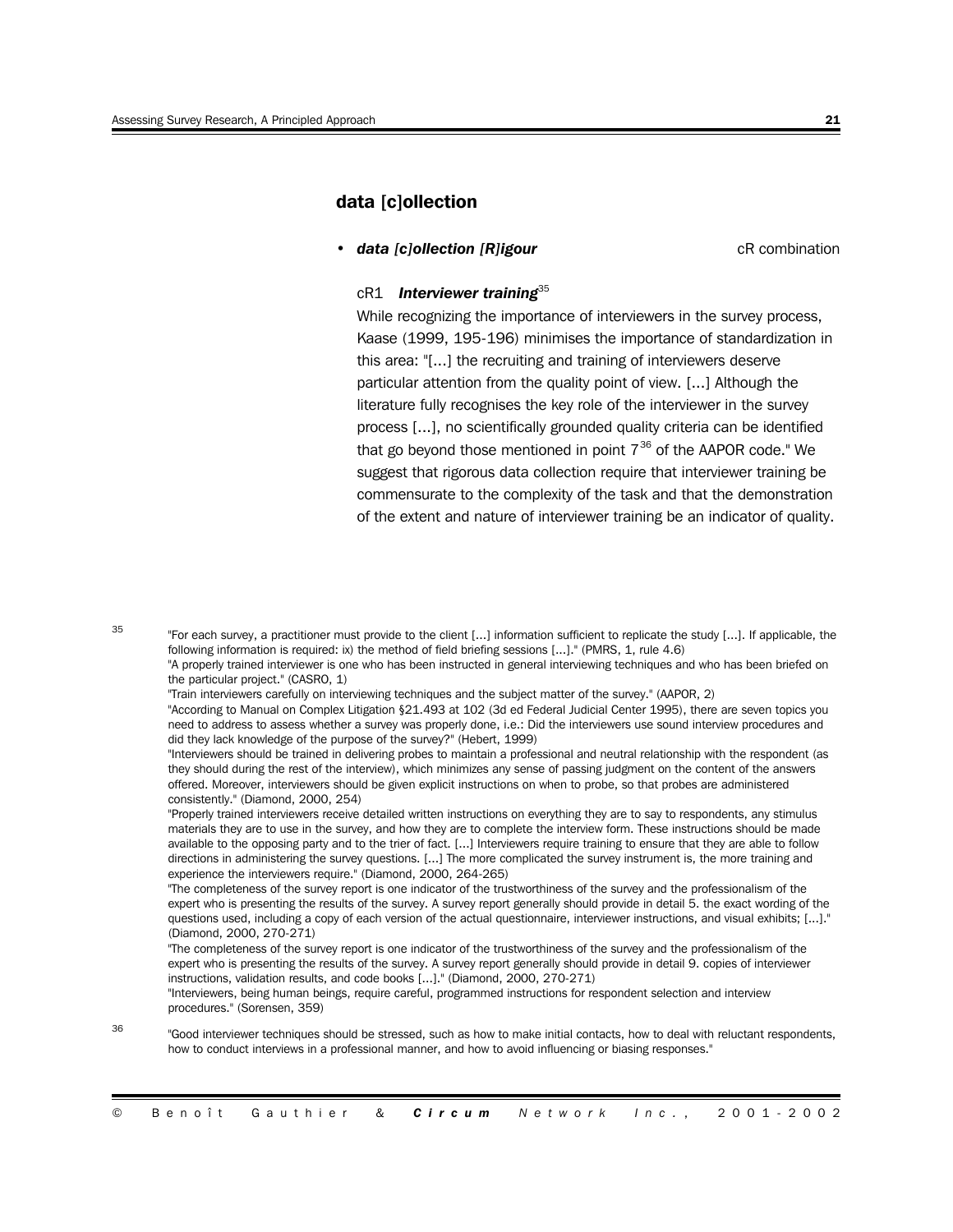# cR2 *Quality controls, supervision*<sup>37</sup>

Rigorous data collection requires controlled procedures. The extent and quality of these controls determine the procedural robustness of the exercise — very much in an ISO-9000 way. While all data collection approaches demand quality controls, telephone interviewing has been seen as a way to make "data available under better controlled conditions" (Kaase, 1999, 157). This assertion may be put to the test soon with the joint use of computer-assisted interviewing, Internet-based shared data bases and low-cost large-bandwith communications which have fuelled a new trend toward centralised data bases accessed for telephone interviewing from home.

#### cR3 **Call back schedule**<sup>38</sup>

Part and parcel of the achievement of high response rates, call back procedures must open communications with the potential respondents at a variety of times when they may be available.

<sup>37</sup> The practitioner must automatically verify or monitor a minimum of 10% of each interviewer's completed interviews unless it is specifically made clear that this practice will not be followed." (PMRS, 1, rule 4.5)

"For each survey, a practitioner must provide to the client [...] information sufficient to replicate the study [...]. If applicable, the following information is required: [...] xv) an adequate description of verification or monitoring procedures and results of the same [...]." (PMRS, 1, rule 4.6)

"Standard industry practice requires that the data collection agency validate 15% of the interviews, using validation questions supplied by the researcher." (CASRO, 1)

"Controlling the quality of fieldwork is done by observing/monitoring, verifying and/or redoing a small sample of the interviews." (AAPOR, 2)

"Judging the adequacy of data collection may involve examining the process by which measurements are recorded and preserved." (Kaye, 2000, 342)

"Three methods are used to ensure that the survey instrument was implemented in an unbiased fashion and according to instructions. The first, monitoring the interviews as they occur, is done most easily when telephone surveys are used. [...] Second, validation of interviews occurs when respondents in a sample are recontacted to ask whether the initial interviews took place and to determine whether the respondents were qualified to participate in the survey. [...] A third way to verify that the interviews were conducted properly is to compare the work done by each individual interviewer." (Diamond, 2000, 267)

<sup>38</sup> "Callback and replacement procedures, if used, should be described." (CASRO, 1)

"Survey reporting guidelines: [...] number of callbacks" (CASRO, 1) "The completeness of the survey report is one indicator of the trustworthiness of the survey and the professionalism of the

expert who is presenting the results of the survey. A survey report generally should provide in detail [...] 3. a description of the sample design, including the method of selecting respondents, the method of interview, the number of callbacks, respondent eligibility or screening criteria, and other pertinent information; [...]." (Diamond, 2000, 270-271)

"The probability sample defeats itself if, in each household, one or more of the following things happens: [...] (3) insufficient effort is made to call back and identify — or otherwise statistically compensate for — a respondent in an assigned household". (Sorensen, 356).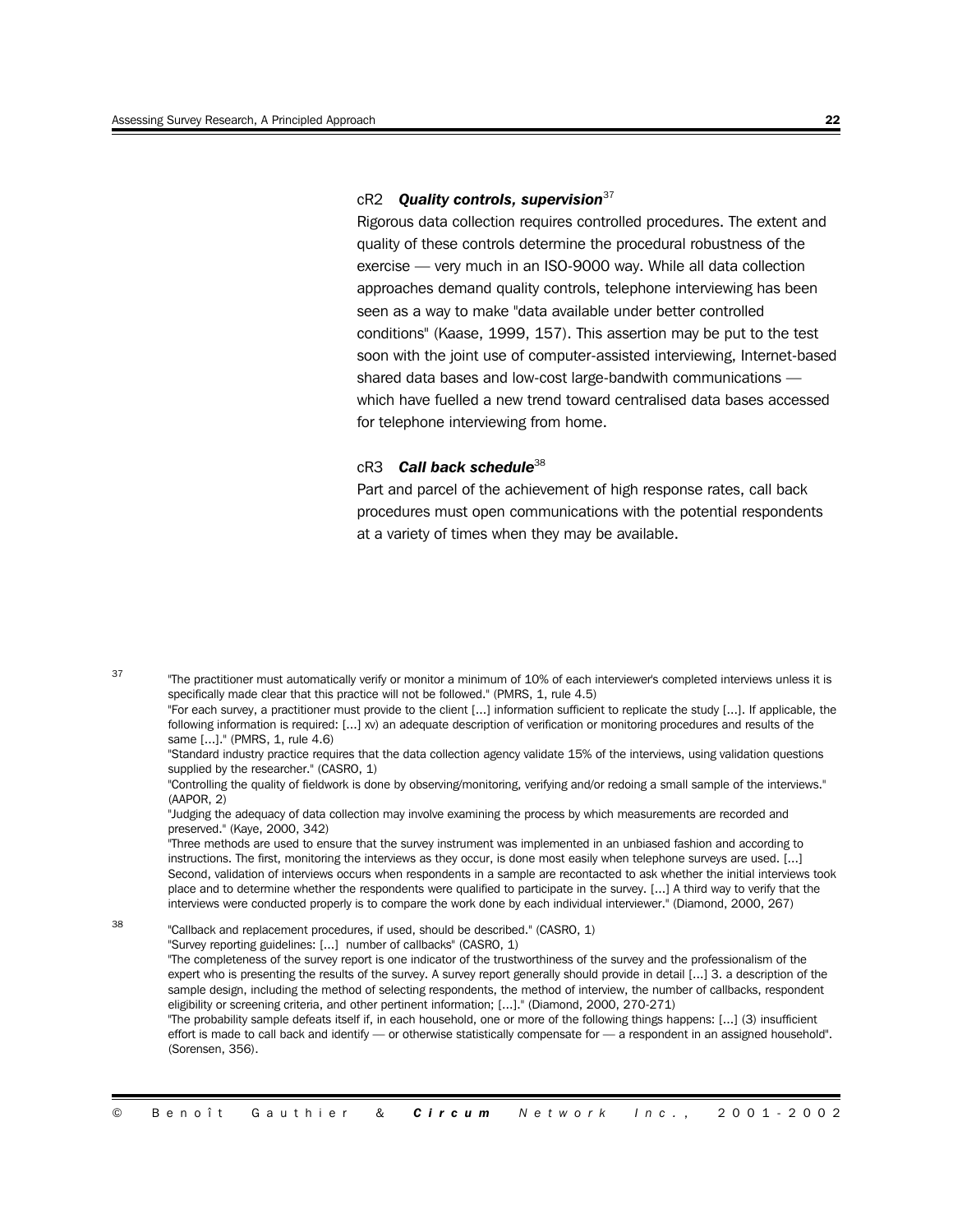#### • **data [c]ollection [N]eutrality cN** combination

# cN1 *Criterion validity (corroboration)*<sup>39</sup>

"Criterion-related validity is defined as the correlation between a measure and some criterion variable of interest" (Bohrnstedt, 1983, 97). A demonstration via a single study is not as robust as a demonstration which builds upon past research. In particular, where data collected in one study can be corroborated by other data which are considered representative of the reality under study, the demonstration of data collection neutrality is reinforced.

#### cN2 *Non-contamination*

Durand and Blais (1997, 172) define non-contamination as follows: "The interviewer and the questionnaire, the observer and the observation grid are not part of daily life. Their simple presence may provoke specific effects, quite distinct from those we want to measure. One refers to this as instrument contamination effect. What is observed then is different from what would have happened without the presence of the instrument — the instrument influencing study subjects into modifying their behaviour." (translation by the author) A contaminating research instrument or protocol alters reality and, therefore, does not pass the data collection neutrality test.

<sup>39</sup> "Criterion-related validity or predictive validity check must also be performed, and refers to the ability of the scale to predict (or at least relate to) one or more external variables." (Grover, 1) Kaye lists several key questions relative to ascertaining the quality of statistical analyses. One of them is "Is the measurement process valid?" (Kaye, 2000, 342). Kaye continues "Reliability is necessary, but not sufficient to ensure accuracy. In addition, to reliabilty, validity is needed. [...] When an independent and highly accurate way of measuring the variable of interest is available, it may be used to validate the measuring system in question."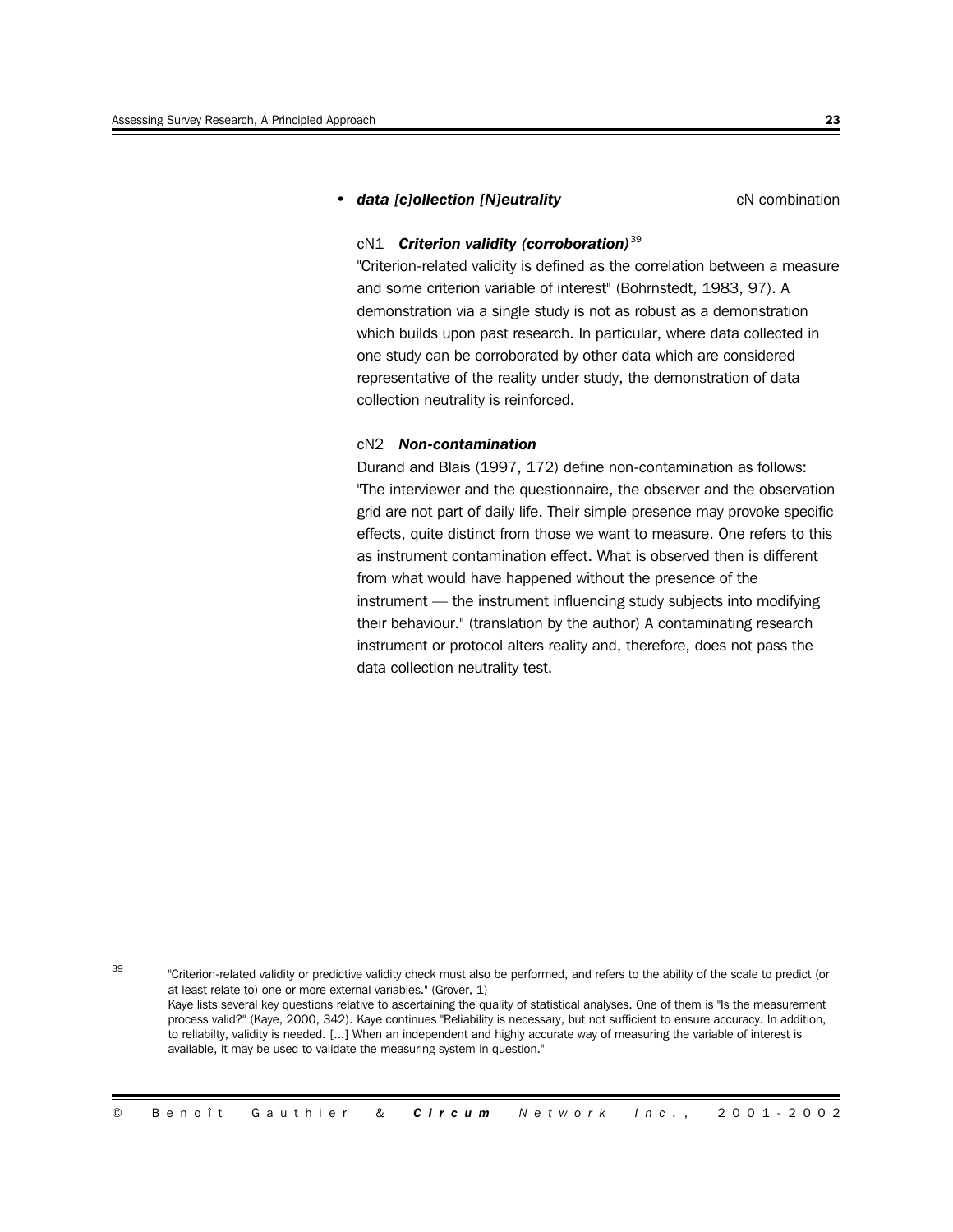# cN3 *Double-blindedness*<sup>40</sup>

Double-blindedness means that neither interviewers, not respondents are aware of the interest (and, sometimes, the identity) of the study sponsor — and, therefore, cannot adjust, consciously or not, their behaviour to their perceptions of expected answers. This is a controversial criterion of data collection neutrality. While several sources identify double-blindedness as a requirement, consideration must be given to its impacts on the ability of interviewers to conduct an intelligent interview and on the likelihood of respondent refusal if faced with an unknown sponsor. Also, ensuring double-blindedness is sometimes difficult as sponsor identity may be revealed by some questions or probes. This author belongs to the sceptical group of researchers on this criterion but inserts it in the assessment framework nonetheless because of the frequency at which it is mentioned in the literature.

• **data [c]ollection [B]alance** cB combination

#### cB1 *Justification of the type of survey*

The type of survey conducted must be in sync with the study objectives. Surveys can be administered in various ways (face-to-face, telephone, mail, Web, etc.) and can take a number of forms (one-time, time-series, correlational, comparison groups, etc.). It is important that the type of survey conducted provides appropriate support to the analysis.

<sup>40</sup> "The survey should be double-blind. The people who implement the survey should have no involvement in its design and the interviewers and their supervisors should not know the purpose of the survey. If they know who is sponsoring the survey, or what the survey is supposed to test, it is possible that they will unconsciously or consciously skew the results by the way they ask and record the questions. For the same reasons, the survey expert should not implement the survey, other than to ensure the accuracy of the data collection and to analyze the data." (Hebert, 1999)

"[...] any potential bias is minimized by having interviewers and respondents blind to the purpose and sponsorship of the survey and by excluding attorneys from any part in conducting interviews and tabulating results." (Diamond, 2000, 238) "To ensure objectivity in the administration of the survey, it is standard interview practice to conduct double-blind research whenever possible: both the interviewer and the respondent are blind to the sponsor of the survey and its purpose. [...] Nonetheless, in some surveys (e.g., some government surveys), disclosure of the survey's sponsor to respondents (and thus to interviewers) is required. Such surveys call for an evaluation of the likely biases introduced by interviewer or respondent awareness of the survey's sponsorship. In evaluating the consequences of sponsorship awareness, it is important to consider (1) whether the sponsor has views and expectations that are apparent and (2) whether awareness is confined to the interviewers or involves the respondents." (Diamond, 2000, 266)

"The law and my professional judgment both come down in favor of the interviewers in the field being told absolutely nothing about the purpose of the interview, the identity of the client, or the fact that their interviews may be used in litigation." (Sorensen, 361)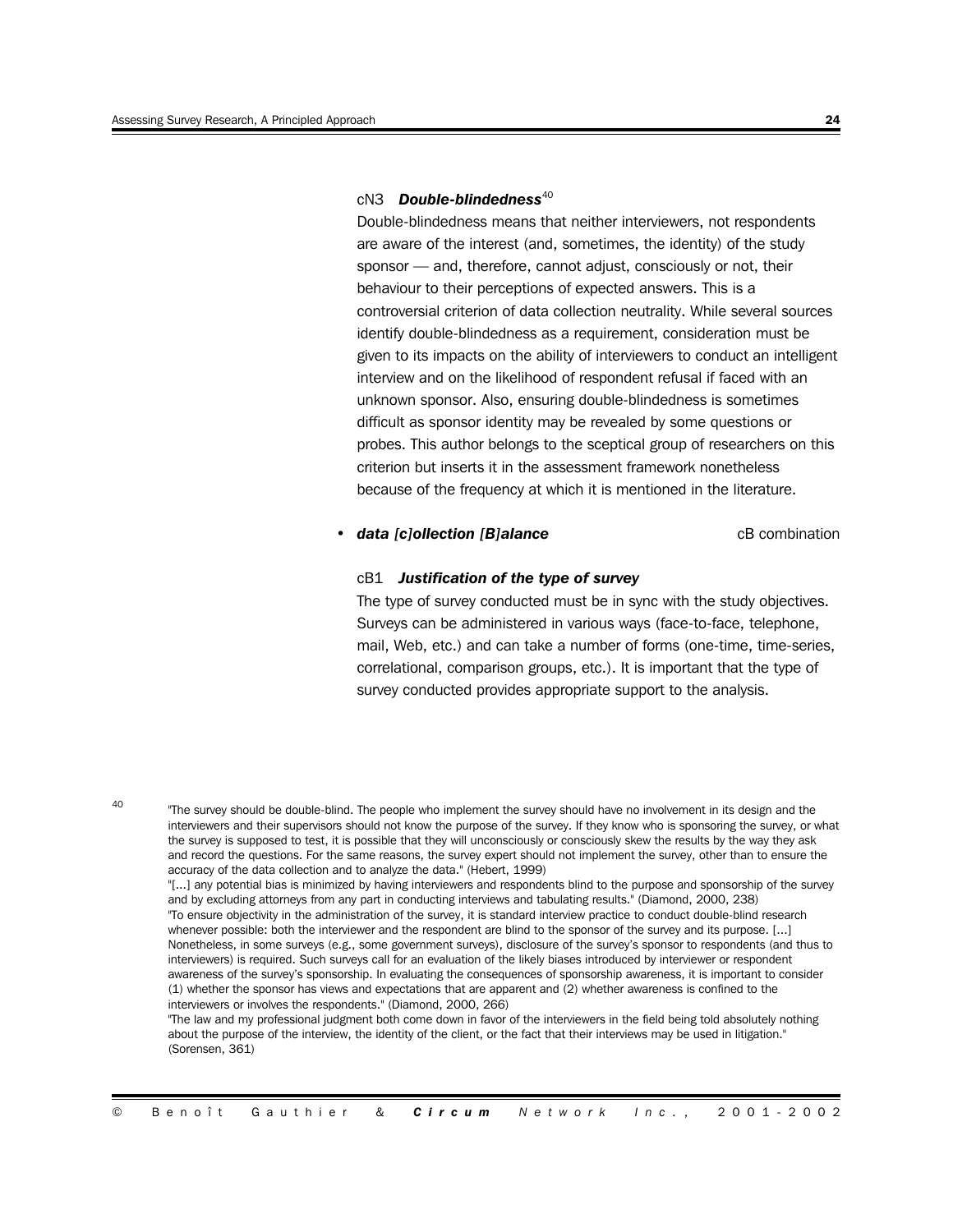#### cB2 **Informed consent vs. hidden client**<sup>41</sup>

Balanced data collection is based on the prerequisite that individuals accept to participate knowing what the task is and being reasonably reassured about the use of the information they are about to offer. There is a tension between this ethical requirement and the possible impact of divulging information on the sponsor or the topic of the study. Balanced data collection displays an adequate equilibrium in this regard.

#### cB3 **Avoidance of scarring effects**<sup>42</sup>

Balanced data collection errs on the side of prudence with regard to the possible consequences that participation in a study may have on participants. Of particular concern are instances where participants are brought to declare illegal or socially unacceptable behaviour.

 $41$  "You will always be told the name of the person contacting you, the research company's name and the nature of the survey" (Council for Marketing and Opinion Research, 1). Most important here is the last requirement that the participant must be told about the survey exercise they are about to embark.

"Upon request interviewers will provide the Respondent with the name, address, and phone number of the head office of the organization on whose behalf the interviewer is conducting the survey research as well as the CSRC registration number and toll free telephone number." (Canadian Survey Research Council, 1)

"IRBs should consider, in other words, the impact of informed consent procedures on the data collection objectives of the research. In the normal survey which presents minimal risk, detailed information about the objectives of the survey and the questions to be asked is apt to bias respondent participation without safeguarding respondent rights. In these surveys, the usual practice of a short introduction about the purpose of the study, the sponsor and the topics to be covered is sufficient. This statement should include the instruction that responses will be held in confidence and that questions the respondent does not want to answer can be skipped. More detailed methods of informing respondents may be considered when survey participation does pose substantial risk. The key here is to provide necessary information for informed choice without dramatic increases in nonresponse or response error, which can render survey efforts useless." (AAPOR, 4)

[...] statisticians should [...] inform each potential respondent about the general nature and sponsorship of the inquiry and the intended uses of the data." (ASA, 1)

"We at the American Statistical Association recommend strongly that everyone cooperate with surveys, if those who sponsor them can: [...] provide you with information so that you can make an informed decision about whether or not to participate." (ASA, 2)

"The screening segmentation questions must not reveal to the respondent the purpose of the survey or seem to convey some impression about the interview's concern" (Sorensen, 357).

<sup>42</sup> "No procedure or technique shall be used in which the respondent is put in such a position that he or she cannot exercise the right to withdraw or refuse to answer at any stage during or after the interview." (PMRS, 1, rule 2.3)

"Questions or procedures that might put respondents "at risk," by asking confidential, disturbing , or threatening information should only be included where directly necessary to the research issues, and techniques should be used to minimize discomfort, concerns about security, apprehension, and/or misreporting." (CASRO, 1)

"We shall strive to avoid the use of practices or methods that may harm, humiliate, or seriously mislead survey respondents." (AAPOR, 1, rule D.1)

"Survey participation can, however, put respondents at significant risk when, for example, the inquiry concerns stigmatizing or illegal activity and inadequate attention is paid to ensuring respondent anonymity and the confidentiality of responses." (AAPOR, 4) The document provides an in-depth discussion of the possible scarring effects.

"To some degree, there is an element of self-interest in our obligations to respondents. For example, if we do not respect the privacy and confidentiality of what respondents tell us, eventually we will lose the public's cooperation. Beyond self-interest, this obligation also rests on the proposition that we do not have the right to trick anyone into acting against his or her self-interest." (Crespi, 1998)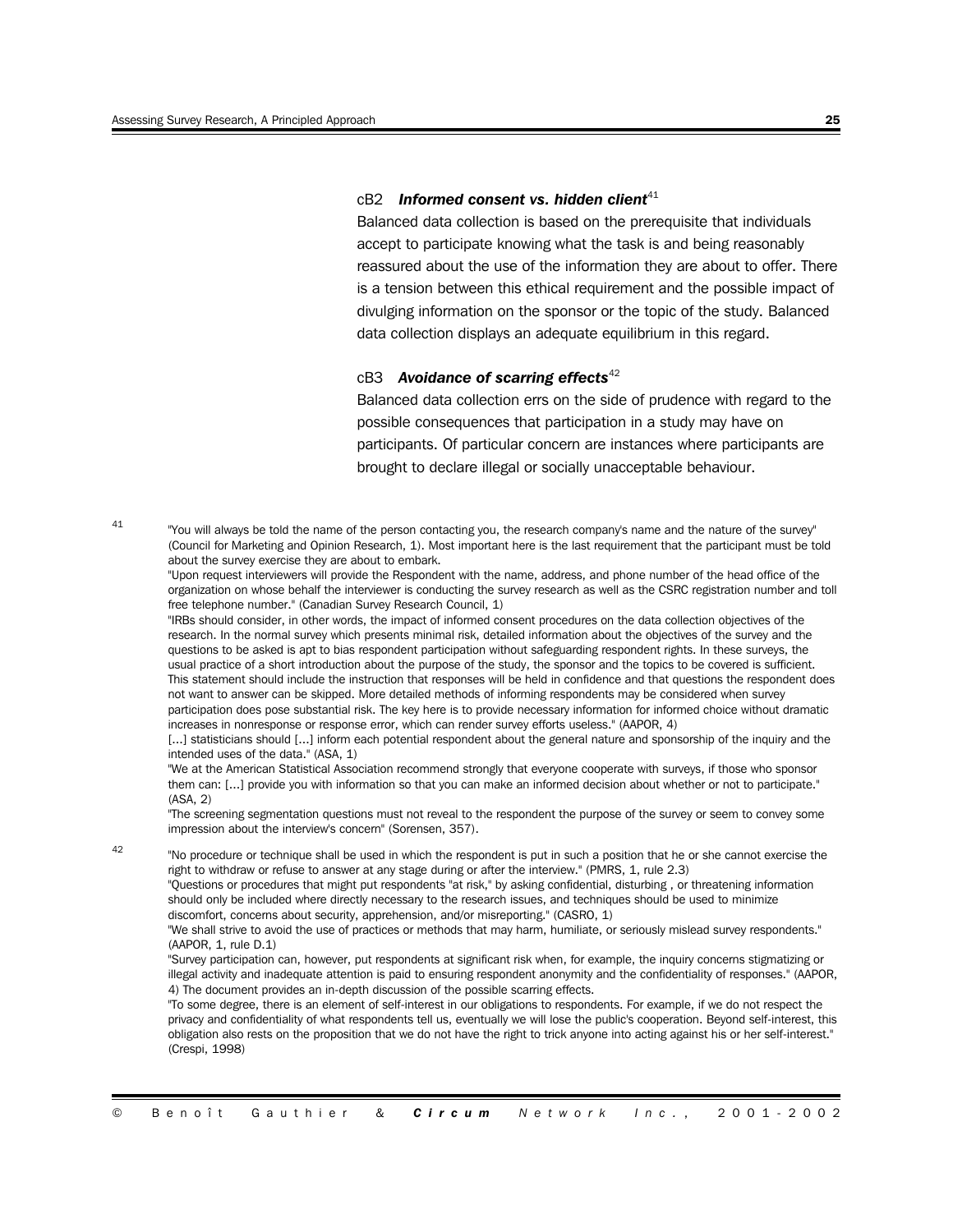# cB4 **Confidentiality of data**<sup>43</sup>

Unless otherwise stated clearly, there is an implicit contract between the researcher and the participant that the participant's responses are to be used only for the purpose of the research and without connection to the identity of the respondent. Balanced data collection must respect this contract.

• **data [c]ollection [T]ransparency** example the combination

# cT1 **Data collection method**<sup>44</sup>

Transparent reporting of the data collection phase of the study requires that the mode of data collection be clearly established.

#### cT2 **Identification of the data collection agent**<sup>45</sup>

The assessment of the research may be based in part on the track record of the data collection agent. Therefore, the data collection agent identity must be disclosed as part of data collection reporting.

<sup>43</sup> "Confidentiality of respondent data will be maintained. Individual respondents' data will not be provided to clients or other third

parties without the permission of the respondent." (Canadian Survey Research Council, 1) "The identity of individual respondents must not be revealed by the practitioner to the client or anyone other than persons belonging to the organization of the practitioner concerned [...]." (PMRS, 1, rule 2.5) Exceptions are listed. "At every stage in the design, development, execution, and reporting of the research, procedures should insure the confidentiality and security of data provided by respondents, or by clients." (CASRO, 1) "Unless the respondent waives confidentiality for specified uses, we shall hold as privileged and confidential all information that might identify a respondent with his or her responses. We shall also not disclose or use the names of respondents for non-research purposes unless the respondents grant us permission to do so." (AAPOR, 1, rule D.2) "Exemplary survey research practice requires that one literally do "whatever is possible" to protect the privacy of research participants and to keep collected information they provide confidential or anonymous." (AAPOR, 2) [...] statisticians should [...] establish their intentions, where pertinent, to protect the confidentiality of information collected from respondents, strive to ensure that these intentions realistically reflect their ability to do so, and clearly state pledges of confidentiality and their limitations to the respondents; ensure that the means are adequate to protect confidentiality to the extent pledged or intended, that processing and use of data conform with the pledges made, that appropriate care is taken with directly identifying information (using such steps as destroying this type of information or removing it from the file when it is no longer needed for the inquiry), that appropriate techniques are applied to control statistical disclosure; ensure that, whenever data are transferred to other persons or organizations, this transfer conforms with the established confidentiality pledges, and require written assurance from the recipients of the data that the measures employed to protect confidentiality will be at least equal to those originally pledged." (ASA, 1)

- <sup>44</sup> "For each survey, a practitioner must provide to the client [...] information sufficient to replicate the study [...]. If applicable, the following information is required: [...] xii) the method by which the information was collected (e.g., mall, intercept, telephone) [...]." (PMRS, 1, rule 4.6)
- <sup>45</sup> "For each survey, a practitioner must provide to the client [...] information sufficient to replicate the study [...]. If applicable, the following information is required: [...] ii) [...] name of the organization conducting it, including sub-contractors [...]." (PMRS, 1, rule 4.6)

"Standard for Minimal Disclosure: Who sponsored the survey, and who conducted it." (AAPOR, 1, rule III.1)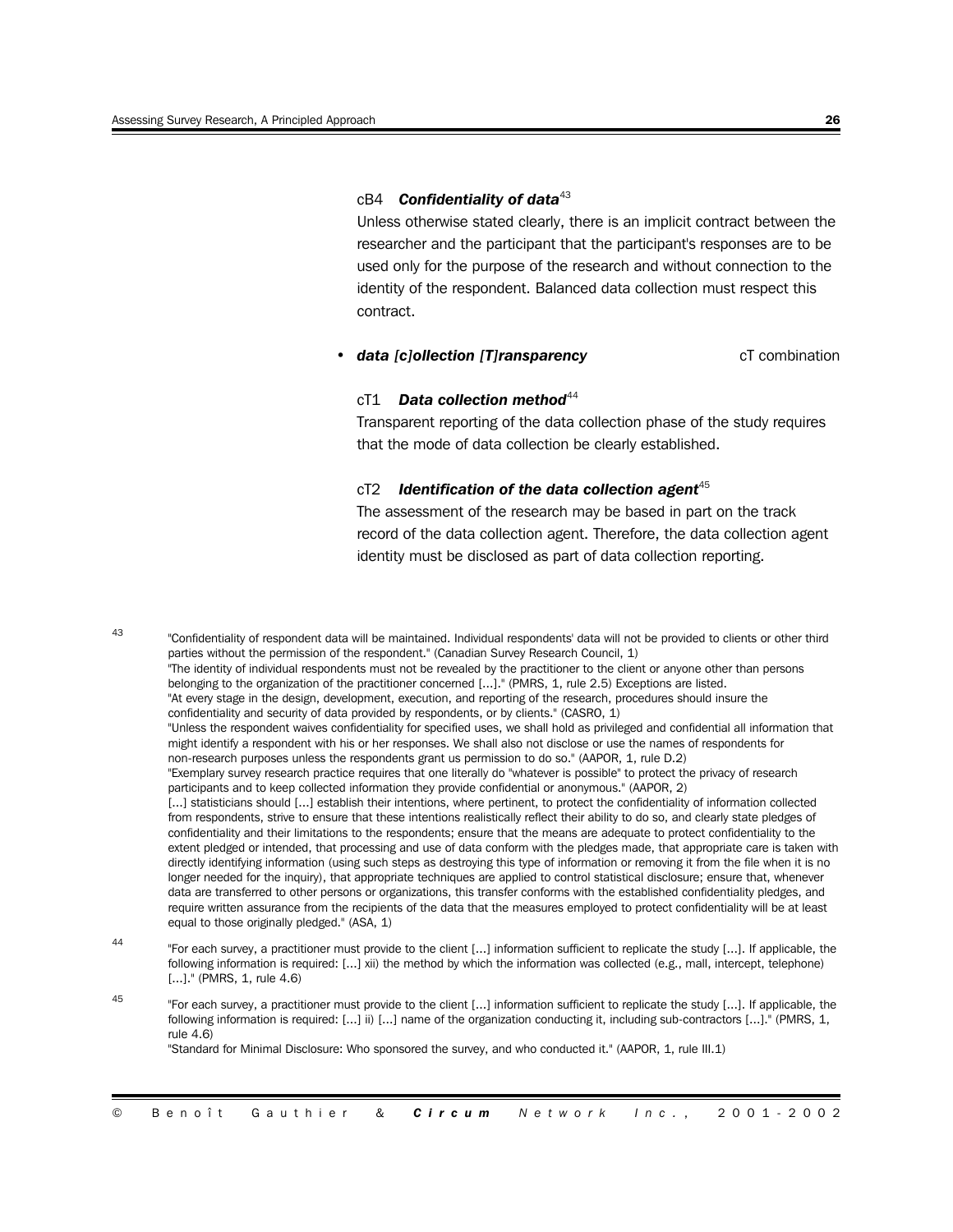# cT3 **Dates, locations and periods of data collection**<sup>46</sup>

Minimal reporting requirements include the identification of the timing and location of data collection as well as, eventually, the stages of data collection which occurred. This contextual information is important to the assessment of the representativity and generalisability of the data.

# cT4 *Notable social events during the data collection period*

Survey research studies are generally meant to be generalisable beyond the period when the data collection took place. One prerequisite for this to occur is that no significant social $47$  event took place during the data collection which could severely influence the responses collected. Such events (or their absence) should be reported for more transparency.

# **data [m]anagement**

• **data [m]anagement [R]igour** mR combination

#### mR1 **Calculations and adjustments done correctly**<sup>48</sup>

The management of survey data often requires that calculations be performed and that data adjustments<sup>49</sup> be conducted. Such calculations and adjustments must be performed according to best practices at the time they were performed.

<sup>46</sup> "For each survey, a practitioner must provide to the client [...] information sufficient to replicate the study [...]. If applicable, the following information is required: [...] iv) the dates on or between which the fieldwork was done and the time periods of interviewing [...]." (PMRS, 1, rule 4.6) "Survey reporting guidelines: [...] Where interviewing was conducted (localities, or national if national). Dates interviewing conducted." (CASRO, 1) "Standard for Minimal Disclosure: Method, location, and dates of data collection." (AAPOR, 1, rule III.8)

47 We focus here on social events, but other types of events (political, economic, technological, etc.) may also have a bearing on data collection results.

#### <sup>48</sup> "Cleaning specifications should be written for all information collected, including information collected by computer assisted interviewing systems and on-line or interactive interviews." (CASRO, 1) "Special codes should be provided for missing items, indicating why the data are not included. And, ideally, the "filling in" or imputation of these missing data items (based on rigorous and well validated statistical methods) should be undertaken to reduce any biases arising from their absence." (AAPOR, 2)

49 The literature often use the term "data editing". See, among others, Kovar (1997), Nordbotten (2000), Blum (1997), Whitridge and Bernier (1999), K-BASE (1).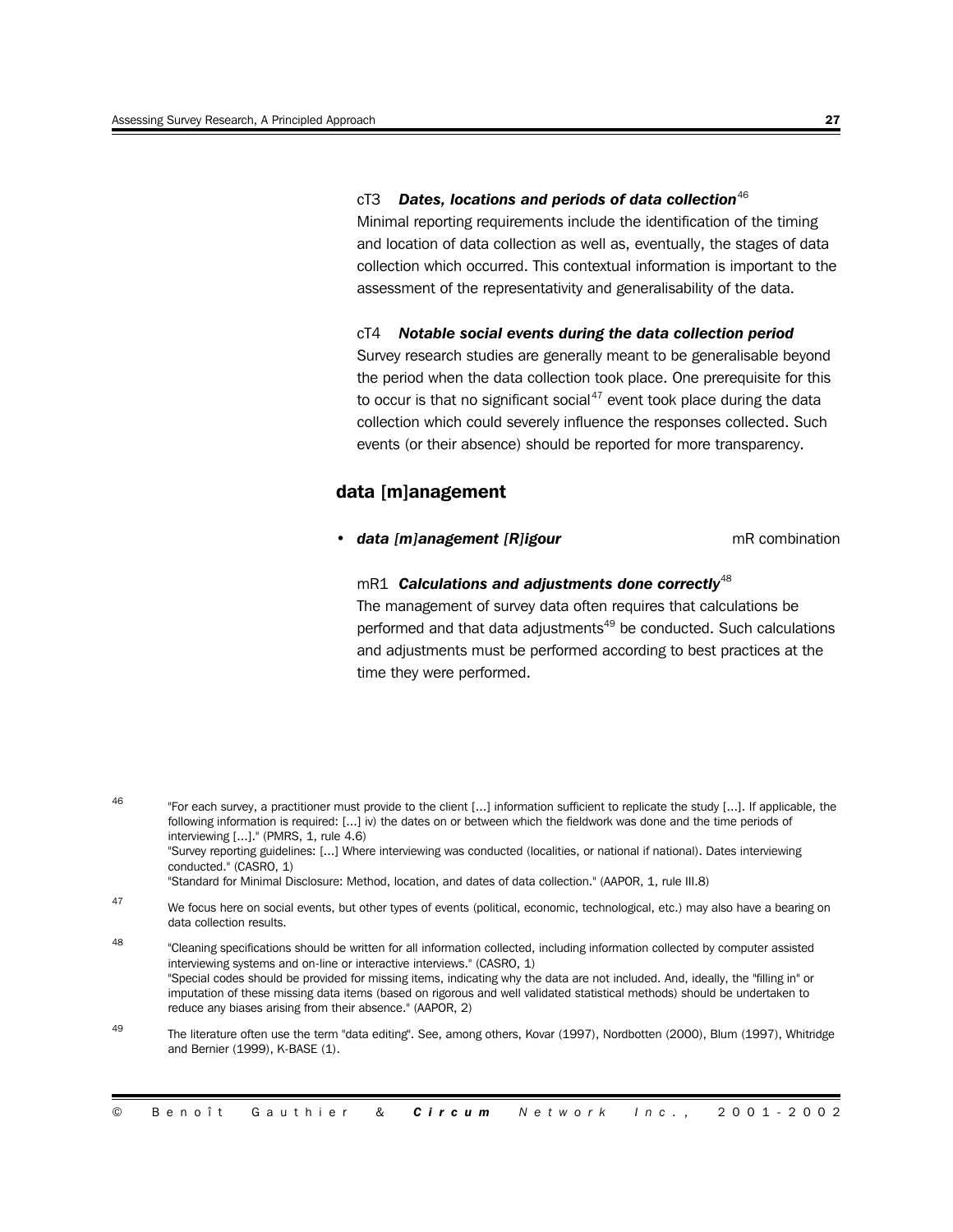# mR2 *Coding performed rigorously*<sup>50</sup>

Coding is the delicate qualitative operation of collapsing answers to open-end questions into meaningful categories. Rigorous coding requires that the categories depict the original data with accuracy (if not completeness, by definition) and that the codification protocols be clear. Coding of the same material by two independent coders is one way to demonstrate rigour in coding.

• **data [m]anagement [N]eutrality** mN combination

#### mN1 Weighting criteria used<sup>51</sup>

Survey research often require application of *ex post facto* weights to compensate *a priori* stratification or unequal participation rates. Which variables are taken into consideration by these weights is one aspect of data management neutrality since weights are meant to bring sample data closer to the reality of the population.

#### mN2 **Sources of population data**<sup>52</sup>

Similarly, quality research uses quality source of population data to compute weights. It is recognized, however, that recency and quality

<sup>50</sup> "Coders should not individually and independently set codes. A senior person should review codes." (CASRO, 1) "Because the interviews might result in ambiguous responses, the expert should be able to show that he or she had a written system for categorizing responses. The expert should be able to show that he or she can rationally account for the ambiguous responses in the survey results, and how; or that he or she threw out these responses, and why; and how these responses affected the survey results." (Hebert, 1999)

"Coding of answers to open-ended questions requires a detailed set of instructions so that decision standards are clear and responses can be scored consistently and accurately. Two trained coders should independently score the same responses to check for the level of consistency in classifying responses." (Diamond, 2000, 268)

"The completeness of the survey report is one indicator of the trustworthiness of the survey and the professionalism of the expert who is presenting the results of the survey. A survey report generally should provide in detail 6. a description of any special scoring (e.g., grouping of verbatim responses into broader categories);[...]." (Diamond, 2000, 270-271)

 $51$  "For each survey, a practitioner must provide to the client [...] information sufficient to replicate the study [...]. If applicable, the following information is required: [...] vi) [...] details of any weighting methods used [...]." (PMRS, 1, rule 4.6) "If the sampling procedure requires that the resulting sample be weighted, the objectives of the weighting [...] should be specified." (CASRO, 1)

"Standard for Minimal Disclosure: description of any weighting or estimating procedures used." (AAPOR, 1, rule III.6)

<sup>52</sup> "For each survey, a practitioner must provide to the client [...] information sufficient to replicate the study [...]. If applicable, the following information is required: [...] xiv) list of sources of secondary research [...]." (PMRS, 1, rule 4.6) "The practitioner should provide to the client in the report, or in a supporting document, in addition to the items listed in 4.6, the following information: [...] ii) an assessment of the reliability of the sources used in secondary research [...]." (PMRS, 1, rule 4.15) "If the sampling procedure requires that the resulting sample be weighted, [...] the sources of the weights should be specified."

(CASRO, 1)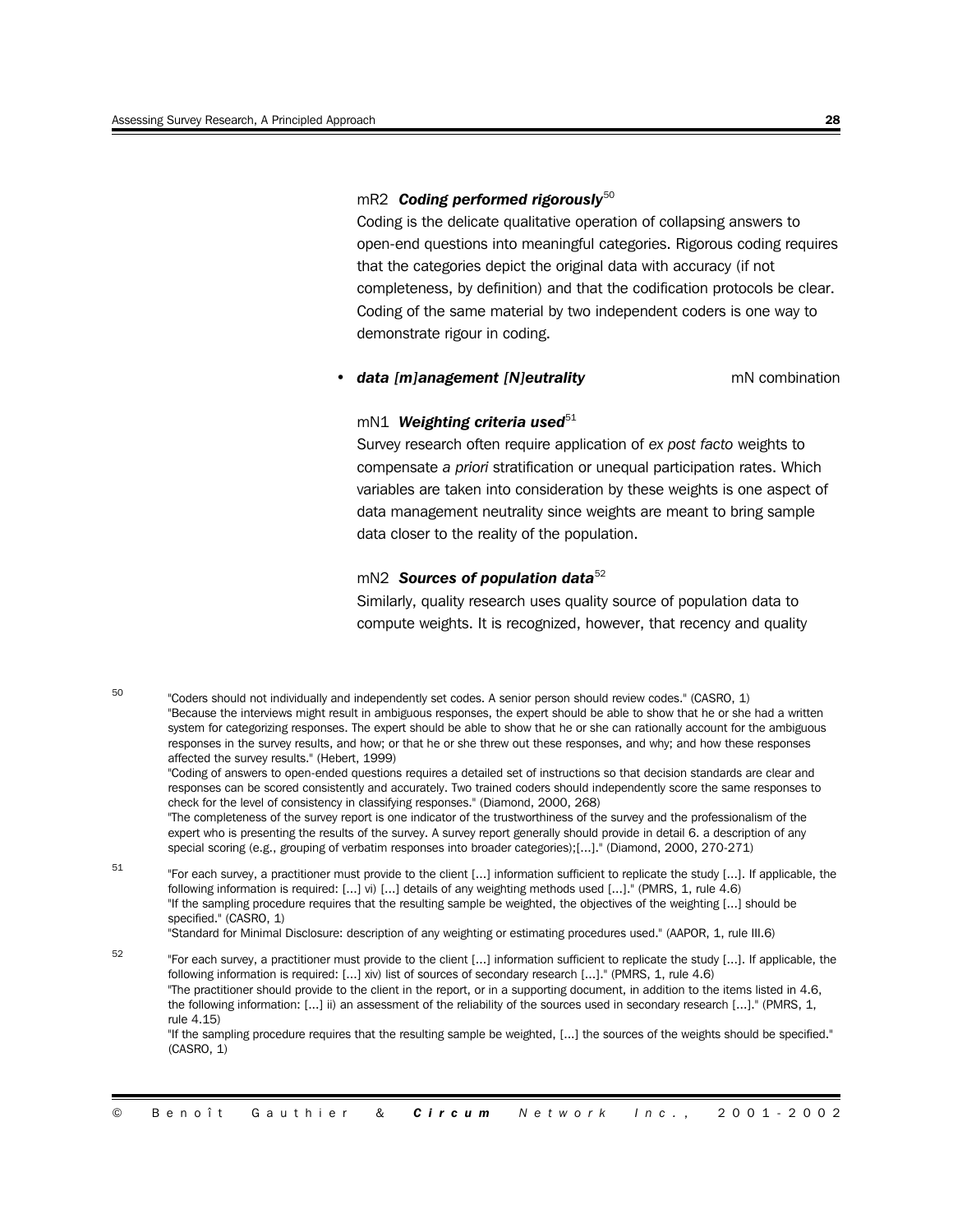don't always co-exist; sometimes, the researcher must choose between robust old data (e.g., census data) and up-to-date more feeble data (e.g., projections from census data).

# mN3 *Assurance that adjustments do not unduly favour the researcher's hypotheses or interests*<sup>53</sup>

The various adjustments made via editing, weighting and otherwise should not unduly favour the position preferred by the researcher or by the study sponsor; excessive adjustments which would support the researcher's or the sponsor's thesis, even if they appear reasonable, would not respect the principle of data management neutrality.

#### • **data [m]anagement [B]alance** mB combination

#### mB1 *Avoidance of excessive weighting*

Data weighting is normal practice in survey research. However, excessive $54$  weighting where the answers of some individuals are given a value far beyond that given to some other individuals are to be avoided to achieve balance in data management. Sometimes, it is better to exclude some variables from a weighting scheme in order to reduce weighting variance, even at the cost of somewhat weaker representation of the population.

#### mB2 *Effect of the adjustments made*

The overall effect of adjustments, editing and weighting should not be so large as to denature the data collected.

<sup>53</sup> "If data are weighted, weights should be fairly and consistently applied." (CASRO, 1) "Editing should be done before data are to be entered and should remove all illegible, incomplete and inconsistent interviewer errors. If correct responses are not obvious from the questionnaire, then responses should be coded as no answer or the questionnaires should either not be used or returned to data collection." (CASRO, 1)

54 We are not aware of an objective threshold beyond which weighting becomes excessive. This has to be determined on a case by case basis.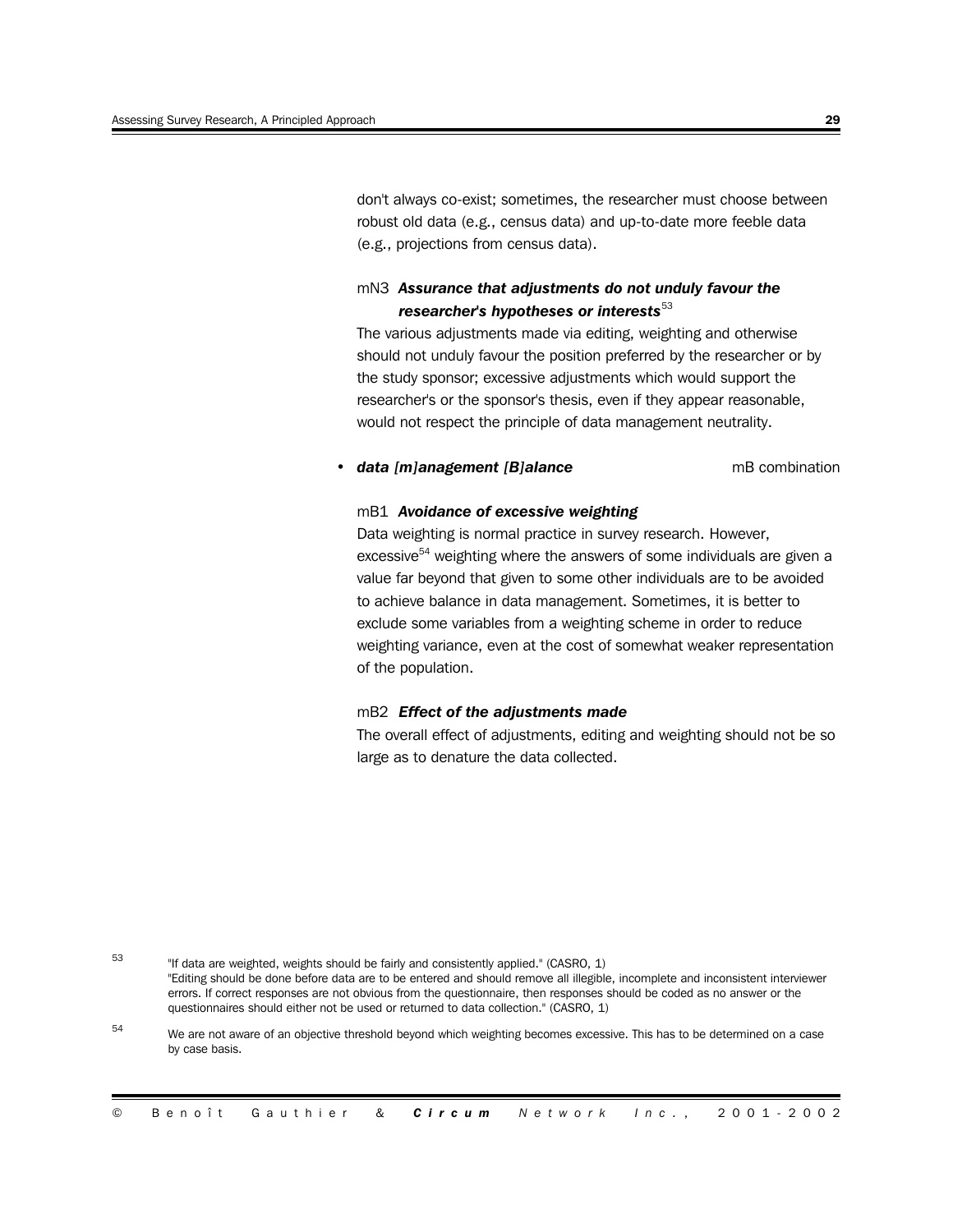• **data [m]anagement [T]ransparency** mT combination

## mT1 *Mode of calculation of weights*<sup>55</sup>

The protocol used to calculate the weights should be clearly reported.

### mT2 **Variance of the weighting scheme**<sup>56</sup>

The variance of the weighting scheme affects the quality of the sample. A perfect simple random sample does not require weighting and it constitutes the basis for calculation of inferential statistics. The variance of the weighting scheme provides an indication of the level of design effect that should be accounted for in study statistics (Spencer, 2000).

#### mT3 **Calculations and adjustments made**<sup>57</sup>

Transparent data management demands that calculations and adjustments be described in enough detail that the assessor can judge whether they were warranted and well executed.

# **data [a]nalysis**

• **data [a]nalysis [R]igour** aR combination

#### aR1 **Technically correct use of statistical tools**<sup>58</sup>

An obvious requirement of rigorous data analysis is that statistical tools be used correctly and that their underlying assumptions be not too severely broken.

- <sup>55</sup> "The Client is entitled to the following information about any marketing research project to which he has subscribed: [...] (2) Sample - [...] and any weighting methods used - where technically relevant, a statement of response rates and a discussion of any possible bias due to non-response." (ESOMAR,1)
- <sup>56</sup> "The effect of the weighting on sampling error should be disclosed." (CASRO, 1)
- <sup>57</sup> "Force cleaning, which is done by having the computer change all answers meeting certain criteria, should only be used when changes are logical. It is advisable to make the client aware that force cleaning is being used and the specifications under which data are being changed." (CASRO, 1)

"Survey reporting guidelines: [...] If an index or some other constructed variable is used, show the method of calculation." (CASRO, 1)

<sup>58</sup> "According to Manual on Complex Litigation §21.493 at 102 (3d ed Federal Judicial Center 1995), there are seven topics you need to address to assess whether a survey was properly done, i.e.: Was the data analyzed in accordance with accepted statistical principles?" (Hebert, 1999)

"Basic criteria for measuring the social scientific integrity of the research include the following: [...] conformity of quantitative date to standard disciplinary measurements for statistical margin of error." (Cohen and Shirley, 1998, 7)

Kaye (2002) and Rubinfeld (2000) provide some guidelines as to which statistical tools are appropriate for different purposes.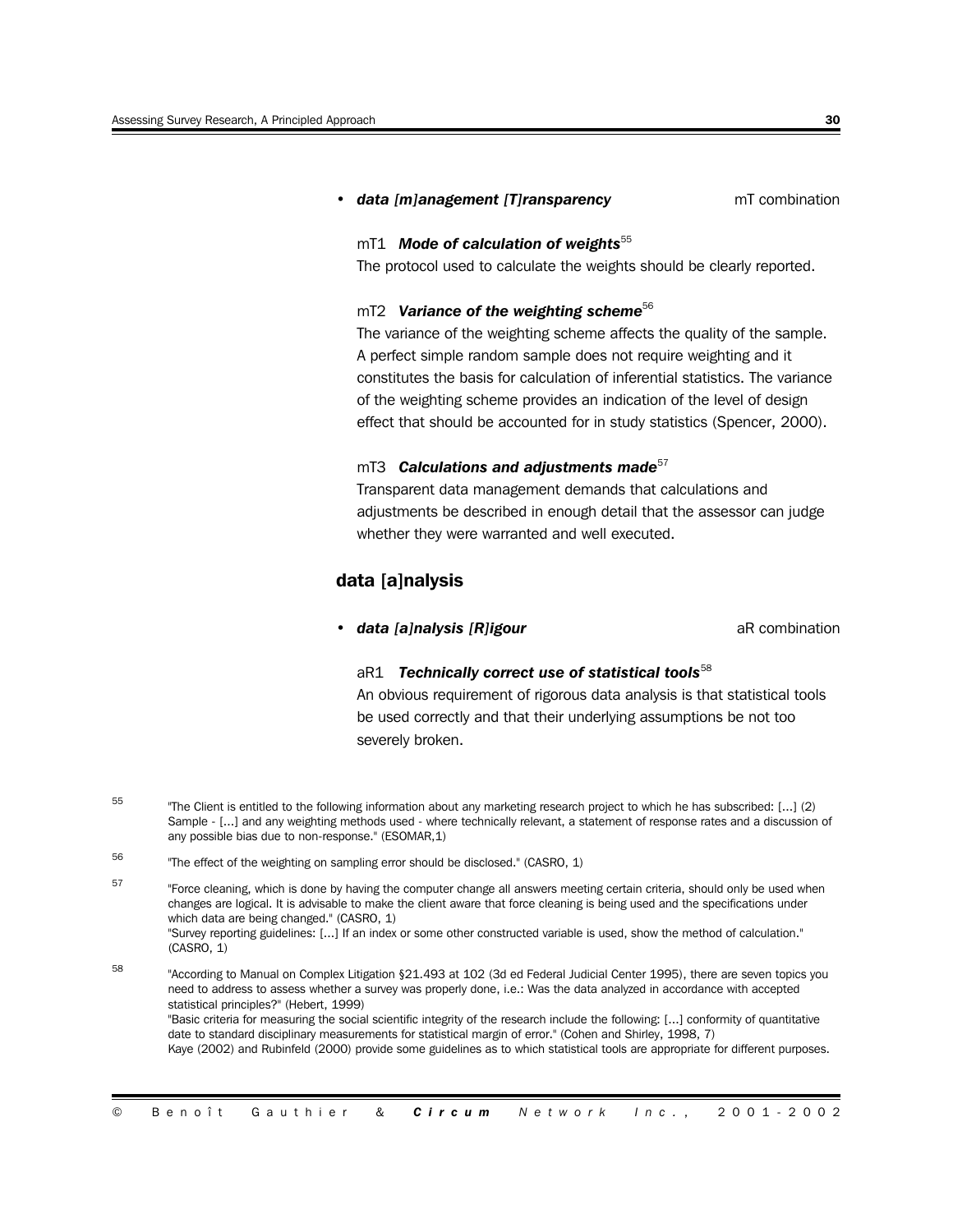# aR2 *For issues of causation, appropriate specification of the* effect model<sup>59</sup>

Where the study intends to demonstrate the existence of a cause and effect relationship, the research should develop an effect model which identifies the main influences on the dependent variable. Data analysis should be designed to net out competing hypotheses, to all extent possible.

#### • **data [a]nalysis [N]eutrality** and the same and combination

#### aN1 **Risk of disputes on results and interpretations**<sup>60</sup>

Neutral data analysis derives conclusions which most informed analysts would derive from the same data. Excessive excursions beyond the information provided by the data shall be avoided.

# aN2 **Coherence of conclusions with results**<sup>61</sup>

Neutral data analysis provides conclusions and interpretations which are clearly in line with the results obtained from the study.

<sup>59</sup> Kaye lists several key questions relative to ascertaining the quality of statistical analyses, among them, in the context of the substantiation of causal relationships, "What are the independent and dependent variables?" and "What are the confounding variables?" (Kaye, 2000, 348) "Ideally, a multiple regression analysis builds on a theory that describes the variables to be included in the study. [..] Failure to

develop the proper theory, failure to choose the appropriate variables, and failure to choose the correct form of the model can bias substantially the statistical results, that is, create a systematic tendency for an estimate of a model parameter to be too high or too low." (Rubinfeld, 2000, 423)

<sup>60</sup> "Members must not provide or allow interpretations of the research which are inconsistent with the data without protest" (PMRS, 1, rule 1.1ii)

 $61$  "We shall not knowingly make interpretations of research results, nor shall we be tacitly permit interpretations that are inconsistent with the data available." (AAPOR, 1, rule I.3)

"[...] great care should be taken to be sure that the conclusions and the findings presented are consistent." (AAPOR, 2)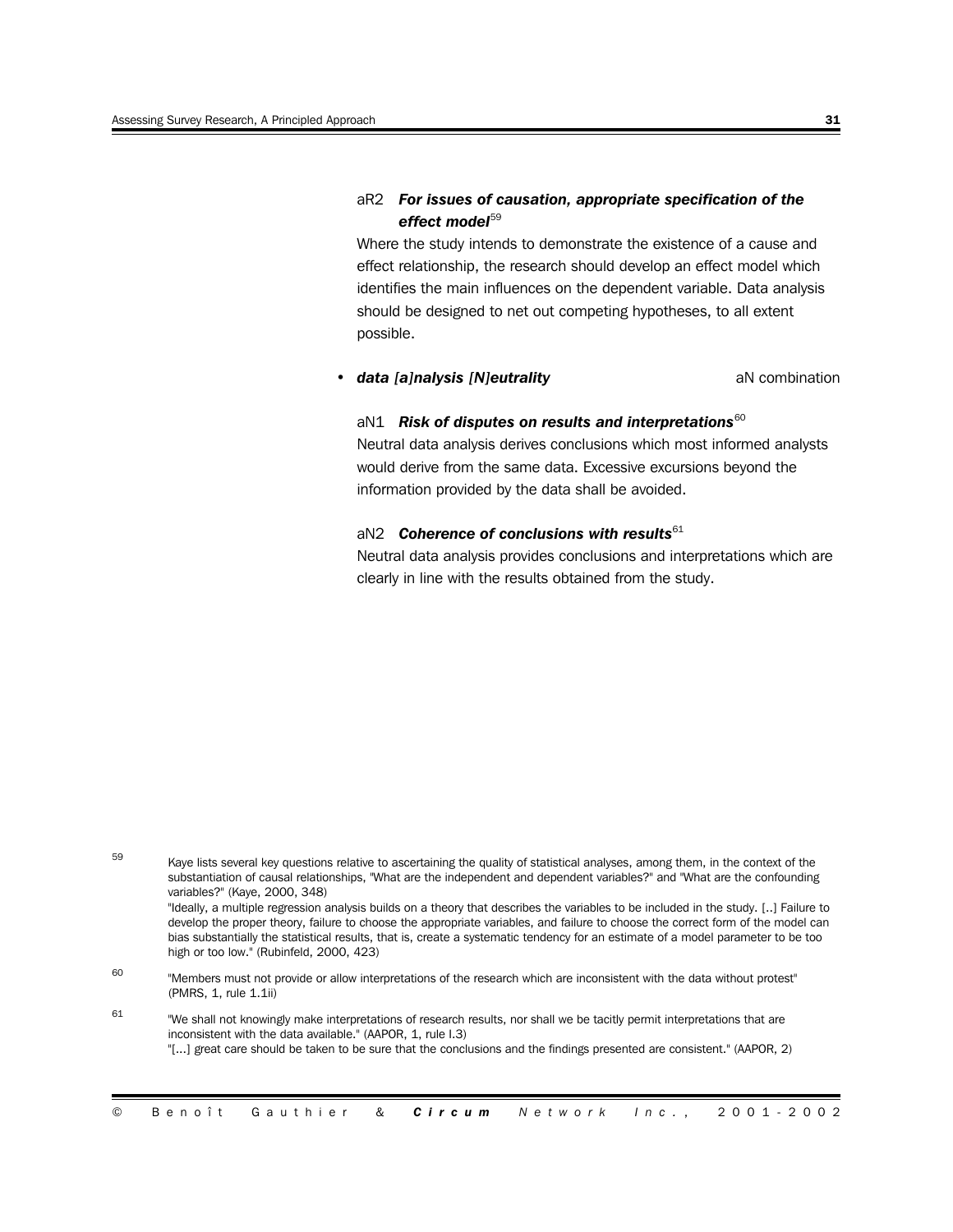#### • **data [a]nalysis [B]alance** aB combination

# aB1 *Appropriateness of methods considering the research purposes*<sup>62</sup>

Methods of data analysis should be in sync with the objectives of the research. Generally speaking, balanced descriptive studies are based on descriptive statistics and balanced cause and effect studies are based on bivariate and, more likely, multivariate methods.

# aB2 *Appropriate of the research design considering the research* **purposes**<sup>63</sup>

There should be a balance between the research objective and the research design. Generally speaking, descriptive purposes require descriptive studies (e.g., no need for comparison groups) whereas studies with a comparative objective necessitate comparative designs (e.g., time-series, comparison groups, correlational approaches)

 $62$  "Members must recommend those techniques and methodologies which are appropriate to the objectives of the research, avoiding those which they believe may give misleading results" (PMRS, 1, rule 1.1i) "A wide variety of methods are available to collect primary research data. The professional research organization selects the method that provides the most effective means of reliably and validly achieving the study's information objectives." (CASRO, 1) "We shall recommend and employ only those tools and methods of analysis which, in our professional judgement, are well suited to the research problem at hand." (AAPOR, 1, rule I.1) "The following questions should be considered in evaluating the admissibility of statistical evidence. These considerations are motivated by two concerns: [...] (2) Are the methodological choices that the expert made reasonable, or are they arbitrary and unjustified?" (Rubinfeld, 2000, 441)  $63$  "The structure of the questions is suitable for the statistical techniques that will be used in the analysis of the data." (CASRO, 1)

"Controlled experiments are, far and away, the best vehicle for establishing a causal relationship." (Kaye, 2000, 347) "[...] we must be guided by a commitment to serving the client's interests as if we were the client her- or himself. Thus, we are obligated to develop and implement survey designs that will meet client objectives at a reasonable cost. [...] In other words, I maintain that professional ethics require us to make clear to clients the implications of adopting a particular course of action but not necessarily to insist upon a rigid conformity to performance standards." (Crespi, 1998)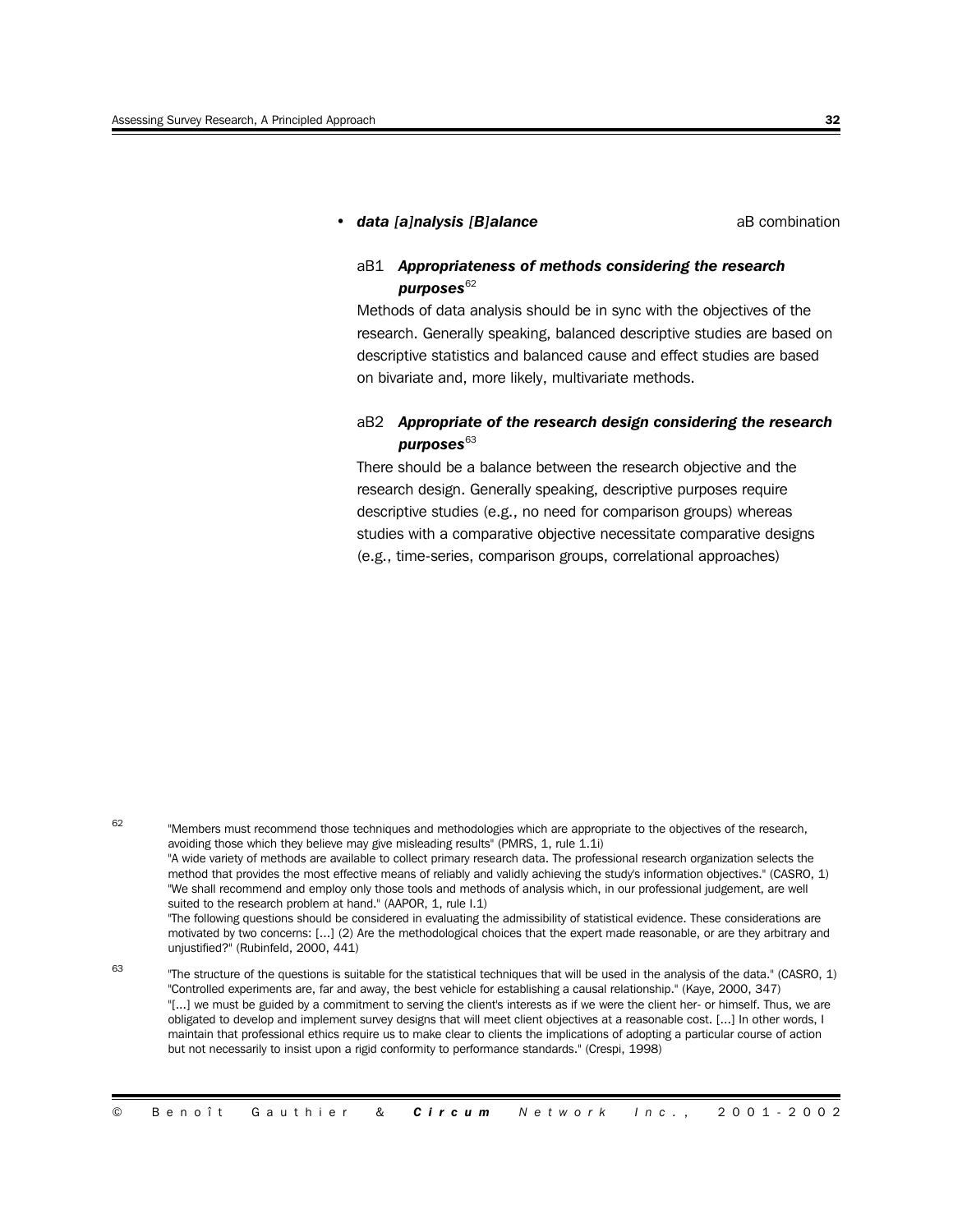#### • **data [a]nalysis [T]ransparency** at the combination **at a**

# aT1 **Raw and weighted sample sizes in tables**<sup>64</sup>

There is a consensus in the literature and, to a large extent, in the practice of survey research, that raw (unweighted) sample sizes must be supplied for all subgroups which are subjected to reporting. Several sources also require that weighted sample sizes be reported although this author does not consider this an absolute requirement as long as inferential statistics are computed using raw frequencies.

#### aT2 **Description of analysis methods used**<sup>65</sup>

Transparent data analysis translates into a clear description of the procedures used so that replication can take place.

 $64$  "For each survey, a practitioner must provide to the client [...] information sufficient to replicate the study [...]. If applicable, the following information is required: [...] x) weighted and unweighted bases for all conventional tables, clearly distinguished between the two  $[...]$ ." (PMRS, 1, rule 4.6)

"All tables should clearly indicate the response base, whether it is total respondents, respondents meeting certain criteria, or any other base, such as total units or households." (CASRO, 1)

"Weighted data should carry a notation to that effect." (CASRO, 1)

"Usually, the small-base problem is obvious if the presentation is reasonably complete. An expert who says that 50% of the people interviewed had a certain opinion also should reveal how many individuals were contacted and how many expressed an opinion. Then we know whether the 50% is 2 out of 4 or 500 out of 1,000." (Kaye, 2000, 355)

"The completeness of the survey report is one indicator of the trustworthiness of the survey and the professionalism of the expert who is presenting the results of the survey. A survey report generally should provide in detail 8. statistical tables clearly labeled and identified as to source of data, including the number of raw cases forming the base for each table, row, or column;[...]." (Diamond, 2000, 270-271)

 $^{65}$  "For each survey, a practitioner must provide to the client [...] information sufficient to replicate the study [...]. If applicable, the following information is required: [...] xvi) the detail of any special statistical methods used in the analysis of the results [...]." (PMRS, 1, rule 4.6)

"Survey reporting guidelines: [...] If special scoring, data adjustment or indexing methods are used, these should be described." (CASRO, 1)

"Survey reporting guidelines: [...] If statistical significance is noted, there should be an indication of the test used, significance level, and number of tails." (CASRO, 1)

"The following questions should be considered in evaluating the admissibility of statistical evidence. These considerations are motivated by two concerns: (1) Has the expert provided sufficient information to replicate the multiple regression analysis?" (Rubinfeld, 2000, 441)

"Critical in demonstrating adherence to standards of excellence and validity in defining the universe, designing the sample, learning what people think and do, and reporting the findings are: [...] (2) full documentation of raw data (particularly the completed questionnaires) which embody methods and results; and (3) step-by-step demonstration of how methods were used and how conclusions were reached." (Sorensen, 352).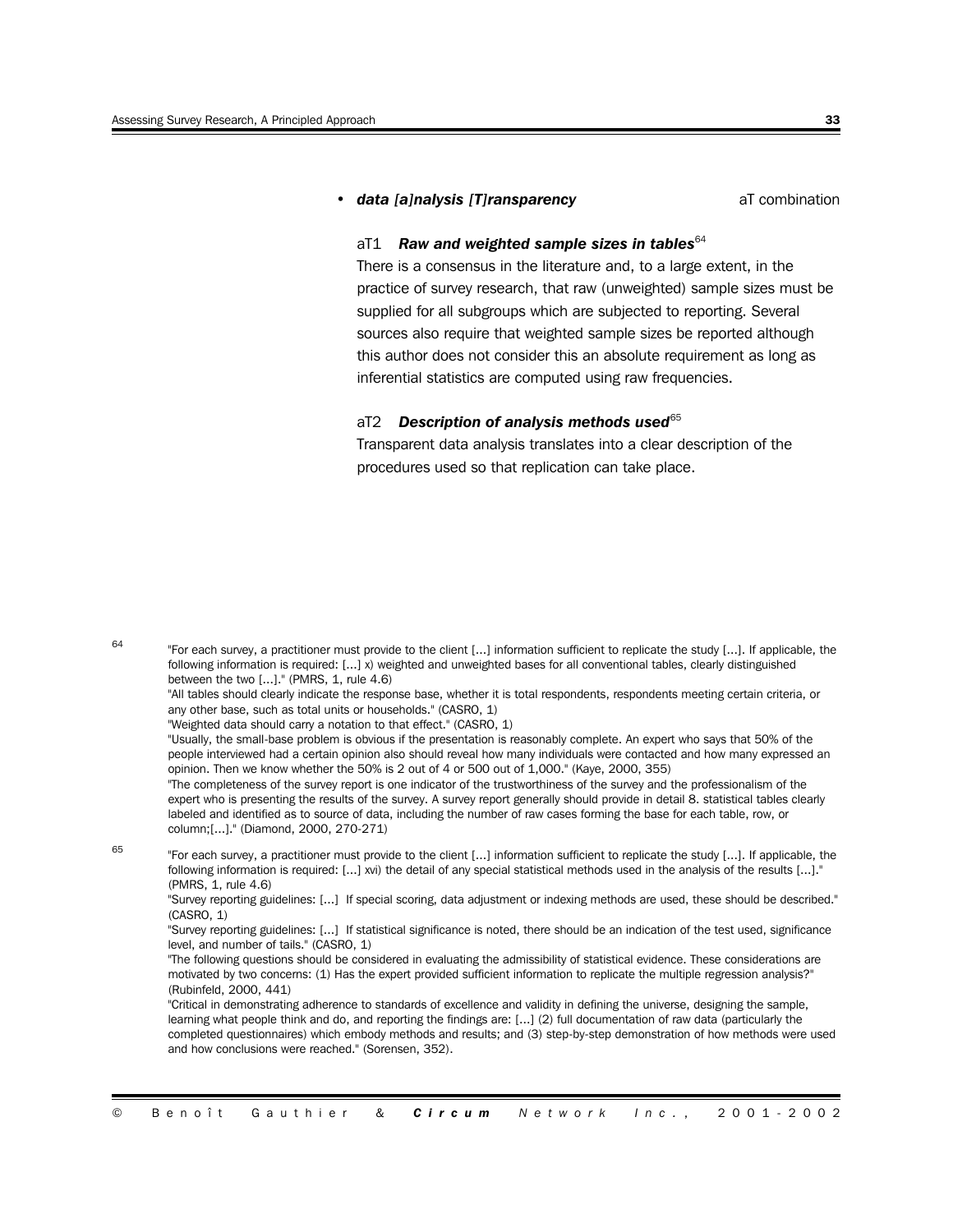# **[r]eporting**

• *[r]eporting [R]igour* rR combination

rR1 **Disclosure of study weaknesses and possible bias**<sup>66</sup> Rigorous reporting includes the upfront disclosure of weaknesses and possible biases. Such disclosure gives the researcher an opportunity to weight the importance of these limitations and to provide context for them.

• *[r]eporting [N]eutrality* rN combination

# rN1 *Distinct presentation of objective results and of their interpretation*<sup>67</sup>

Reporting should clearly distinguish the statements of facts which are drawn from the observed data and the interpretation of these facts against the hypotheses or theories used by the researcher. It does not follow that research reports must have separate sections for the description of findings and the analysis of their implication, but the reporting must make the level of the presentation clear.

<sup>66</sup> "Survey reporting guidelines: [...] If the survey is a non-probability survey, it should be clearly stated that the results are not projectable to the entire universe. [...] In reports of qualitative research, a statement should be included to the effect that the research is based on a small, geographically limited sample and that, accordingly, the findings should be regarded as hypotheses subject to confirmation. The "tone" of the text reporting results should reflect this limitation. [...] In reports where a non-representative sample is used for the study, a statement should be included, either in the results or the technical appendix, discussing the implications and limitations of using a non-representative sample and the "tone" of the report should reflect these limitations." (CASRO, 1)

"[...] statisticians should be prepared to document data sources used in an inquiry; known inaccuracies in the data; and steps taken to correct or to refine the data, statistical procedures applied to the data, and the assumptions required for their application." (ASA, 1)

 $67$  "When reporting findings of a study in either written or oral form, the practitioner should make a clear distinction between the objective results and his or her own opinions and recommendations." (PMRS, 1, rule 4.14)

"The practitioner should provide to the client in the report, or in a supporting document, in addition to the items listed in 4.6, the following information: i) a discussion of any aspects of the research which may bias the results; ii) an assessment of the reliability of the sources used in secondary research [...]." (PMRS, 1, rule 4.15)

"Findings and interpretations should be presented honestly and objectively, with full reporting of all relevant findings, including any that may seem contradictory or unfavorable." (AAPOR, 2)

"Conclusions should be carefully distinguished from the factual findings [...]." (AAPOR, 2)

"According to Manual on Complex Litigation §21.493 at 102 (3d ed Federal Judicial Center 1995), there are seven topics you need to address to assess whether a survey was properly done, i.e.: Was the data that was gathered accurately reported?" (Hebert, 1999)

"When reporting on the results of a marketing research project the Researcher must make a clear distinction between the findings as such, the Researcher's interpretation of these and any recommendations based on them." (ESOMAR, 1)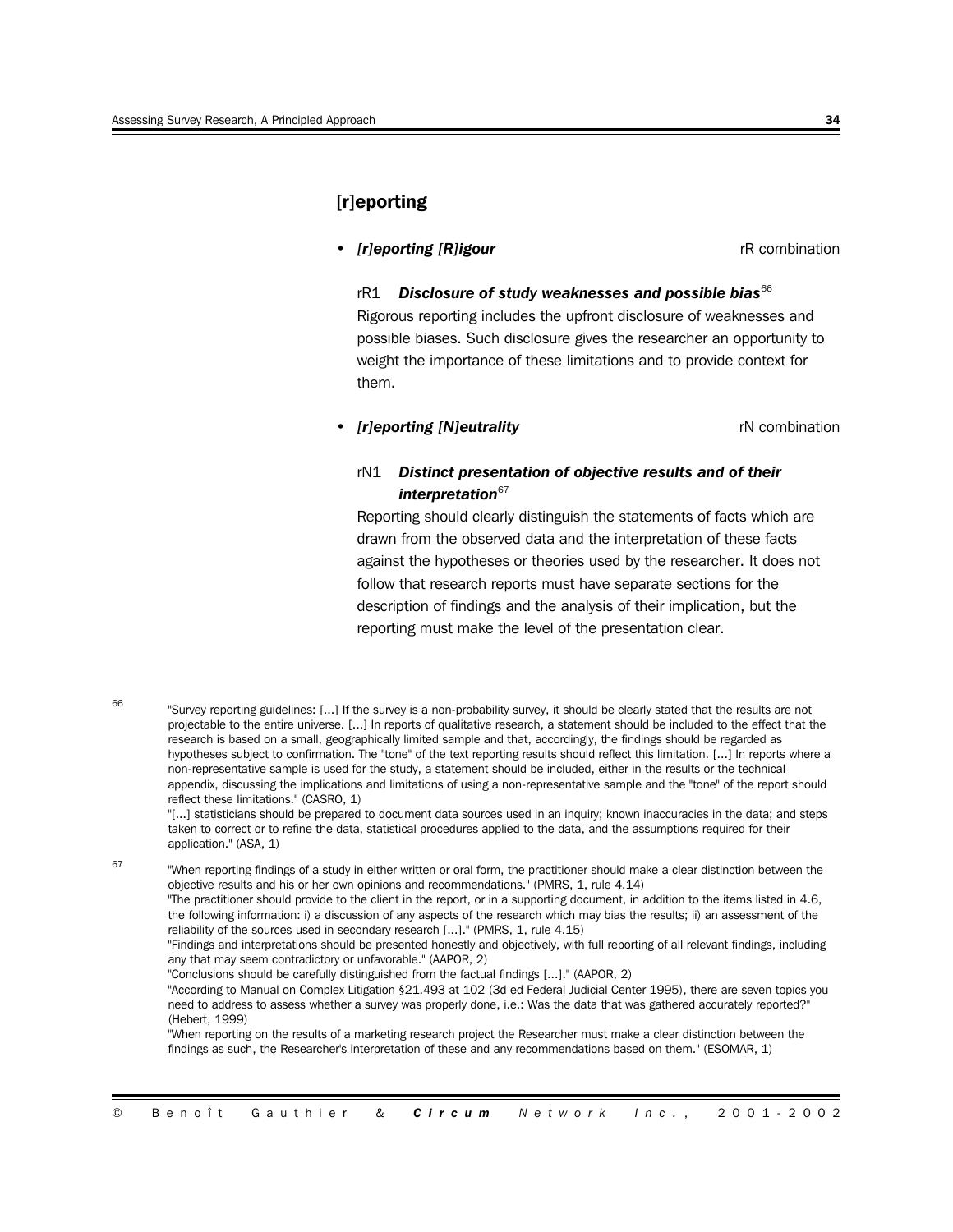# rN2 **Selflessness of the researcher**<sup>68</sup>

Neutral reporting should indicate the level of selflessness enjoyed by the researcher. In particular, the absence of a link between study results and remuneration is worth noting.

• *[r]eporting [B]alance* rB combination

rB1 Level of support to conclusions offered by study results<sup>69</sup> Balanced reporting spells out the level of support that the study provides for the conclusions reached. In particular, inconclusive demonstration should not be offered as proof on one's hypothesis.

<sup>68</sup> "The practitioner should make known any current involvement in the same general subject area before accepting a project." (PMTS, 1, rule 4.12)

"For these reasons, statisticians should [...] disclose any financial or other interests that may affect, or appear to affect, their professional statements." (ASA, 1)

"[...] statisticians should inform a client or employer of all factors that may affect or conflict with their impartiality and accept no contingency fee arrangements". (ASA, 1)

"According to Manual on Complex Litigation §21.493 at 102 (3d ed Federal Judicial Center 1995), there are seven topics you need to address to assess whether a survey was properly done, i.e.: Was the objectivity of the entire process assured?" (Hebert, 1999)

"Ideally, export who conduct research for litigants should proceed with the same objectivity as they would apply in other contexts. Thus, if experts testify or if their results are used in testimony by others, they should be free to do whatever analysis and have access to whatever data are required to address the problems the litigation poses in a professionally responsible fashion" (Kaye, 2000, 337-338)

"The validity and value of public opinion polls depend on three main considerations: i. the nature of the research techniques used and the efficiency with which they are applied, ii. the honesty and objectivity of the research organisation carrying out the study, iii. the way in which the findings are presented and the uses to which they are put. " (ESOMAR, 1)

 $69$  "Members must not present research results with greater confidence than the data warrant." (PMRS, 1, rule 1.1iii) "We shall not knowingly imply that interpretations should be accorded greater confidence than the data actually warrant." (AAPOR, 1, rule I.4)

"Researchers must not knowingly allow the dissemination of conclusions from a marketing research project which are not adequately supported by the data. They must always be prepared to make available the technical information necessary to assess the validity of any published findings." (ESOMAR, 1)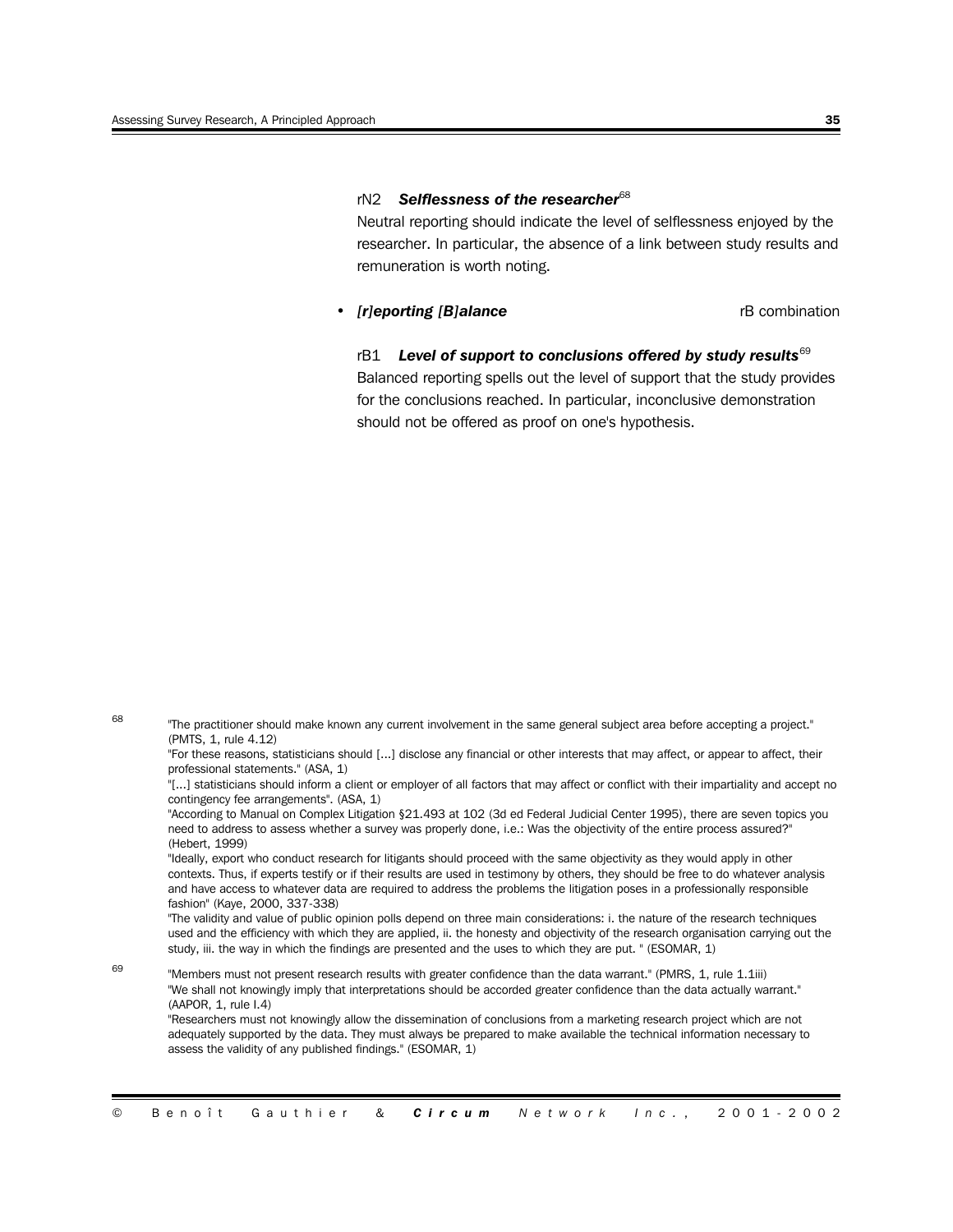# rB2 *Possible reservations on the internal and external validity of results*<sup>70</sup>

The researcher must candidly express reservations that should be known about the strength of the demonstration provided by the research and about the generalisability of study findings.

• *[r]eporting [T]ransparency* rT combination

# rT1 **Understandability of the presentation**<sup>71</sup>

Transparent reporting should be understandable to the audience targeted. Unnecessary use of jargon is a barrier to transparent reporting among the uninitiated. Conversely, an overly simplified presentation may elude important details for the specialist.

<sup>70</sup> "Instead, as responsible professionals, members must point out the relevant limitations of the research." (PMRS, 1, rule 1.1iii) "The Client is entitled to the following information about any marketing research project to which he has subscribed: [...] (2) Sample - [...] and a discussion of any possible bias due to non-response." (ESOMAR,1 ) "All experiments are conducted with a sample of a certain population, at a certain place, at a certain time, and with a limited number of treatments. With respect to the sample studied, the experiment may be persuasive. It may have succeeded in controlling all confounding variables and in finding an unequivocally large difference between the treatment and control groups. If so, its 'internal validity' will not be disputed; in the sample studied, the treatment has an effect. But an issue of 'external validity' remains. To extrapolate from the limiting conditions of an experiment always raises questions. If juries react differently

to competing instructions on the law of insanity in cases of housebreaking and of incest, would the difference persist if the charge were rape or murder? Would the failure of ex-convicts to react to transitory payments after release hold if conditions in the employment market were to change radically?" (Kaye, 2000, 349)

"However, association is not causation, and the causal inferences that can be drawn from such analyses [observational studies] rest on a less secure foundation than that provided by a controlled randomized experiment." (Kaye, 2000, 351)

 $71$  "In order to have quality, research findings must be prepared and presented to the client in a manner that is both understandable and compelling." (Cohen and Shirley, 1998, 8)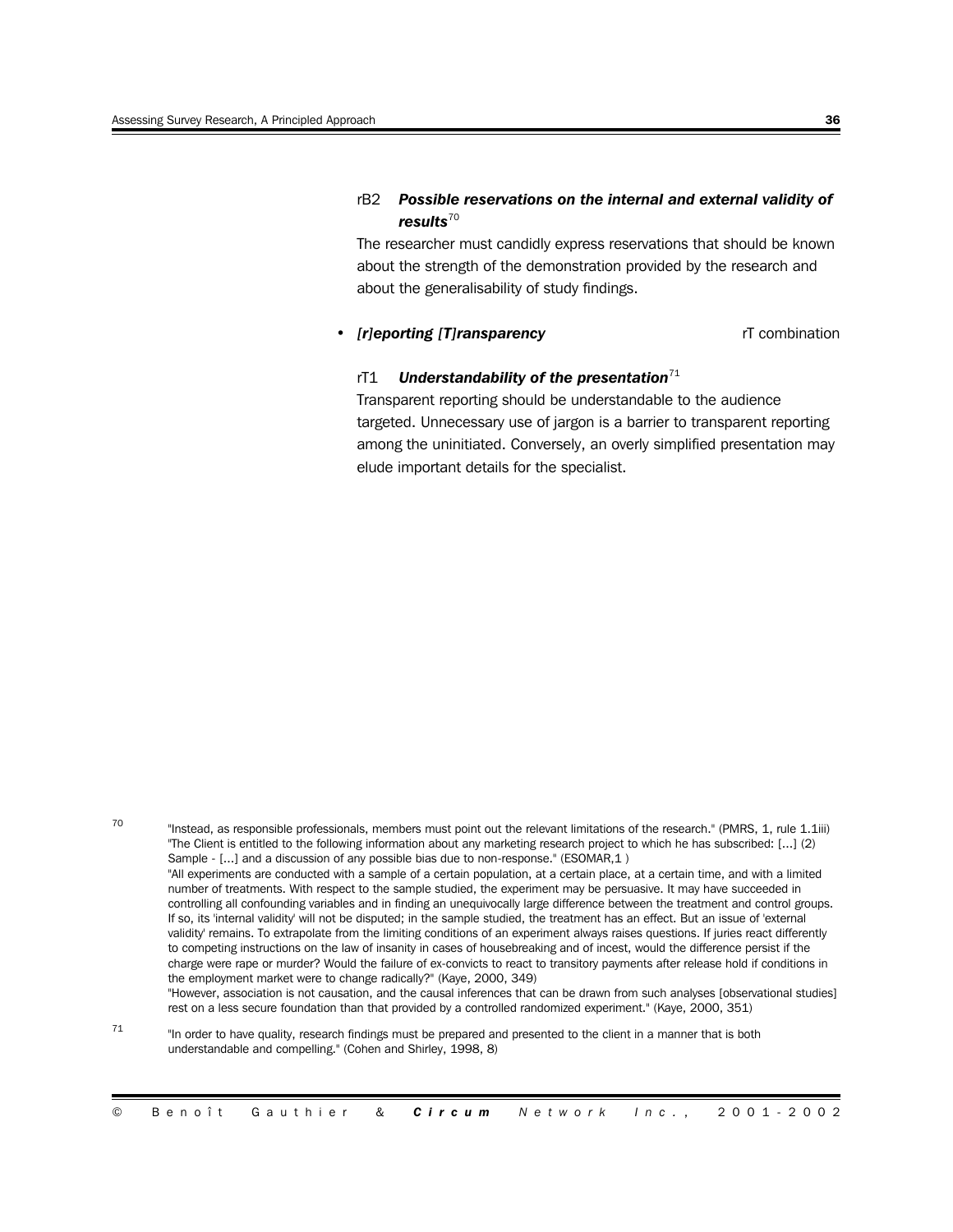# rT2 *Disclosure of all elements of information required by all 24 framework cells to assess the value of results*<sup>72</sup>

Clearly, there is a tension between efficiency and cost, on the one hand, and transparent reporting, on the other hand, and some sponsors may not accept to defray the cost of transparency. This is a small problem if the dissemination of study results is limited to individuals and organizations who accept this tradeoff. When study results are disseminated more widely, however, there is a join researcher-sponsor responsibility to tip the balance on the side of transparency. This framework gives researchers and sponsors a structure to determine where transparency investment will pay off.

# *Codes of ethics*

Referring to the traditional literature in the field, one might ask: what about reliability, validity and ethics? We contend that traditional concerns related to research quality and, to a certain extent, to social acceptability or ethics, are contained within the framework proposed here; meanwhile, the framework goes much beyond that to offer more prescriptive guidance to researchers, auditors and assessors.

While this assessment model does not duplicate codes of ethics or rules of good practices such as the ones offered by AAPOR and PMRS, it offers the analyst a strong, defensible framework which ensures the thoroughness and balance of the review. The same approach can be used as a checklist for one's own research work.

<sup>72</sup> "Excellence in survey practice requires that survey methods be fully disclosed reported in sufficient detail to permit replication by another researcher and that all data (subject to appropriate safeguards to maintain privacy and confidentiality) be fully documented and made available for independent examination.[...] Exemplary practice in survey research goes beyond such standards for "minimal disclosure," promulgated by AAPOR and several other professional associations ." (AAPOR, 2) "At a minimum, both academic and commercial survey researchers are obliged to describe their research designs, and to present their results, as fully and openly as possible so that competent others can evaluate their projects. Unfortunately, there will be times when this obligation will conflict with the confidentiality of client interests, placing the researcher in a very difficult position." (Crespi, 1998)

"To make it possible for the court and the opposing party to closely scrutinize the survey so that its relevance, objectivity, and representativeness can be evaluated, the party proposing to offer the survey as evidence should describe in detail the design and execution of the survey." (Diamond, 2000, 232)

"Whatever information may be given in the published report of the survey, the publisher and/or the research organisation involved must be prepared on request to supply the other information about the survey methods described in the Notes on the application of Rule 25 of the International Code." (ESOMAR, 1)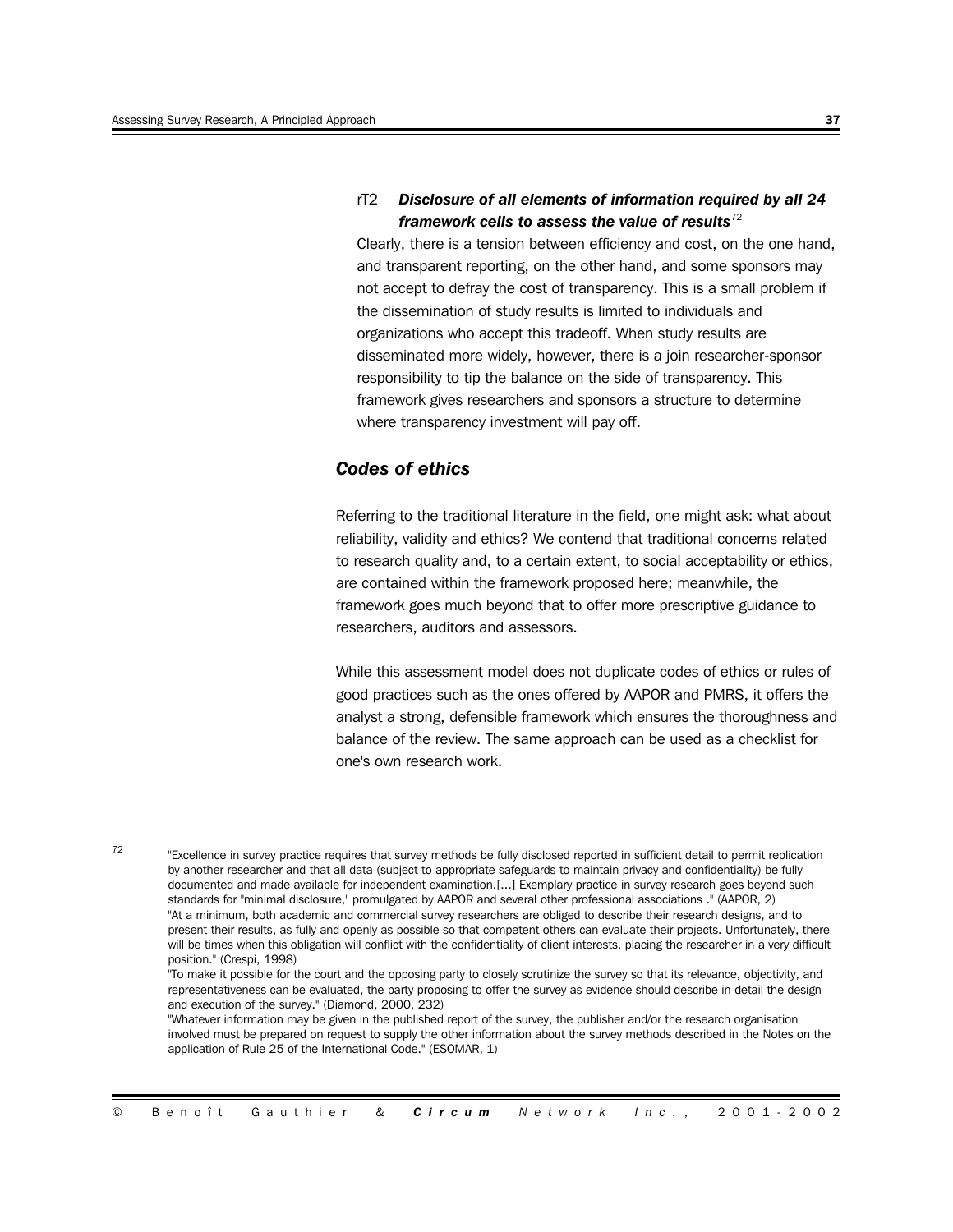This framework does not constitute a code of ethics. Research which would provide solid evidence regarding the issue at hand according to the criteria used here could still be considered unethical on other grounds. For example, the AAPOR code of ethics indicates that "If we become aware of the appearance in public of serious distortions of our research, we shall publicly disclose what is required to correct these distortions, including, as appropriate, a statement to the public media, legislative body, regulatory agency, or other appropriate group, in or before which the distorted findings were presented"; a contravention to this rule would not transform good research into bad research.

However, relative to qB (questionnaire–Balance) and cB (data collection– Balance), where the research endeavour interacts with the public, sound research criteria do include aspects which would usually be comprised in codes of ethics, such as the level of response burden, informed consent and confidentiality of the information collected.

This framework does not attempt to integrate all detailed prescriptions of codes of ethics. Rather, it reiterates the main themes which form the basis for responsible research behaviour. The debate is still open, however: can research be "sound" (i.e., pass the test of an assessment framework) without embodying every aspect of established codes of ethics?

# *An application to Internet surveys*

It is our position that this framework provides an exhaustive depiction of the assessment territory for survey research. In this section, we put the model to a test: based on these criteria for sound survey research, which areas of the 24 assessment zones are likely to be impacted by a switch to Internetbased surveying and to other technological advancements?

Mick P. Couper (2000) identified the methodological concerns which are specific to Internet-based research — or more prominent in this type of research. They are:

• *Sampling frame coverage issues*: "Coverage error is presently the biggest threat to inference from Web surveys, at least to groups beyond those defined by access and use of the Web. The problems of sampling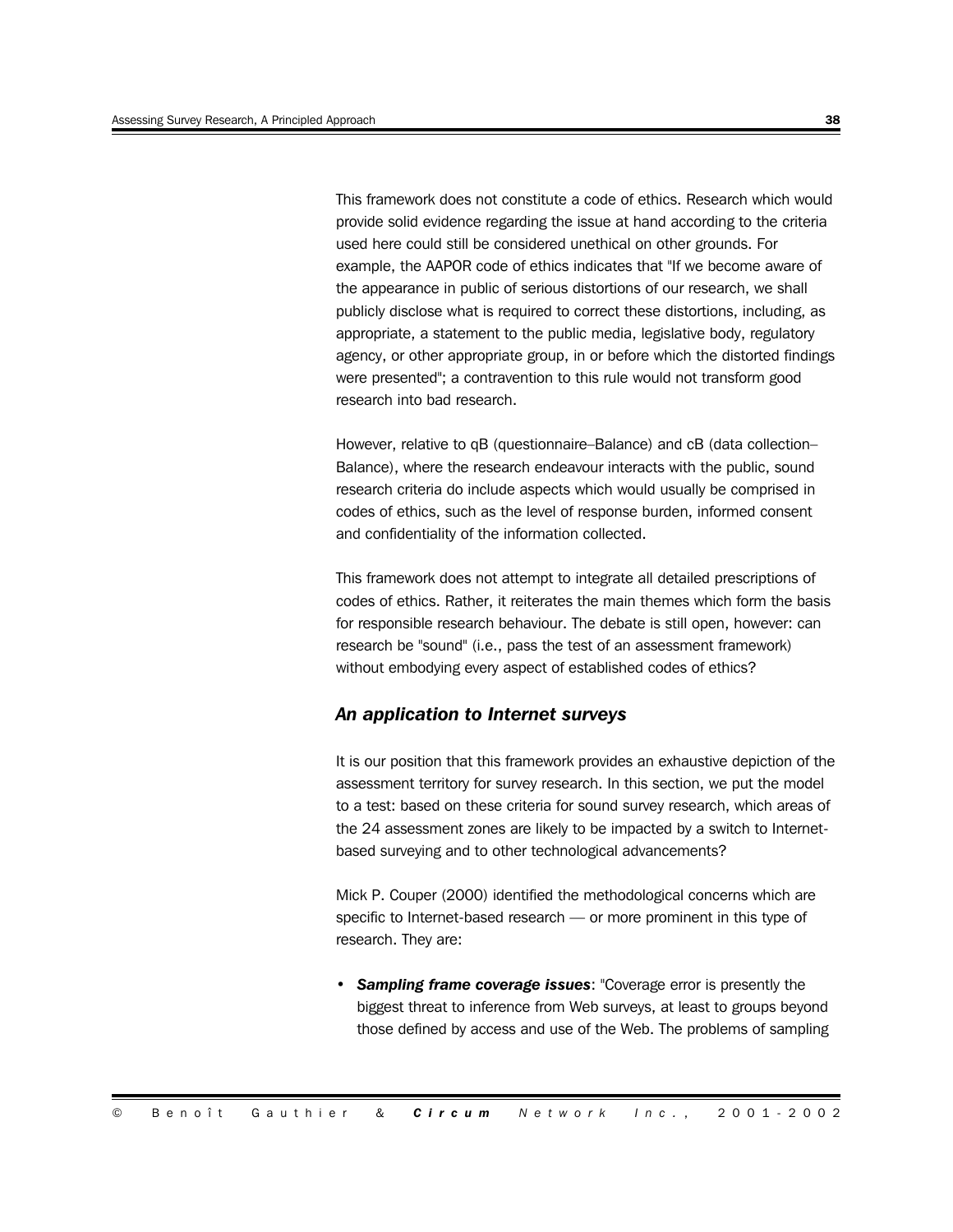in many Web surveys also present a formidable barrier to probabilitybased sample surveys on the Web. Coverage error is a function of the mismatch between the target population and the frame population." (Couper, 2000, 467).

- *Non-response issues*: "Nonresponse error arises through the fact that not all people included in the sample are willing or able to complete the survey. As with coverage error, nonresponse error is a function of both the rate of nonresponse and of the differences between respondents and nonrespondents on the variables of interest. [...] Several recent studies have compared response rates from e-mail studies to those from mail surveys of the same populations. [...] For all but one study, the email surveys failed to reach the response rate levels of the mail surveys." (Couper, 2000, 473)
- *Questionnaire design uniformity*. "While the importance of question wording in influencing respondent answers is well-recognized, there is a growing literature that suggests that the design of the survey instrument (such as the placement of questions, flow of instrument, typographical features, etc.) also plays an important role, in both self-administered and interviewer-administered surveys. [...] unintended design or layout changes can affect the responses obtained both in intervieweradministered and in self-administered surveys. On the Web, unlike on paper, the appearance of a survey can vary from respondent to respondent because of different browser settings, user preferences, variations in hardware, and so on. Design may thus be much more important for Web surveys, both because there are more tools available to the designer (color, sound, images, animation, etc.) and because of variation in how these may be seen by respondents." (Couper, 2000, 476–477)
- *Panel conditioning*. "Another source of measurement error that is unique to panel or longitudinal surveys (often employed in Web surveys) is that of panel conditioning (or time-in-sample bias). Panel conditioning occurs through the ongoing participation of members in a panel. Given their experience with the survey over time, their responses may increasingly begin to differ from the responses given by people answering the same survey for the first time. Given the current lack of a suitable sampling frame, many survey organizations are creating panels of Web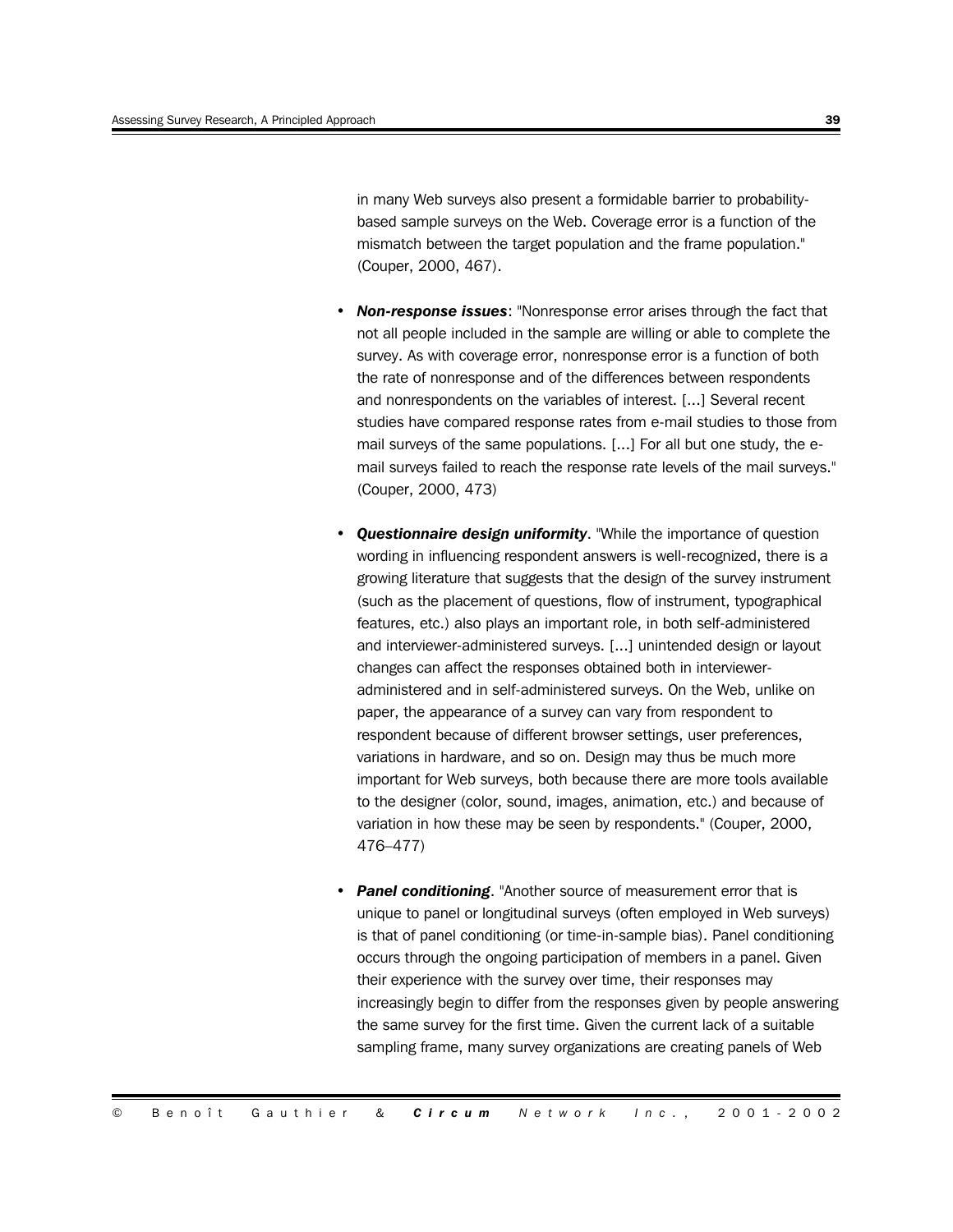survey respondents, and panel effects remain a concern for such surveys. Even though the surveys may vary over time, the mere act of participating in an ongoing panel may change respondent behavior and attitudes." (Couper, 2000, 476)

Where, in our proposed assessment framework, do these four particular concerns of Internet-based research fall?

Sampling frame coverage issues are a sample neutrality (sN) issue, as is the non-response problem: studies using truncated sampling frames and suffering from low participation have a hard time demonstrating neutrality in the representation of the target universe.

Browser-related variations in rendering of questionnaire on-line and the ensuing lack of uniformity in the stimulus offered to respondents is a questionnaire neutrality (qN) issue: it may affect in a non-random fashion the way respondents answer questions, thereby affecting the reliability of the estimates produced.

Panel conditioning is a data collection neutrality (cN) issue since it produces a contamination effect — the data collection itself risking to affect respondents attitudes and behaviour.

A few conclusions are in order:

- First, based on Couper's analysis as applied to our assessment framework, Internet-based survey research issues focus on neutrality concerns and on the ability of this type of research to properly depict reality.
- Secondly, only three of the 24 assessment areas (sN, qN and cN) raise particular concerns in the context of Internet-based research. This is not to say that the other 21 assessment areas are of no interest, but rather that they garner the same importance in this type of research that they normally possess in any type of survey research endeavour.
- Finally, the necessary conclusion of this analysis is that Internet-based research does not represent a fundamental paradigm shift in social research. The same criteria apply to it as they do to other types of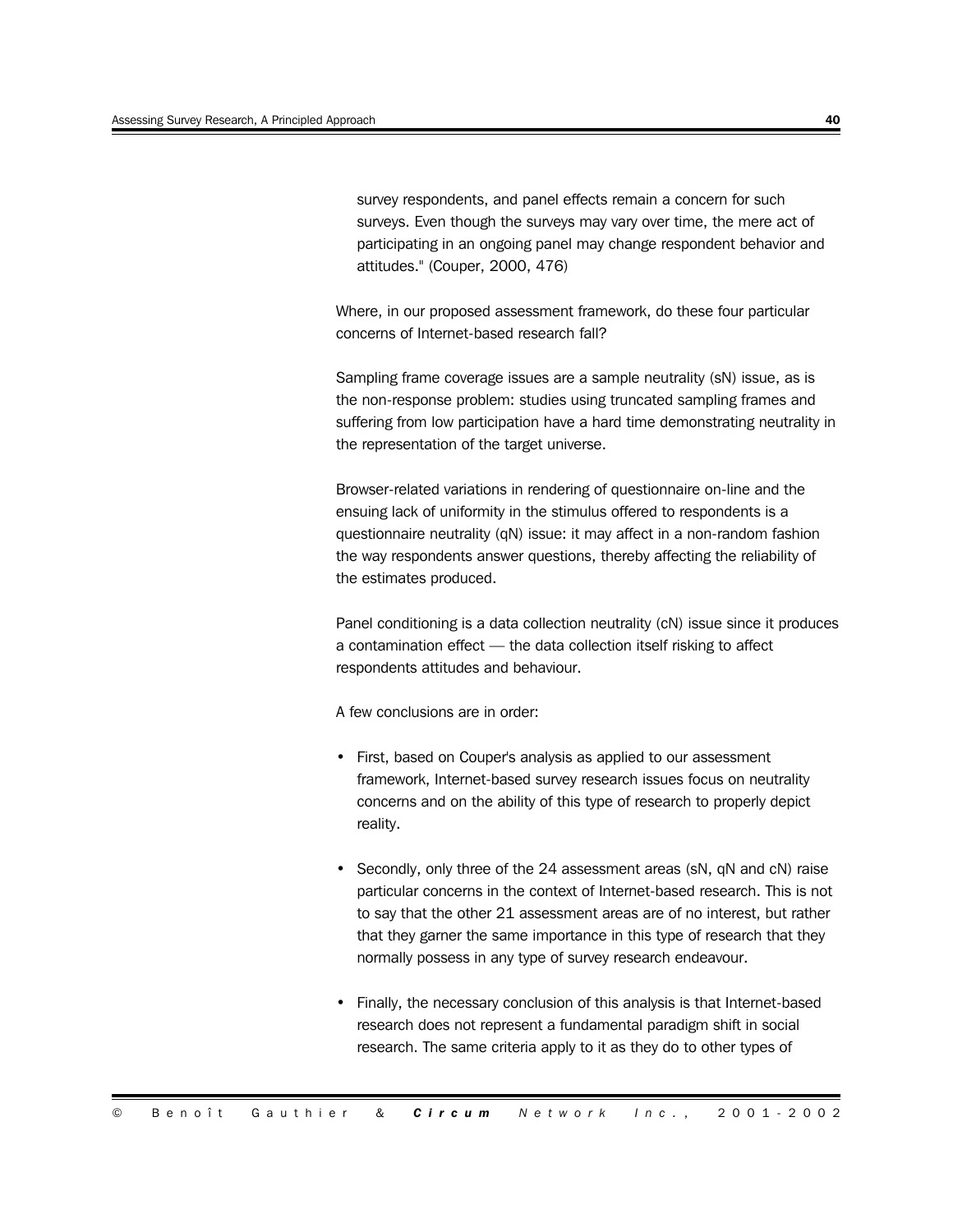research, to the extent that the knowledge objectives are the same. If Internet-based research wants to compete with other types of research to quench managers' thirst for knowledge and competitive edge, it must be subjected to the same rules and abide by the same standards.

#### *Can research project be scored?*

All preliminary presentations of this work raised the issue of the ability of the framework to provide a marking system for survey research. Did research no. 1 get it correct under 95% of the criteria and therefore get an A? Did research no. 2 fail on 20% of the criteria and therefore get a D?

No. The assessment framework should not be used this mathematically. It is conceivable that a research project concerned with language assimilation meet all of the criteria laid out in the framework except one, say, the representativity of the sample, which would disqualify it as a credible description of this social phenomenon. A 95% mark would not do good to that research. Conversely, one can imagine a study on the impact of shape, form and colour on product branding which may fail on the same sample representativity criterion, but still be considered adequate for its purpose.

Assessing survey research requires the application of professional judgment to individual research situations; meeting a certain criterion may be of small importance in one setting while failing it may be crucial in another situation. The framework does not provide a quick rating scale to do so, but rather a systematic protocol to assist the process.

# *Conclusion*

Kaase (1999) suggests that survey quality is best represented by accurate results and appropriate methods.<sup>73</sup> Accurate results, as an indicator of survey quality, are rarely available to the researcher, to the client, to the

<sup>73</sup> "Survey research is a method for making generalisable statements about social facts with limited economic means. The core of this social science invention is constituted by two methods, *representative sampling* in conjunction with *standardised interviewing*. On this basis, the criteria for the quality of a survey are clear: the undistorted representation of a defined population by the sample, [and] the valid, reliable measurement of the parameters at issue by the interview. These are theoretical criteria that apply absolutely and always. The problem is to determine in any given case whether the criteria have been met, and if not why not. Two types of indicator estimate survey quality, the instrumental criteria, at it were: accurate results, [and] appropriate methods." (Kaase, 1999, 238).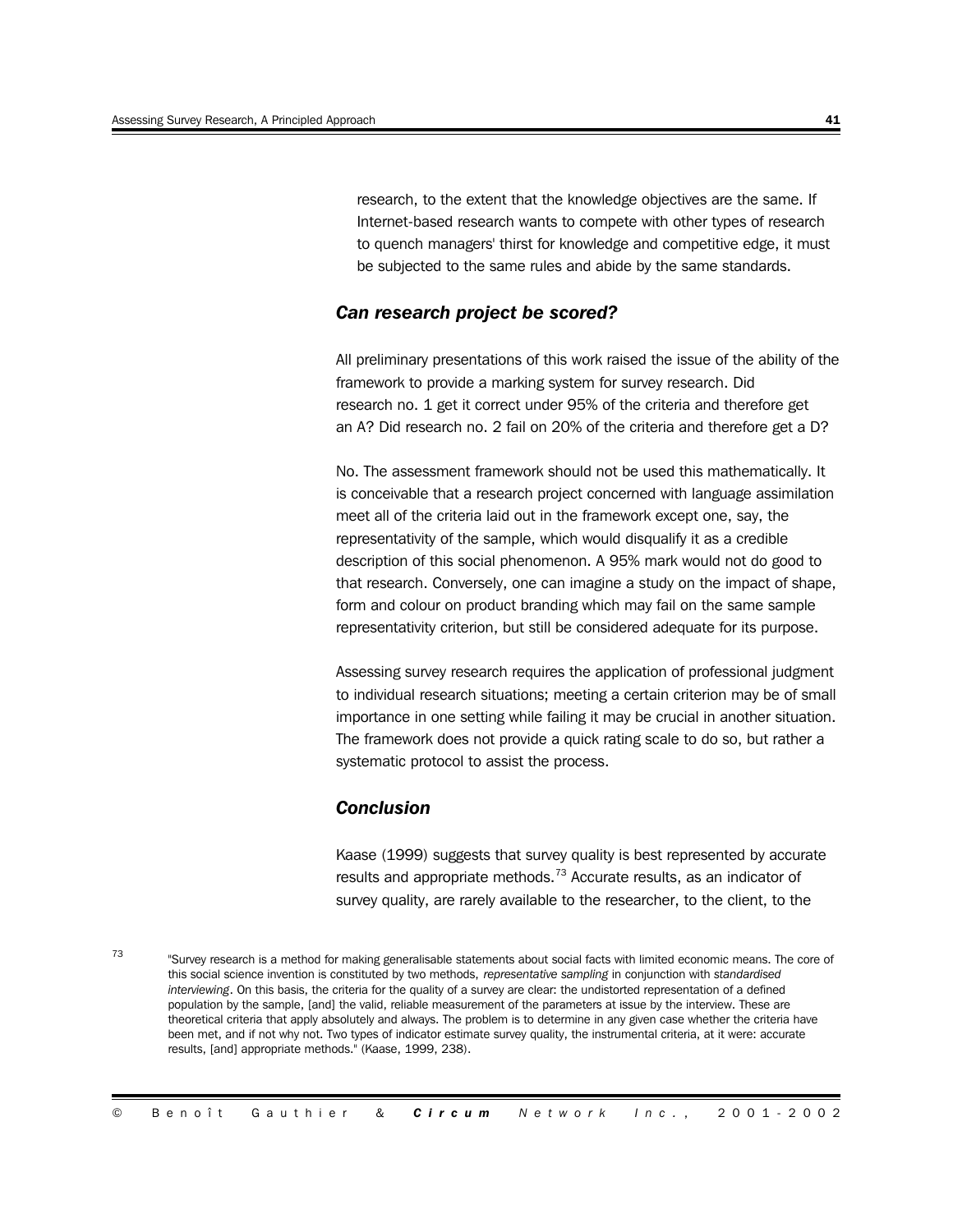assessor and to society. Therefore, our assessment framework has focussed on the appropriateness of the methods used by the research. It aims at offering an organized set of criteria for evaluating survey research exhaustively, fairly and constructively. While it is not construed as a simple checklist which could provide an overall assessment without the use of experience and judgment, it is meant as a guide for the experienced researcher and as a heuristic tool for the beginner.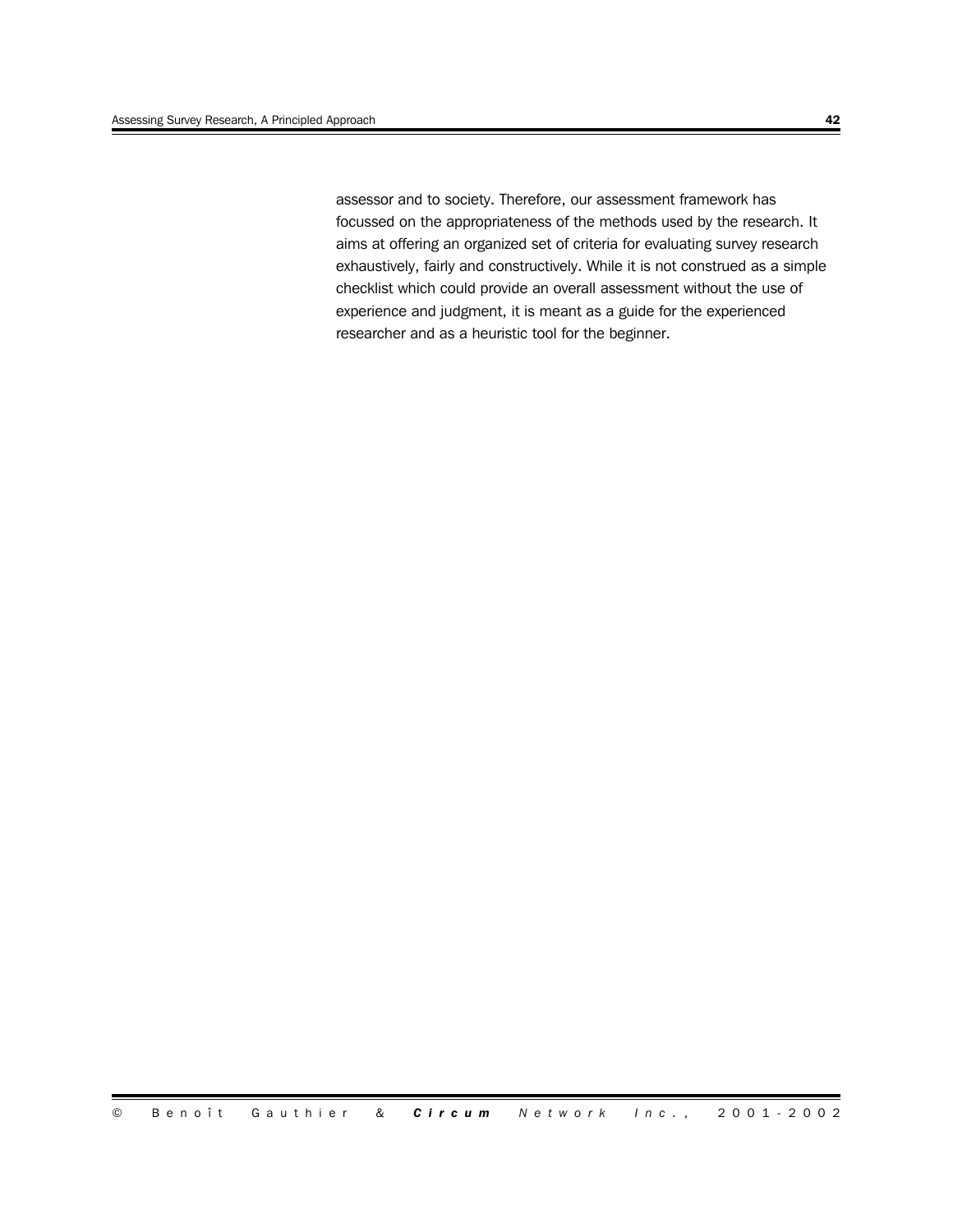#### *References*

- Akkerboom, Hans and Håkan L. Lindstrøm (1998), "The Development of Quality Concepts for Questionnaire Testing and Evaluation", WAPOR regional seminar on Quality Criteria in Survey Research, June 25-27, 1998, Cadenabbia, Italy.
- American Association for Public Opinion Research (1), *Code of Professional Ethics and Practices*, <http://www.aapor.org/ethics/code.html,> as of 2002.09.18
- American Association for Public Opinion Research (2), *Best Practices for Survey and Public Opinion Research*,<http://www.aapor.org/ethics/> best.html, as of 2002.09.18
- American Association for Public Opinion Research (3), *Standard Definitions: Final Dispositions of Case Codes and Outcome Rates for Surveys*, <http://www.aapor.org/ethics/stddef.html,> as of 2002.09.18
- American Association for Public Opinion Research (4), *Statement to Institutional Review Boards*, <http://www.aapor.org/ethics/stateirb.html,> as of 2002.09.18
- American Statistical Association (1), *Ethical Guidelines for Statistical Practice*,<http://www.amstat.org/profession/ethicalstatistics.html,>as of 2002.09.18
- American Statistical Association (2), *Surveys and Privacy*.
- Babbie, Earl (1990), *Survey Research Methods*, Belmont, California, Wadsworth Publishing Company, second edition, 1990.
- Blais, André and Claire Durand (1997), "Le sondage" in Benoît Gauthier (ed.), *Recherche sociale, de la problématique à la collecte des données*, Québec, Presses de l'Université du Québec, 1997, third edition, pp. 357–399.
- Blum, Olivia (1997), "Evaluation of data-editing using administrative records", Work Session on Statistical Data Editing, Conference of European Statisticians, Statistical Commission and Economic Commission for Europe, Prague, October 14-17, 1997.
- Bohrnstedt, George W. (1983), "Measurement" in Peter H. Rossi, James D. Wright and Andy B. Anderson, *Handbook of survey research*, New York, Academic Press, 1983, pp. 69-121.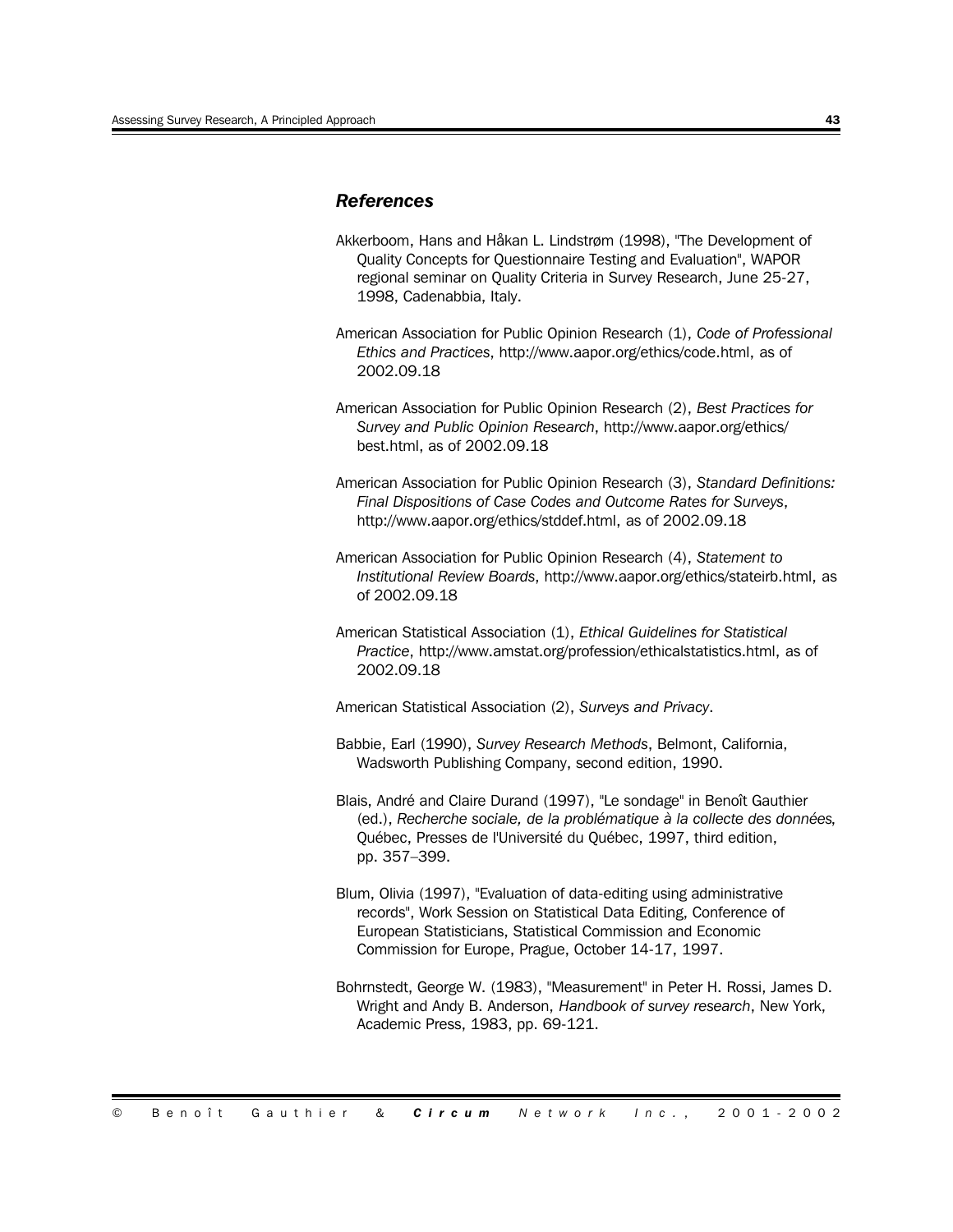- Breault, Bernard, *Exercer la saine gestion, Théorie appliquée à l'audit de saine gestion*, Farnham, Quebec, Publications CCH, second edition, 1999.
- Bureau du Vérificateur général du Canada (1998), *Document d'orientation fonctionnelle, Guide pour la tenue d'enquêtes*, août 1998.
- Canadian Survey Research Council (1), *Declaration of principles*, <http://www.csrc.ca/CSRC/whoweare/principles.php,> as of 2002.09.21
- Carmines, Edward G. and Richard A. Zeller. *Reliabilty and validity assessment*, Sage University Papers on Quantitative Applications in the Social Sciences, Beverly Hills, Sage Publications, 1979, 71 pages.
- Cohen, Michael and David Shirley (1998), "Intersubjectivity in Applied Social Scientific Research: Toward a Working Definition of Quality", WAPOR regional seminar on Quality Criteria in Survey Research, June 25-27, 1998, Cadenabbia, Italy.
- Corbin, Ruth M., A. Kelly Gill and R. Scott Joliffe (2000), *Trial by survey: survey evidence and the law*, Toronto, Carswell, 2000, 196 pages.
- Council for Marketing and Opinion Research (1), *Respondent Bill of Rights*, [http://www.cmor.org/what\\_is\\_research\\_rights.htm,](http://www.cmor.org/what_is_research_rights.htm,) as of 2002.09.18
- Council of American Survey Research Organizations (1), *Guidelines for Survey Research Quality*,<http://www.casro.org/guidelines.cfm,> as of 2002.09.18
- Couper, Mick P. (2000), "Web Surveys, A Review of Issues and Approaches", *Public Opinion Quarterly*, vol. 64, Winter 2000, pp. 464–494.
- Crespi, Irving (1998), "Ethical considerations when establishing survey standards" in *International Journal of Public Opinion Research*, spring 1998, vol. 10, p. 75 and ss.
- Diamond, Shari Seidman (2000), "Reference Guide on Survey Research" in Federal Judicial Center, *Reference Manual on Scientific Evidence, Second Edition*, 2000, <http://www.daubertexpert.com/link1.htm> as of 2002.09.19
- Durand, Claire et André Blais (1997), "La mesure" in Benoît Gauthier (ed.), *Recherche sociale, de la problématique à la collecte des données*, Québec, Presses de l'Université du Québec, 1997, third edition, pp. 159-184.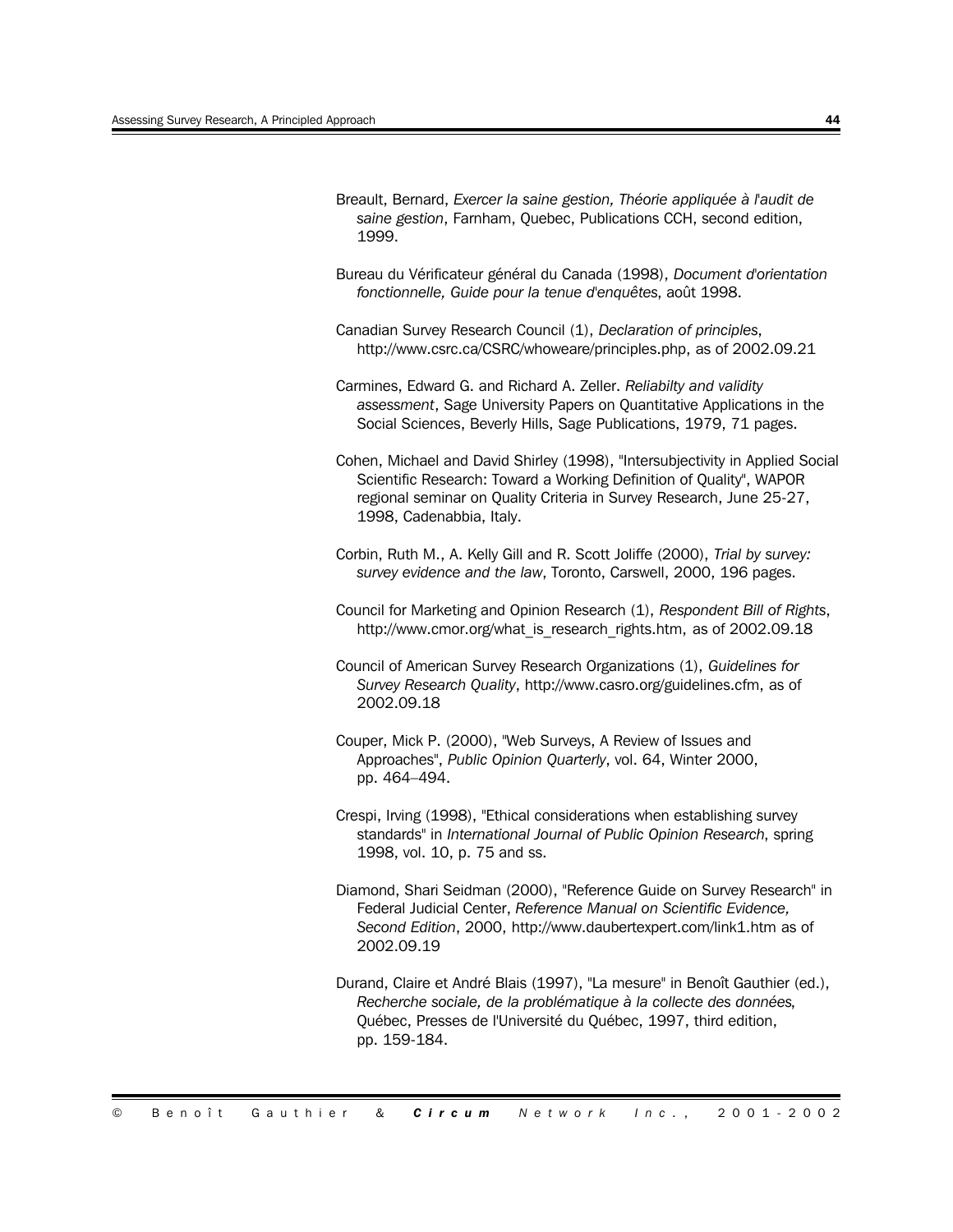- ESOMAR (1), *Guidelines to opinion pools*,<http://www.esomar.nl/guidelines/> opolls.htm, as of 2002.09.18
- Grover, Varun (1), *A Tutorial on Survey Research: From Constructs to Theory*,<http://dmsweb.badm.sc.edu/grover/survey/MIS-SUVY.html,> as of 2002.09.18
- Groves, Robert M. (1989), *Survey Errors and Survey Costs*, New York, John Wiley and Sons, 1989.
- Groves, Robert M. and Mick P. Couper (1998), *Nonresponse in Household Interview Surveys*, New York, John Wiley and Sons, 1998.
- Hartung, Uwe (2001), "Third Cadenabbia Seminar on Quality Criteria in Survey Research", *International Journal of Public Opinion Research*, Spring 2001, pp. 108–113.
- Hebert, William N. (1999), "Cross-Examining Survey Experts" in *Civil Litigation Reporter*, November 1999.
- Hirschi, Travis and Hanan C. Selvin (1975), *Recherches en délinquances, principes de l'analyse quantitative*, Paris, Mouton, 1975.
- Kaase, Max (1999), *Quality Criteria for Survey Research*, Berlin, Akademie Verlag, 1999, 288 pages.
- Kaye, David H. (2000), "Reference Guide on Statistics" in Federal Judicial Center, *Reference Manual on Scientific Evidence*, 2000, <http://www.daubertexpert.com/link1.htm>as of 2002.09.19
- K-BASE (1), "The knowledge base on statistical data editing", <http://www3.sympatico.ca/guylaine.theoret/k-base/>as of 2002.09.20
- Kovar, John G. (1997), "Canada: National Report", Work Session on Statistical Data Editing, Conference of European Statisticians, Statistical Commission and Economic Commission for Europe, Prague, October 14- 17, 1997.
- Mellos, Koula (1997), "Une science objective" in Benoît Gauthier (ed.), *Recherche sociale, de la problématique à la collecte des données*, Québec, Presses de l'Université du Québec, 1997, third edition, pp. 497–514
- Noelle-Neumann, Elisabeth, "Quality criteria in survey research: Keynote speech presented at the WAPOR Thematic Seminar on June 27, 1996,